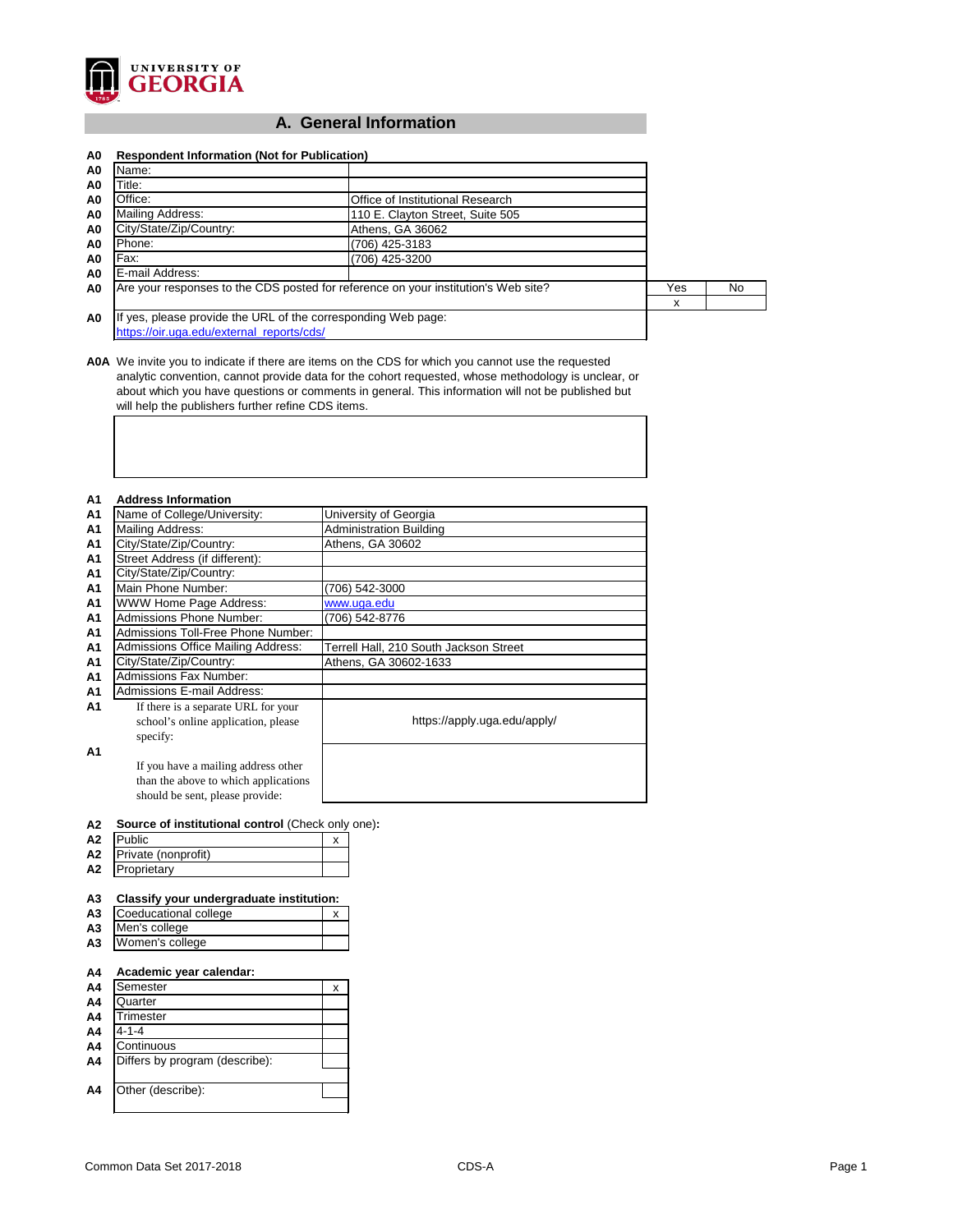

## **A5 Degrees offered by your institution:**

| A <sub>5</sub> | Certificate                | х |
|----------------|----------------------------|---|
| A <sub>5</sub> | Diploma                    |   |
| A <sub>5</sub> | Associate                  |   |
| A <sub>5</sub> | <b>Transfer Associate</b>  |   |
| A <sub>5</sub> | <b>Terminal Associate</b>  |   |
| A <sub>5</sub> | Bachelor's                 | x |
| A <sub>5</sub> | Postbachelor's certificate | x |
| A <sub>5</sub> | Master's                   | x |
| A <sub>5</sub> | Post-master's certificate  | x |
| A <sub>5</sub> | Doctoral degree            |   |
|                | research/scholarship       | x |
| A <sub>5</sub> | Doctoral degree -          |   |
|                | professional practice      | x |
| Α5             | Doctoral degree -- other   |   |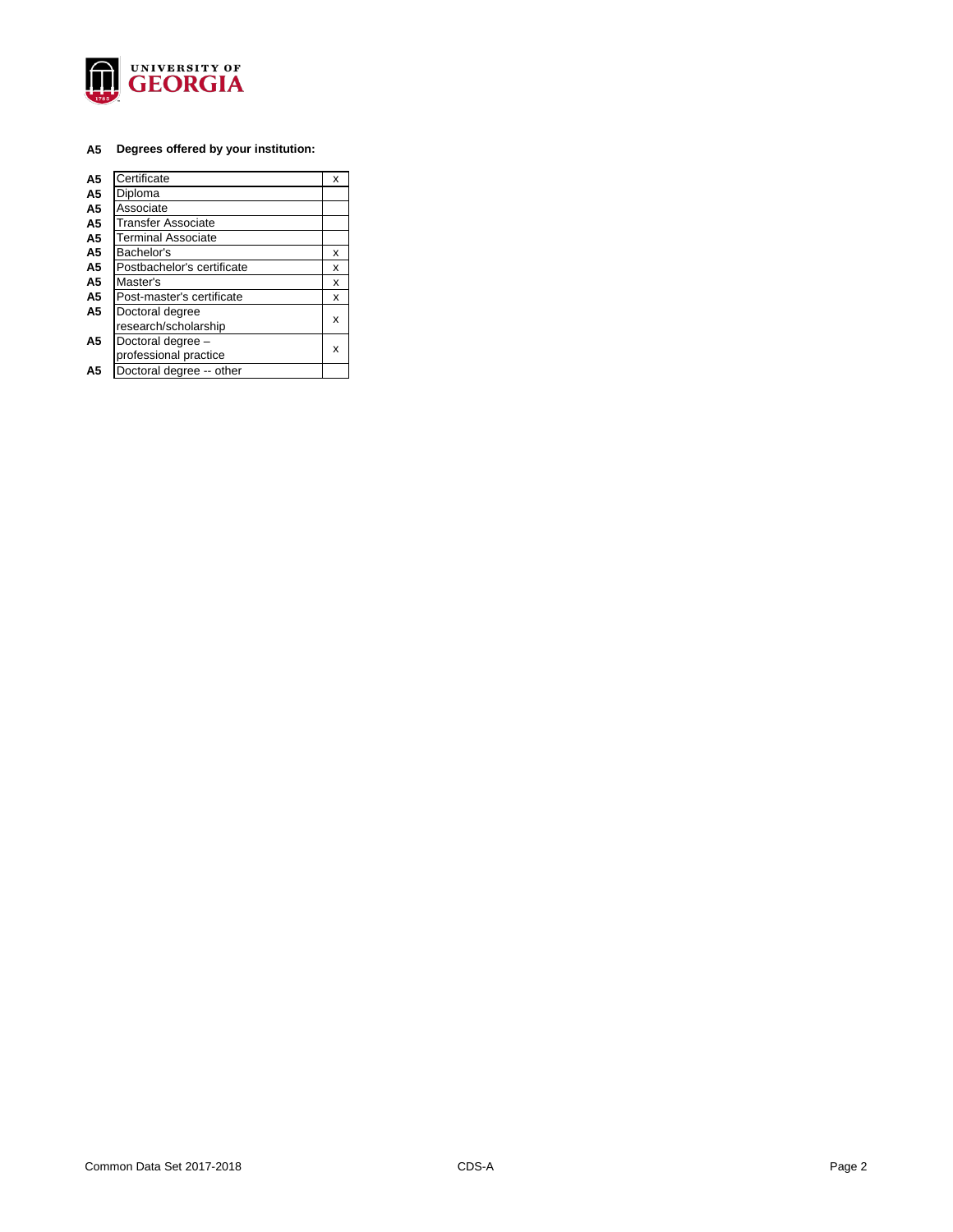

## **B. ENROLLMENT AND PERSISTENCE**

**B1 Institutional Enrollment - Men and Women Provide numbers of students for each of the following categories as of the institution's official fall reporting date or as of October 15, 2017. Note: Report students formerly designated as "first professional" in the graduate cells.**

| <b>B1</b> |                                   | <b>FULL-TIME</b> |        | <b>PART-TIME</b> |        |
|-----------|-----------------------------------|------------------|--------|------------------|--------|
| <b>B1</b> |                                   | Men              | Women  | Men              | Women  |
| <b>B1</b> | <b>Undergraduates</b>             |                  |        |                  |        |
| <b>B1</b> | Degree-seeking, first-time        |                  |        |                  |        |
|           | freshmen                          | 2,267            | 3,542  | 6                | 11     |
| <b>B1</b> | Other first-year, degree-seeking  | 205              | 252    | 14               | 20     |
| <b>B1</b> | All other degree-seeking          | 9,131            | 11,662 | 793              | 820    |
| <b>B1</b> | Total degree-seeking              | 11,603           | 15,456 | 813              | 851    |
| <b>B1</b> | All other undergraduates enrolled |                  |        |                  |        |
|           | in credit courses                 | 35               | 48     | 13               | 29     |
| <b>B1</b> | Total undergraduates              | 11,638           | 15,504 | 826              | 880    |
| <b>B1</b> | <b>Graduate</b>                   |                  |        |                  |        |
| <b>B1</b> | Degree-seeking, first-time        | 805              | 1185   | 201              | 232    |
| <b>B1</b> | All other degree-seeking          | 1966             | 2821   | 532              | 881    |
| <b>B1</b> | All other graduates enrolled in   |                  |        |                  |        |
|           | credit courses                    | 19               | 29     | 30 <sub>1</sub>  | 57     |
| <b>B1</b> | Total graduate                    | 2790             | 4035   | 763              | 1170   |
| <b>B1</b> | Total all undergraduates          |                  |        |                  | 28,848 |
| <b>B1</b> | Total all graduate                |                  |        |                  | 8,758  |
| <b>B1</b> | <b>GRAND TOTAL ALL STUDENTS</b>   |                  |        |                  | 37,606 |

**B2 Enrollment by Racial/Ethnic Category. Provide numbers of undergraduate students for each of the following categories as of the institution's official fall reporting date or as of October 15, 2017. Include international students only in the category "Nonresident aliens." Complete the "Total Undergraduates" column only if you cannot provide data for the first two columns. Report as your institution reports to IPEDS: persons who are Hispanic should be reported only on the Hispanic line, not under any race, and persons who are non-Hispanic multi-racial should be reported only under "Two or more races."** 

| <b>B2</b> |                                                 | Degree-Seeking<br>First-Time<br><b>First Year</b> | Degree-Seeking<br>Undergraduates<br>(include first-time<br>first-year) | Total<br>Undergraduates<br>(both degree- and<br>non-degree-seeking) |
|-----------|-------------------------------------------------|---------------------------------------------------|------------------------------------------------------------------------|---------------------------------------------------------------------|
| <b>B2</b> | Nonresident aliens                              | 70                                                | 458                                                                    | 516                                                                 |
| <b>B2</b> | Hispanic/Latino                                 | 390                                               | 1,754                                                                  | 1,761                                                               |
| <b>B2</b> | Black or African American, non-Hispanic         | 466                                               | 2,250                                                                  | 2,255                                                               |
| <b>B2</b> | White, non-Hispanic                             | 3,959                                             | 19,898                                                                 | 19,945                                                              |
| <b>B2</b> | American Indian or Alaska Native, non-Hispanic  | 4                                                 | 29                                                                     | 29                                                                  |
| <b>B2</b> | Asian, non-Hispanic                             | 642                                               | 2,960                                                                  | 2,965                                                               |
| <b>B2</b> | Native Hawaiian or other Pacific Islander, non- |                                                   |                                                                        |                                                                     |
|           | Hispanic                                        | 2                                                 | 24                                                                     | 24                                                                  |
| <b>B2</b> | Two or more races, non-Hispanic                 | 236                                               | 1,092                                                                  | 1,093                                                               |
| <b>B2</b> | Race and/or ethnicity unknown                   | 57                                                | 258                                                                    | 260                                                                 |
| <b>B2</b> | <b>TOTAL</b>                                    | 5,826                                             | 28,723                                                                 | 28,848                                                              |

## **Persistence**

**B3 Number of degrees awarded from July 1, 2016 to June 30, 2017**

| Certificate/diploma             | 705  |
|---------------------------------|------|
| Associate degrees               |      |
| Bachelor's degrees              | 7128 |
| Postbachelor's certificates     | 143  |
| Master's degrees                | 1684 |
| Post-Master's certificates      | 69   |
| Doctoral degrees -              |      |
| research/scholarship            | 543  |
| Doctoral degrees - professional |      |
| practice                        | 424  |
| Doctoral degrees - other        |      |

## **Graduation Rates**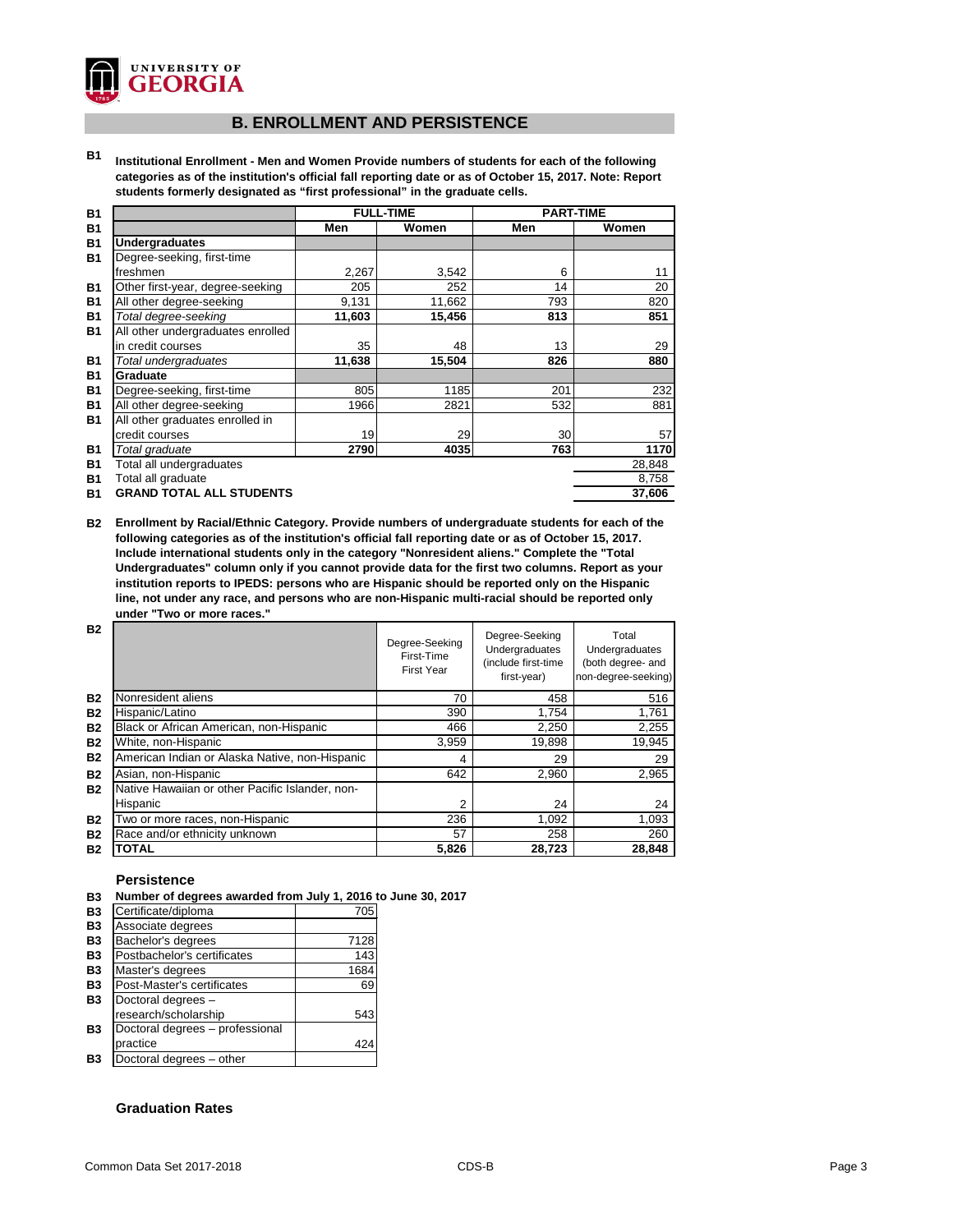

The items in this section correspond to data elements collected by the IPEDS Web-based Data Collection System's Graduation Rate Survey (GRS). For complete instructions and definitions of data elements, see the IPEDS GRS Forms and Instructions for the 2017-18 Survey

### **For Bachelor's or Equivalent Institutions**

In the following section for bachelor's or equivalent programs, please disaggregate the Fall 2010 and Fall 2011 cohorts (formerly CDS B4-B11) into four groups:

• Students who received a Federal Pell Grant\*

• Recipients of a subsidized Stafford Loan who did not receive a Pell Grant

• Students who did not receive either a Pell Grant or a subsidized Stafford Loan

• Total (all students, regardless of Pell Grant or subsidized loan status)

\*Students who received both a Federal Pell Grant and a subsidized Stafford Loan should be reported in the "Recipients of a Federal Pell Grant" column.

For each graduation rate grid below, the numbers in the first three columns for Questions A-G should sum to the cohort total in the fourth column (formerly CDS B4-B11).

#### *Fall 2011 Cohort*

|                                       |                                                                                                                                                                                                                                                                             | <b>Recipients of</b><br>a Federal Pell<br>Grant | Recipients of a<br><b>Subsidized</b><br><b>Stafford Loan</b><br>who did not<br>receive a Pell<br>Grant | <b>Students who</b><br>did not receive<br>either a Pell<br>Grant or a<br>subsidized<br><b>Stafford Loan</b> | Total (sum of 3<br>columes to the<br>left) |
|---------------------------------------|-----------------------------------------------------------------------------------------------------------------------------------------------------------------------------------------------------------------------------------------------------------------------------|-------------------------------------------------|--------------------------------------------------------------------------------------------------------|-------------------------------------------------------------------------------------------------------------|--------------------------------------------|
| For<br>mer<br>ly<br><b>B4</b>         | A- Initital 2011 cohort of first-time, full-time<br>bachelor's (or equivalent) degree seeking<br>undergraduate-students                                                                                                                                                     | 1293                                            | 504                                                                                                    | 3673                                                                                                        | 5470                                       |
| For<br>mer<br>ly<br><b>B5</b>         | B- Of the initial 2011 cohort, how many did not<br>persist and did not graduate for the following<br>reasons: deceased, permanently disabled, armed<br>forces, foreign aid service of the federal<br>government, or official church missions; total<br>allowable exclusions | $\Omega$                                        | 0                                                                                                      | 0                                                                                                           | 0                                          |
| For<br>mer<br>ly<br><b>B6</b>         | C- Final 2011 cohort, after adjusting for<br>allowable exclusions                                                                                                                                                                                                           | 1293                                            | 504                                                                                                    | 3673                                                                                                        | 5470                                       |
| For<br>mer<br>ly<br><b>B7</b>         | D - Of the initial 2011 cohort, how many<br>completed the program in four years or<br>less (by Aug. 31, 2015)                                                                                                                                                               | 703                                             | 289                                                                                                    | 2437                                                                                                        | 3429                                       |
| For<br>mer<br>ly<br><b>B8</b>         | E - Of the initial 2011 cohort, how many<br>completed the program in more than four<br>years but in five years or less (after Aug.<br>31, 2015 and by Aug. 31, 2016)                                                                                                        | 284                                             | 93                                                                                                     | 713                                                                                                         | 1090                                       |
| For<br>mer<br>ly<br><b>B9</b>         | F - Of the initial 2011 cohort, how many<br>completed the program in more than five<br>years but in six years or less (after Aug.<br>31, 2016 and by Aug. 31, 2017)                                                                                                         | 52                                              | 19                                                                                                     | 74                                                                                                          | 145                                        |
| For<br>mer<br><b>ly</b><br><b>B10</b> | G - Total graduating within six years (sum<br>of lines D, E, and F)                                                                                                                                                                                                         | 1039                                            | 401                                                                                                    | 3224                                                                                                        | 4664                                       |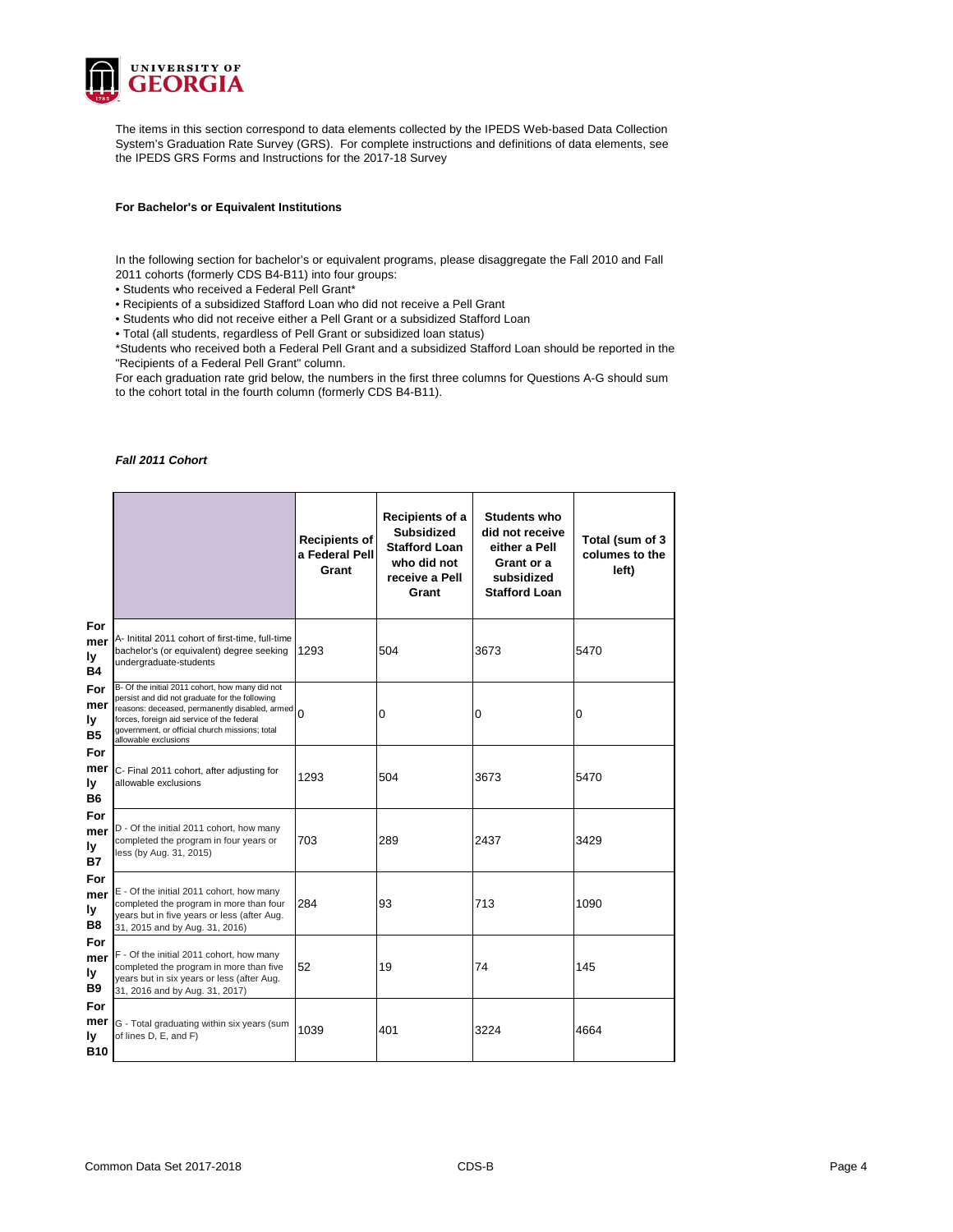

| For               |                                                                              |             |             |              |             |
|-------------------|------------------------------------------------------------------------------|-------------|-------------|--------------|-------------|
| lv.<br><b>B11</b> | <b>mer</b>  H - Six-year graduation rate for 2011<br>cohort (G divided by C) | 0.803557618 | 0.795634921 | 10.877756602 | 0.852650823 |

## *Fall 2010 Cohort*

|                                       |                                                                                                                                                                                                                                                                             | <b>Recipients of</b><br>a Federal Pell<br>Grant | Recipients of a<br><b>Subsidized</b><br><b>Stafford Loan</b><br>who did not<br>receive a Pell<br>Grant | <b>Students who</b><br>did not receive<br>either a Pell<br>Grant or a<br>subsidized<br><b>Stafford Loan</b> | Total (sum of 3<br>columes to the<br>left) |
|---------------------------------------|-----------------------------------------------------------------------------------------------------------------------------------------------------------------------------------------------------------------------------------------------------------------------------|-------------------------------------------------|--------------------------------------------------------------------------------------------------------|-------------------------------------------------------------------------------------------------------------|--------------------------------------------|
| For<br>mer<br>ly<br><b>B4</b>         | A- Initital 2010 cohort of first-time, full-time<br>bachelor's (or equivalent) degree seeking<br>undergraduate-students                                                                                                                                                     | 1023                                            | 279                                                                                                    | 3365                                                                                                        | 4667                                       |
| For<br>mer<br>ly<br><b>B5</b>         | B- Of the initial 2010 cohort, how many did not<br>persist and did not graduate for the following<br>reasons: deceased, permanently disabled, armed<br>forces, foreign aid service of the federal<br>government, or official church missions; total<br>allowable exclusions | 0                                               | 0                                                                                                      | 0                                                                                                           | 0                                          |
| For<br>mer<br>ly<br><b>B6</b>         | C- Final 2010 cohort, after adjusting for<br>allowable exclusions                                                                                                                                                                                                           | 1023                                            | 279                                                                                                    | 3365                                                                                                        | 4667                                       |
| For<br>mer<br>ly<br><b>B7</b>         | D - Of the initial 2010 cohort, how many<br>completed the program in four years or<br>less (by Aug. 31, 2014)                                                                                                                                                               | 555                                             | 157                                                                                                    | 2235                                                                                                        | 2947                                       |
| For<br>mer<br>Iу<br>B <sub>8</sub>    | E - Of the initial 2010 cohort, how many<br>completed the program in more than four<br>years but in five years or less (after Aug.<br>31, 2014 and by Aug. 31, 2015)                                                                                                        | 230                                             | 48                                                                                                     | 621                                                                                                         | 899                                        |
| For<br>mer<br>ly<br><b>B9</b>         | F - Of the initial 2010 cohort, how many<br>completed the program in more than five<br>years but in six years or less (after Aug.<br>31, 2015 and by Aug. 31, 2016)                                                                                                         | 43                                              | 9                                                                                                      | 60                                                                                                          | 112                                        |
| For<br>mer<br><b>ly</b><br><b>B10</b> | G - Total graduating within six years (sum<br>of lines D, E, and F)                                                                                                                                                                                                         | 828                                             | 214                                                                                                    | 2916                                                                                                        | 3958                                       |
| For<br>mer<br><b>ly</b><br><b>B11</b> | H - Six-year graduation rate for 2010<br>cohort (G divided by C)                                                                                                                                                                                                            | 0.809384164                                     | 0.76702509                                                                                             | 0.866567608                                                                                                 | 0.84808228                                 |

### **For Two-Year Institutions**

Please provide data for the 2014 cohort if available. If 2014 cohort data are not available, provide data for the 2013 cohort.

#### *2014 Cohort*

| <b>B12</b> Initial 2014 cohort, total of first-time, full-time degree/certificate-seeking students:                                                                                                                                                                                        |  |
|--------------------------------------------------------------------------------------------------------------------------------------------------------------------------------------------------------------------------------------------------------------------------------------------|--|
| <b>B13</b> Of the initial 2014 cohort, how many did not persist and did not graduate for the<br>following reasons: death, permanent disability, service in the armed forces, foreign aid<br>service of the federal government, or official church missions; total allowable<br>exclusions: |  |
| <b>B14</b> Final 2014 cohort, after adjusting for allowable exclusions (Subtract question B13 from<br>question B12):                                                                                                                                                                       |  |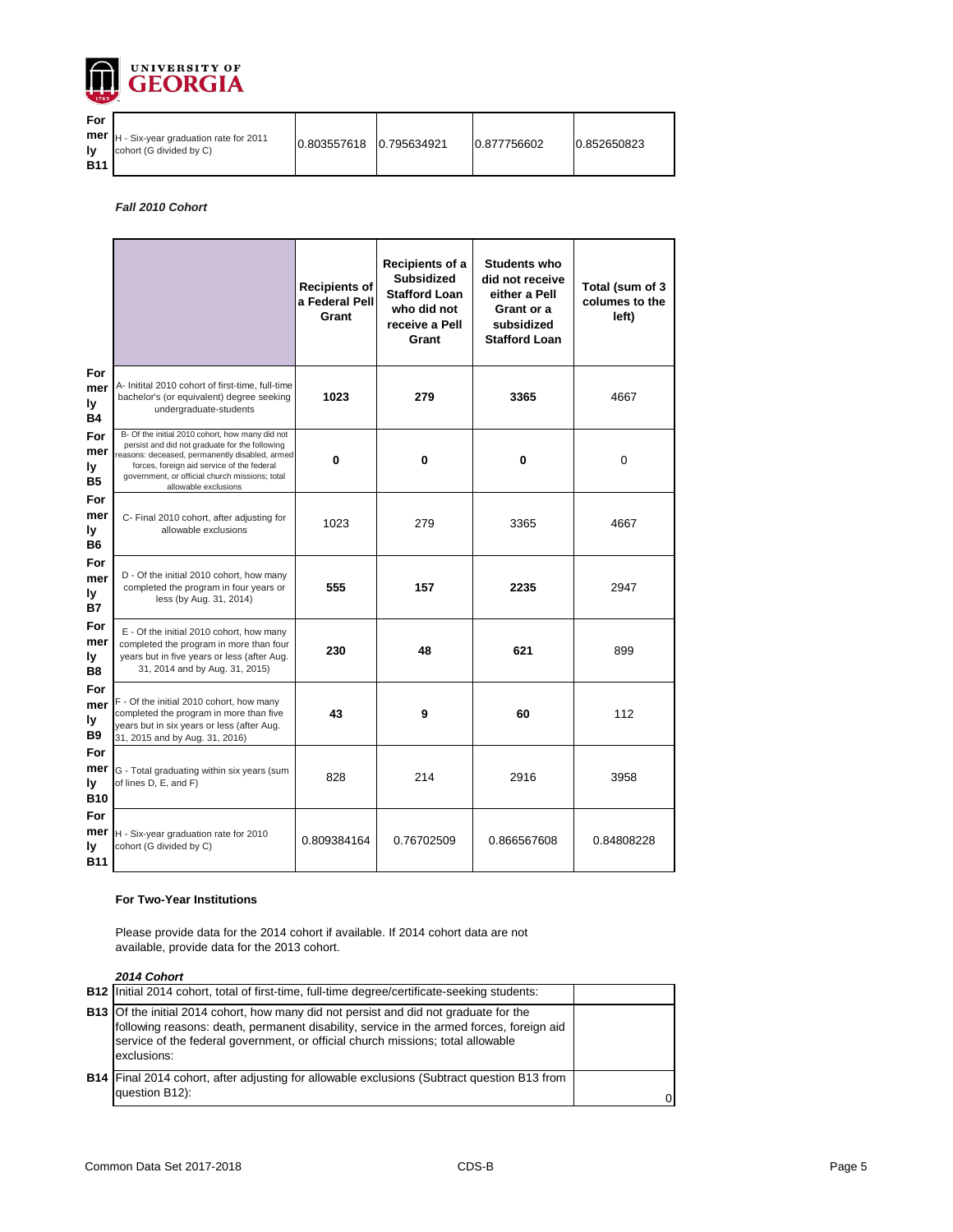

| <b>B15</b> Completers of programs of less than two years duration (total):                                       |  |
|------------------------------------------------------------------------------------------------------------------|--|
| <b>B16</b> Completers of programs of less than two years within 150 percent of normal time:                      |  |
| <b>B17</b> Completers of programs of at least two but less than four years (total):                              |  |
| <b>B18</b> Completers of programs of at least two but less than four-years within 150 percent of<br>normal time: |  |
| <b>B19</b> Total transfers-out (within three years) to other institutions:                                       |  |
| <b>B20</b> Total transfers to two-year institutions:                                                             |  |
| <b>B21</b> Total transfers to four-year institutions:                                                            |  |

#### *2013 Cohort*

|            | B12   Initial 2013 cohort, total of first-time, full-time degree/certificate-seeking students:                                                                                                                                                                                             |  |
|------------|--------------------------------------------------------------------------------------------------------------------------------------------------------------------------------------------------------------------------------------------------------------------------------------------|--|
|            | <b>B13</b> Of the initial 2013 cohort, how many did not persist and did not graduate for the<br>following reasons: death, permanent disability, service in the armed forces, foreign aid<br>service of the federal government, or official church missions; total allowable<br>exclusions: |  |
|            | B14 Final 2013 cohort, after adjusting for allowable exclusions (Subtract question B13 from<br>question B12):                                                                                                                                                                              |  |
|            | <b>B15</b> Completers of programs of less than two years duration (total):                                                                                                                                                                                                                 |  |
|            | <b>B16</b> Completers of programs of less than two years within 150 percent of normal time:                                                                                                                                                                                                |  |
|            | B17 Completers of programs of at least two but less than four years (total):                                                                                                                                                                                                               |  |
|            | <b>B18</b> Completers of programs of at least two but less than four-years within 150 percent of<br>normal time:                                                                                                                                                                           |  |
|            | <b>B19</b> Total transfers-out (within three years) to other institutions:                                                                                                                                                                                                                 |  |
| <b>B20</b> | Total transfers to two-year institutions:                                                                                                                                                                                                                                                  |  |
|            |                                                                                                                                                                                                                                                                                            |  |
| <b>B21</b> | Total transfers to four-year institutions:                                                                                                                                                                                                                                                 |  |

## **Retention Rates**

Report for the cohort of all full-time, first-time bachelor's (or equivalent) degree-seeking undergraduate students who entered in Fall 2016 (or the preceding summer term). The initial cohort may be adjusted for students who departed for the following reasons: death, permanent disability, service in the armed forces, foreign aid service of the federal government or official church missions. No other adjustments to the initial cohort should be made.

| <b>B22</b> For the cohort of all full-time bachelor's (or equivalent) degree-seeking undergraduate |        |
|----------------------------------------------------------------------------------------------------|--------|
|                                                                                                    |        |
| students who entered your institution as freshmen in Fall 2016 (or the preceding                   |        |
| summer term), what percentage was enrolled at your institution as of the date your                 |        |
| linstitution calculates its official enrollment in Fall 2017?                                      |        |
|                                                                                                    | 95.50% |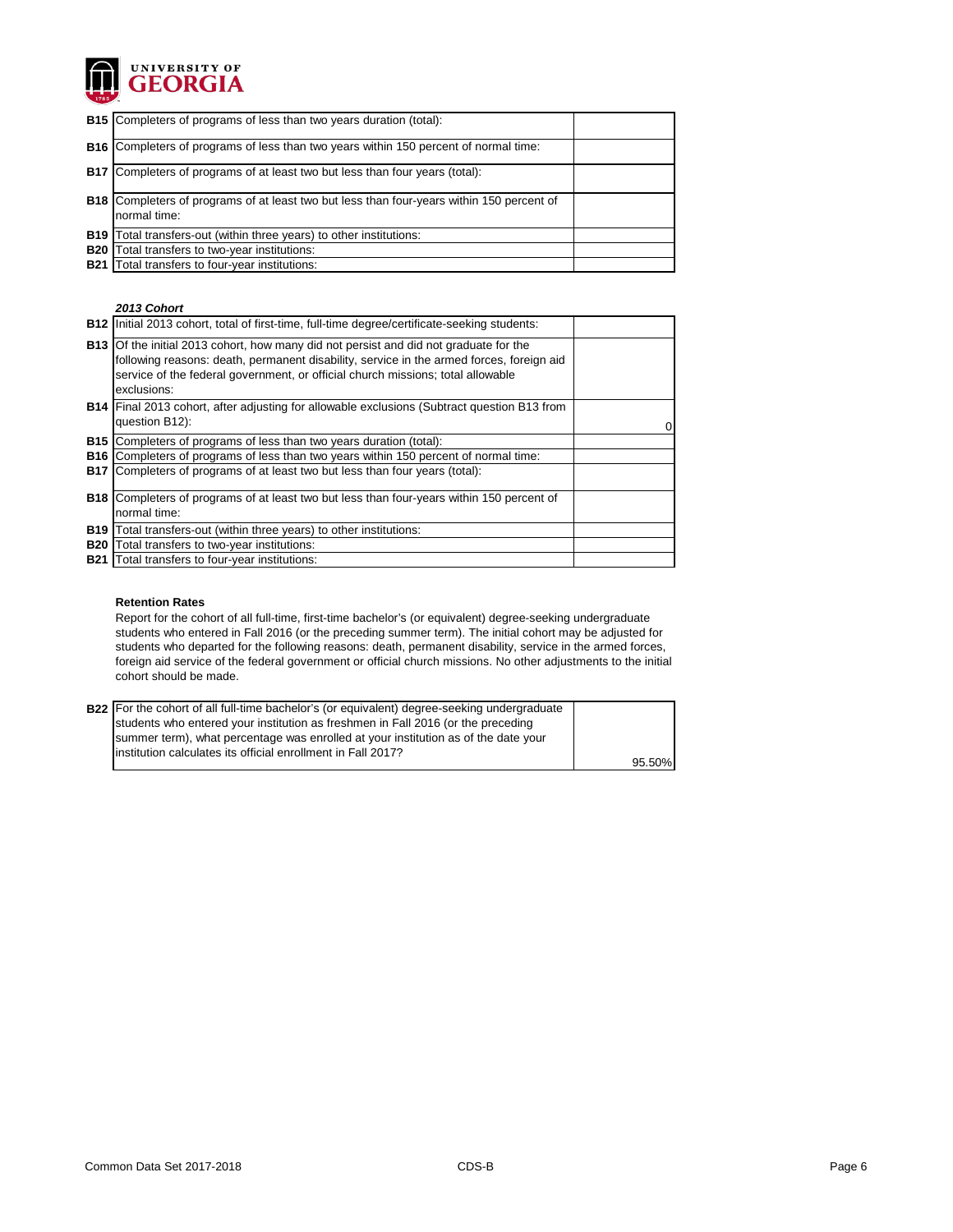

## **C. FIRST-TIME, FIRST-YEAR (FRESHMAN) ADMISSION**

## **Applications**

**C1 First-time, first-year, (freshmen) students: Provide the number of degree-seeking, first-time, firstyear students who applied, were admitted, and enrolled (full- or part-time) in Fall 2017. Include early decision, early action, and students who began studies during summer in this cohort. Applicants should include only those students who fulfilled the requirements for consideration for admission (i.e., who completed actionable applications) and who have been notified of one of the following actions: admission, nonadmission, placement on waiting list, or application withdrawn (by applicant or institution). Admitted applicants should include wait-listed students who were subsequently offered admission.**

| C <sub>1</sub> | Total first-time, first-year (freshman) men who applied               | 9715  |
|----------------|-----------------------------------------------------------------------|-------|
| <b>C1</b>      | Total first-time, first-year (freshman) women who applied             | 14450 |
|                |                                                                       |       |
| C <sub>1</sub> | Total first-time, first-year (freshman) men who were admitted         | 4845  |
| C <sub>1</sub> | Total first-time, first-year (freshman) women who were admitted       | 8207  |
|                |                                                                       |       |
| C <sub>1</sub> | Total full-time, first-time, first-year (freshman) men who enrolled   | 2267  |
| C <sub>1</sub> | Total part-time, first-time, first-year (freshman) men who enrolled   |       |
|                |                                                                       |       |
| C <sub>1</sub> | Total full-time, first-time, first-year (freshman) women who enrolled | 3542  |
| C <sub>1</sub> | Total part-time, first-time, first-year (freshman) women who enrolled | 11    |

## **C2 Freshman wait-listed students (students who met admission requirements but whose final admission was contingent on space availability)**

|                                                                  | Yes | No  |
|------------------------------------------------------------------|-----|-----|
| Do you have a policy of placing students on a waiting list?      | х   |     |
| yes, please answer the questions below for Fall 2017 admissions: |     |     |
| Number of qualified applicants offered a place on waiting list   | 889 |     |
| Number accepting a place on the waiting list                     | 531 |     |
| Number of wait-listed students admitted                          | 31  |     |
|                                                                  | Yes | No. |
| Is your waiting list ranked?                                     |     |     |
| yes, do you release that information to students?                |     |     |
| Do you release that information to school counselors?            |     |     |
|                                                                  |     |     |

## **Admission Requirements**

| C <sub>3</sub> | <b>High school completion requirement</b>         |   |  |  |
|----------------|---------------------------------------------------|---|--|--|
| C <sub>3</sub> | High school diploma is required and GED is        | x |  |  |
|                | accepted                                          |   |  |  |
| C <sub>3</sub> | High school diploma is required and GED is not    |   |  |  |
|                | accepted                                          |   |  |  |
| C <sub>3</sub> | High school diploma or equivalent is not required |   |  |  |
|                |                                                   |   |  |  |

## **C4 Does your institution require or recommend a general college-preparatory program for degreeseeking students?**

| C4 Require                              |  |
|-----------------------------------------|--|
| <b>C4</b> Recommend                     |  |
| <b>C4</b> Neither require nor recommend |  |
|                                         |  |

**C5 Distribution of high school units required and/or recommended.** Specify the distribution of academic high school course units required and/or recommended of all or most degree-seeking students using Carnegie units (one unit equals one year of study or its equivalent). If you use a different system for calculating units, please convert.

|                              | Units           | Units       |
|------------------------------|-----------------|-------------|
|                              | <b>Required</b> | Recommended |
| Total academic units         | 17              | 19          |
| English                      |                 |             |
| <b>Mathematics</b>           |                 |             |
| Science                      | 4               |             |
| Of these, units that must be |                 | 2           |
| lab                          |                 |             |
| Foreign language             | 2               | 3           |
| Social studies               | 3               | 3           |
| History                      |                 |             |
| Academic electives           |                 |             |
| <b>Computer Science</b>      |                 |             |
|                              |                 | 2           |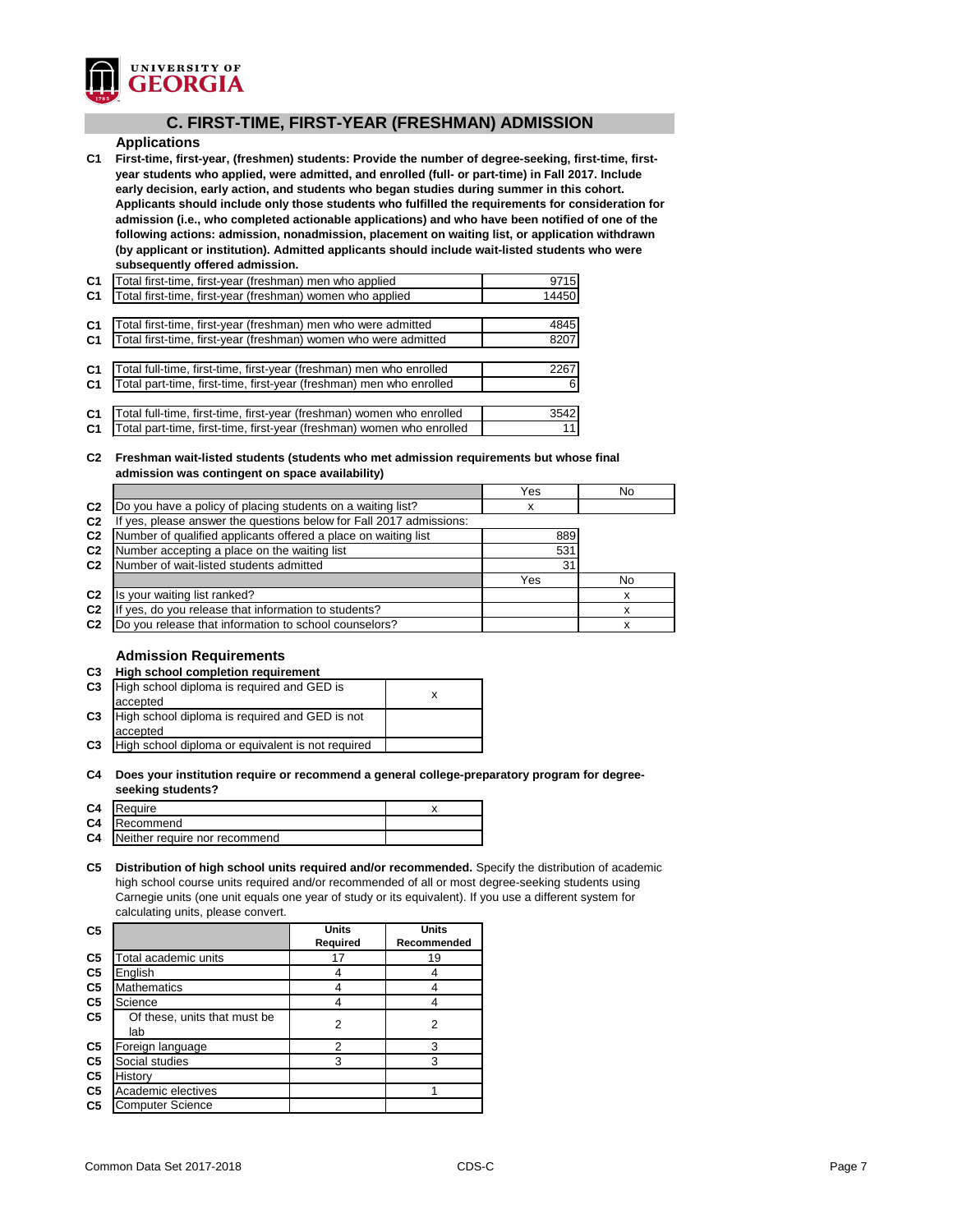

| <b>C5</b> Visual/Performing Arts |  |
|----------------------------------|--|
| <b>C5</b> Other (specify)        |  |

## **Basis for Selection**

**C6** Do you have an open admission policy, under which virtually all secondary school graduates or students with GED equivalency diplomas are admitted without regard to academic record, test scores, or other qualifications? If so, check which applies:

| C <sub>6</sub> | Open admission policy as described above for all students         | na |
|----------------|-------------------------------------------------------------------|----|
| C6             | Open admission policy as described above for most students, but-- |    |
| C <sub>6</sub> | selective admission for out-of-state students                     | na |
| C <sub>6</sub> | selective admission to some programs                              | na |
| C6             | other (explain):                                                  | na |
|                |                                                                   |    |

**C7 Relative importance of each of the following academic and nonacademic factors in first-time, firstyear, degree-seeking (freshman) admission decisions.**

| C7             |                                     | <b>Very Important</b> | Important | <b>Considered</b>         | <b>Not Considered</b> |
|----------------|-------------------------------------|-----------------------|-----------|---------------------------|-----------------------|
| C7             | <b>Academic</b>                     |                       |           |                           |                       |
| C <sub>7</sub> | Rigor of secondary school<br>record | $\pmb{\times}$        |           |                           |                       |
| C7             | Class rank                          |                       |           |                           | X                     |
| C7             | Academic GPA                        | X                     |           |                           |                       |
| C7             | Standardized test scores            |                       | X         |                           |                       |
| C <sub>7</sub> | <b>Application Essay</b>            |                       |           | X                         |                       |
| C7             | Recommendation(s)                   |                       |           | X                         |                       |
| C <sub>7</sub> | Nonacademic                         |                       |           |                           |                       |
| C <sub>7</sub> | Interview                           |                       |           |                           | X                     |
| C7             | <b>Extracurricular activities</b>   |                       |           | X                         |                       |
| C7             | Talent/ability                      |                       |           | X                         |                       |
| C7             | Character/personal qualities        |                       |           | X                         |                       |
| C <sub>7</sub> | First generation                    |                       |           | $\boldsymbol{\mathsf{x}}$ |                       |
| C <sub>7</sub> | Alumni/ae relation                  |                       |           |                           | $\mathsf{x}$          |
| C7             | Geographical residence              |                       |           |                           | $\mathsf{x}$          |
| C7             | State residency                     |                       |           |                           | X                     |
| C7             | Religious<br>affiliation/commitment |                       |           |                           | X                     |
| C <sub>7</sub> | Racial/ethnic status                |                       |           |                           | X                     |
| C <sub>7</sub> | Volunteer work                      |                       |           | X                         |                       |
| C7             | Work experience                     |                       |           | X                         |                       |
| C7             | Level of applicant's interest       |                       |           |                           | X                     |

## **SAT and ACT Policies**

**C8 Entrance exams** 

|                                                                            | Yes | No |
|----------------------------------------------------------------------------|-----|----|
| <b>C8A</b> Does your institution make use of SAT, ACT, or SAT Subject Test |     |    |
| scores in admission decisions for first-time, first-year, degree-seeking   |     |    |
| applicants?                                                                |     |    |

**C8A** If yes, place check marks in the appropriate boxes below to reflect your institution's policies for use in admission for Fall 2019.

| C8A |                                         | <b>ADMISSION</b> |           |                         |                    |                 |
|-----|-----------------------------------------|------------------|-----------|-------------------------|--------------------|-----------------|
| C8A |                                         | <b>Require</b>   | Recommend | <b>Require for Some</b> | <b>Consider if</b> | <b>Not Used</b> |
|     |                                         |                  |           |                         | <b>Submitted</b>   |                 |
|     | C8A SAT or ACT                          |                  |           |                         |                    |                 |
|     | <b>C8A ACT only</b>                     |                  |           |                         |                    |                 |
|     | C8A SAT only                            |                  |           |                         |                    |                 |
|     | <b>C8A SAT and SAT Subject Tests or</b> |                  |           |                         |                    |                 |
|     | <b>ACT</b>                              |                  |           |                         |                    |                 |
|     | <b>C8A SAT Subject Tests only</b>       |                  |           |                         | x                  |                 |

**C8B** If your institution will make use of the ACT in admission decisions for first-time, first-year, degree-seeking applicants for Fall 2019, please indicate which ONE of the following applies: (regardless of whether the writing score will be used in the admissions process):

**C8B** ACT with writing required

**C8B** ACT with writing recommended

**C8B** ACT with or without writing accepted **ACT X EXECUTE:** THE **X X** 

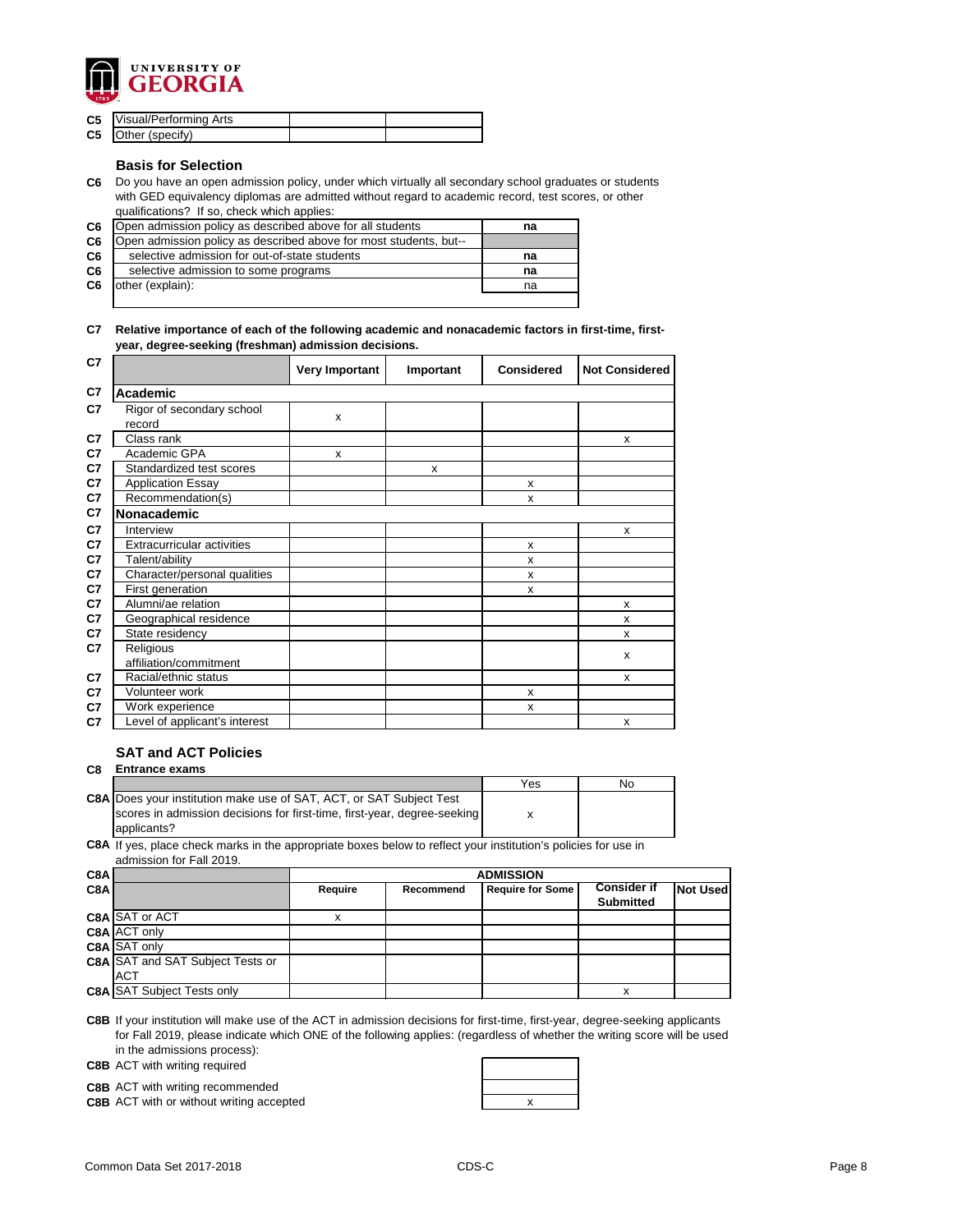

**C8B** If your institution will make use of the SAT in admission decisions for first-time, first-year, degree-seeking applicants for Fall 2019 please indicate which ONE of the following applies (regardless of whether the Essay score will be used in the admissions process:

**C8B** SAT with Essay component required

**C8B** SAT with Essay component recommended

**C8B** SAT with or without Essay component accepted **EXALL SET ASSESS** 

**C8C** Please indicate how your institution will use the SAT or ACT writing component; check all that apply:

|                                              | <b>SAT</b> essay | <b>ACT</b> essay |
|----------------------------------------------|------------------|------------------|
| <b>C8C</b> For admission                     |                  |                  |
| <b>C8C</b> For placement                     |                  |                  |
| C8C For advising                             |                  |                  |
| <b>C8C</b> In place of an application essay  |                  |                  |
|                                              |                  |                  |
| As a validity check on the application essay |                  |                  |
| C8C No college policy as of now              |                  |                  |
| <b>C8C</b> Not using essay component         | x                |                  |
|                                              |                  |                  |

**C8D In addition**, does your institution use applicants' test scores for academic advising?

| <b>C8E</b> Latest date by which SAT or ACT scores must be received for fall- |  | January Sitting        |
|------------------------------------------------------------------------------|--|------------------------|
| <b>C8E</b> Latest date by which SAT Subject Test scores must be received for |  |                        |
| fall-term admission                                                          |  | <b>January Sitting</b> |

**C8F C8F** Provided the student applied by our deadline of January 15th If necessary, use this space to clarify your test policies (e.g., if tests are recommended for some students,

**C8G** Please indicate which tests your institution uses for placement (e.g., state tests):

**C8D** Yes No

| C8G SAT  |                                  |  |
|----------|----------------------------------|--|
| C8G ACT  |                                  |  |
|          | <b>C8G</b> SAT Subject Tests     |  |
| $C8G$ AP |                                  |  |
|          | C8G CLEP                         |  |
|          | <b>C8G</b> Institutional Exam    |  |
|          | <b>C8G</b> State Exam (specify): |  |

#### **Freshman Profile**

Provide information for ALL enrolled, degree-seeking, full-time and part-time, first-time, first-year (freshman) students enrolled in Fall 2017, including students who began studies during summer, international students/nonresident aliens, and students admitted under special arrangements.

**C9 Percent and number of first-time, first-year (freshman) students enrolled in Fall 2017 who submitted national standardized (SAT/ACT) test scores. Include information for ALL enrolled, degree-seeking, first-time, first-year (freshman) students who submitted test scores. Do not include partial test scores (e.g., mathematics scores but not critical reading for a category of students) or combine other standardized test results (such as TOEFL) in this item.** *Do* **not convert SAT scores to ACT scores and vice versa.** *Do* **convert Old SAT scores to New SAT scores using the College Board's concordance tools and tables (sat.org/concordance).**

| C9 | Percent submitting SAT scores        |                 | 68% Number submitting SAT scores | 3,946 |
|----|--------------------------------------|-----------------|----------------------------------|-------|
| C9 | <b>Percent submitting ACT scores</b> |                 | 74% Number submitting ACT scores | 4,319 |
|    |                                      |                 |                                  |       |
| C9 |                                      | 25th Percentile | 75th Percentile                  |       |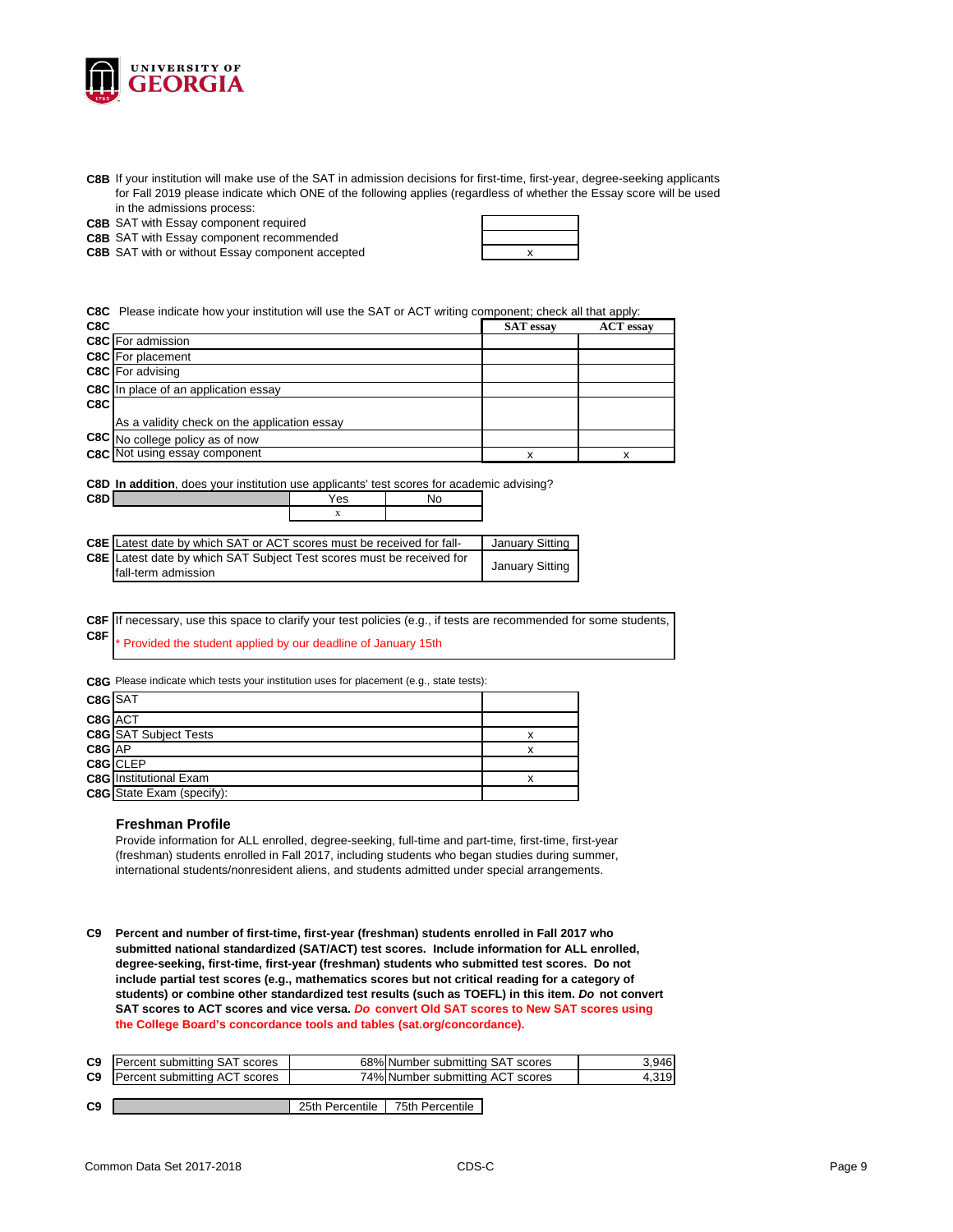

| C <sub>9</sub> | <b>SAT Evidence-Based Reading</b> |     |     |
|----------------|-----------------------------------|-----|-----|
|                | and Writing                       | 610 | 690 |
| C <sub>9</sub> | <b>SAT Math</b>                   | 590 | 680 |
|                | <b>SAT Essay</b>                  |     |     |
| C9             | <b>ACT Composite</b>              | 26  | 31  |
| C <sub>9</sub> | <b>ACT Math</b>                   | 25  | 30  |
| C9             | <b>ACT English</b>                | 26  | 33  |
| C <sub>9</sub> | <b>ACT Writing</b>                |     |     |

**C9** Percent of first-time, first-year (freshman) students with scores in each range:

| C9             |                         | <b>SAT Evidence-</b> |                    |                 |
|----------------|-------------------------|----------------------|--------------------|-----------------|
|                |                         | <b>Based Reading</b> |                    |                 |
|                |                         | and Writing          | <b>SAT Math</b>    |                 |
| C9             | 700-800                 | 23.14%               | 20.50%             |                 |
| C9             | 600-699                 | 60.80%               | 51.17%             |                 |
| C9             | 500-599                 | 15.23%               | 26.46%             |                 |
| C9             | 400-499                 | 0.79%                | 1.80%              |                 |
| C9             | 300-399                 | 0.04%                | 0.07%              |                 |
| C <sub>9</sub> | 200-299                 |                      |                    |                 |
|                | Totals should = $100\%$ | 100.00%              | 100.00%            |                 |
| C9             |                         | <b>ACT Composite</b> | <b>ACT English</b> | <b>ACT Math</b> |
| C <sub>9</sub> | 30-36                   | 44.76%               | 54.48%             | 27.55%          |
| C9             | 24-29                   | 47.60%               | 35.52%             | 60.31%          |
| C9             | 18-23                   | 7.43%                | 9.15%              | 11.42%          |
| C9             | 12-17                   | 0.21%                | 0.79%              | 0.72%           |
| C9             | $6 - 11$                |                      | 0.06%              |                 |
| C9             | Below <sub>6</sub>      |                      |                    |                 |
|                | Totals should = $100\%$ | 100.00%              | 100.00%            | 100.00%         |

**C10** Percent of all degree-seeking, first-time, first-year (freshman) students who had high school class rank within each of the following ranges (report information for those students from whom you collected high school rank information).

| C10 Percent in top tenth of high school graduating class                                  | 54% |                          |     |
|-------------------------------------------------------------------------------------------|-----|--------------------------|-----|
| C10 Percent in top quarter of high school graduating class                                | 90% |                          |     |
| C10 Percent in top half of high school graduating class                                   |     | $99\%$ Top half +        |     |
| C10 Percent in bottom half of high school graduating class                                |     | 1% bottom half = $100\%$ |     |
| <b>C10</b> Percent in bottom quarter of high school graduating class                      | 0%  |                          |     |
| C10 Percent of total first-time, first-year (freshmen) students who submitted high school |     |                          |     |
| class rank:                                                                               |     |                          | 61% |

**C11** Percentage of all enrolled, degree-seeking, first-time, first-year (freshman) students who had high school grade-point averages within each of the following ranges (using 4.0 scale). Report information only for those students from whom you collected high school GPA.

| C11   Percent who had GPA of 3.75 and higher   | 88.67%  |
|------------------------------------------------|---------|
| C11 Percent who had GPA between 3.50 and 3.74  | 8.88%   |
| C11 Percent who had GPA between 3.25 and 3.49  | 1.44%   |
| C11 Percent who had GPA between 3.00 and 3.24  | 0.38%   |
| C11 Percent who had GPA between 2.50 and 2.99  | 0.32%   |
| C11 Percent who had GPA between 2.0 and 2.49   | 0.26%   |
| C11   Percent who had GPA between 1.0 and 1.99 | 0.05%   |
| C11   Percent who had GPA below 1.0            |         |
| Totals should = $100\%$                        | 100.00% |
|                                                |         |

| C12 Average high school GPA of all degree-seeking, first-time, first-year<br>(freshman) students who submitted GPA: | 4.00l  |
|---------------------------------------------------------------------------------------------------------------------|--------|
| C12   Percent of total first-time, first-year (freshman) students who                                               |        |
| submitted high school GPA:                                                                                          | 99.80% |

## **Admission Policies**

## **C13 Application Fee**

| C <sub>13</sub> |                                                       | Yes     | סוא |
|-----------------|-------------------------------------------------------|---------|-----|
|                 | C13 Does your institution have an<br>application fee? |         |     |
|                 | C13 Amount of application fee:                        | \$70.00 |     |
| C <sub>13</sub> |                                                       | Yes     | N۵  |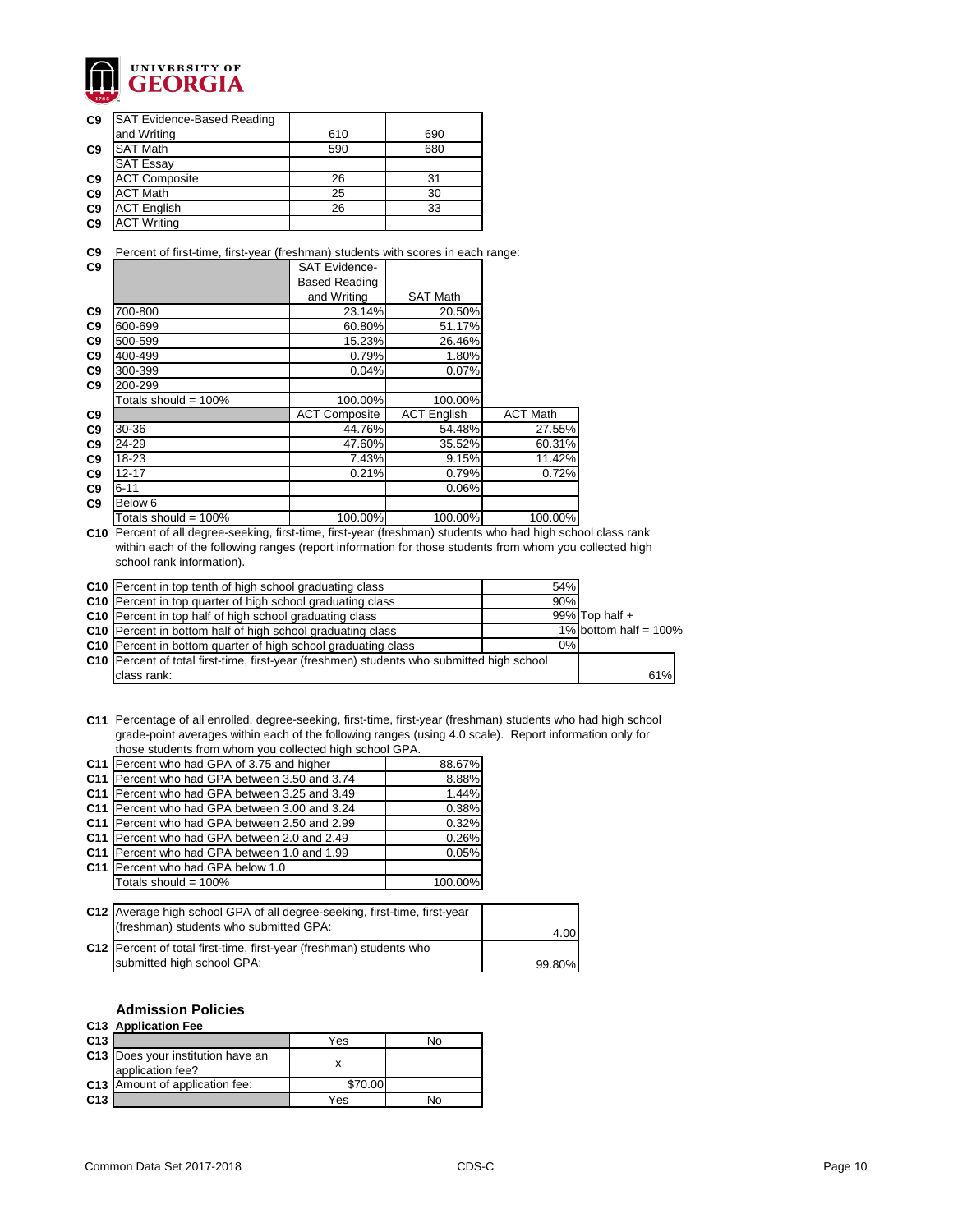

|                                                                                        | C13   Can it be waived for applicants<br>with financial need?                                                                                                                                                                                                                                                                                                                                                                                                                                                                                                          | х                                         |                 |     |    |
|----------------------------------------------------------------------------------------|------------------------------------------------------------------------------------------------------------------------------------------------------------------------------------------------------------------------------------------------------------------------------------------------------------------------------------------------------------------------------------------------------------------------------------------------------------------------------------------------------------------------------------------------------------------------|-------------------------------------------|-----------------|-----|----|
|                                                                                        | C13 If you have an application fee and an on-line application option,<br>C13 Same fee:                                                                                                                                                                                                                                                                                                                                                                                                                                                                                 |                                           |                 |     |    |
|                                                                                        |                                                                                                                                                                                                                                                                                                                                                                                                                                                                                                                                                                        | X                                         |                 |     |    |
|                                                                                        | C13 Free:<br>C13 Reduced:                                                                                                                                                                                                                                                                                                                                                                                                                                                                                                                                              |                                           |                 |     |    |
|                                                                                        |                                                                                                                                                                                                                                                                                                                                                                                                                                                                                                                                                                        |                                           |                 |     |    |
| C13                                                                                    |                                                                                                                                                                                                                                                                                                                                                                                                                                                                                                                                                                        | Yes                                       | No              |     |    |
|                                                                                        | C13 Can on-line application fee be<br>waived for applicants with<br>financial need?                                                                                                                                                                                                                                                                                                                                                                                                                                                                                    | X                                         |                 |     |    |
|                                                                                        | C14 Application closing date                                                                                                                                                                                                                                                                                                                                                                                                                                                                                                                                           |                                           |                 |     |    |
| C14                                                                                    | C14 Does your institution have an                                                                                                                                                                                                                                                                                                                                                                                                                                                                                                                                      | Yes                                       | No              |     |    |
|                                                                                        | application closing date?                                                                                                                                                                                                                                                                                                                                                                                                                                                                                                                                              | x                                         |                 |     |    |
|                                                                                        | C14 Application closing date (fall):                                                                                                                                                                                                                                                                                                                                                                                                                                                                                                                                   | 1/1                                       |                 |     |    |
|                                                                                        | C14 Priority date:                                                                                                                                                                                                                                                                                                                                                                                                                                                                                                                                                     | 10/15                                     |                 |     |    |
| C <sub>15</sub>                                                                        |                                                                                                                                                                                                                                                                                                                                                                                                                                                                                                                                                                        |                                           |                 | Yes | No |
|                                                                                        | C15 Are first-time, first-year students accepted for terms other than                                                                                                                                                                                                                                                                                                                                                                                                                                                                                                  |                                           |                 | X   |    |
|                                                                                        |                                                                                                                                                                                                                                                                                                                                                                                                                                                                                                                                                                        |                                           |                 |     |    |
| C <sub>17</sub><br>C <sub>17</sub><br>C <sub>17</sub><br>C <sub>17</sub><br>C17<br>C17 | C16 Notification to applicants of admission decision sent (fill in one only)<br>C16 On a rolling basis beginning<br>(data):<br>$C16$ By (date):<br>C <sub>16</sub>   Other:<br>C17 Reply policy for admitted applicants (fill in one only)<br>C17 Must reply by (date):<br>C <sub>17</sub> IN <sub>o</sub> set date:<br>C17 Must reply by May 1 or within<br>2_ weeks if notified<br>thereafter<br>Other:<br>C17   Deadline for housing deposit (MM/DD):<br>Amount of housing deposit:<br>Refundable if student does not enroll?<br>Yes, in full<br>Yes, in part<br>No | 12/1 (Early)<br>4/1 (Regular)<br>5/1<br>x |                 |     |    |
| C18                                                                                    | C18 Deferred admission                                                                                                                                                                                                                                                                                                                                                                                                                                                                                                                                                 |                                           |                 | Yes | No |
|                                                                                        | C18   Does your institution allow students to postpone enrollment after<br>admission?                                                                                                                                                                                                                                                                                                                                                                                                                                                                                  |                                           |                 | x   |    |
|                                                                                        | C18 If yes, maximum period of postponement:                                                                                                                                                                                                                                                                                                                                                                                                                                                                                                                            |                                           | 1 academic year |     |    |
| C19                                                                                    | C19 Early admission of high school students                                                                                                                                                                                                                                                                                                                                                                                                                                                                                                                            |                                           |                 | Yes | No |
|                                                                                        | C19   Does your institution allow high school students to enroll as full-time,                                                                                                                                                                                                                                                                                                                                                                                                                                                                                         |                                           |                 |     |    |
|                                                                                        | first-time, first-year (freshman) students one year or more before high<br>school graduation?                                                                                                                                                                                                                                                                                                                                                                                                                                                                          |                                           |                 | х   |    |
|                                                                                        |                                                                                                                                                                                                                                                                                                                                                                                                                                                                                                                                                                        |                                           |                 |     |    |

Question removed from CDS.

**C20 Common Application Question removed from CDS.** (Initiated during 2006-2007 cycle)

# **Early Decision and Early Action Plans**

**C21 Early Decision**

| <b>COA</b><br>◡▵ | ື | IN0 |
|------------------|---|-----|
|                  |   |     |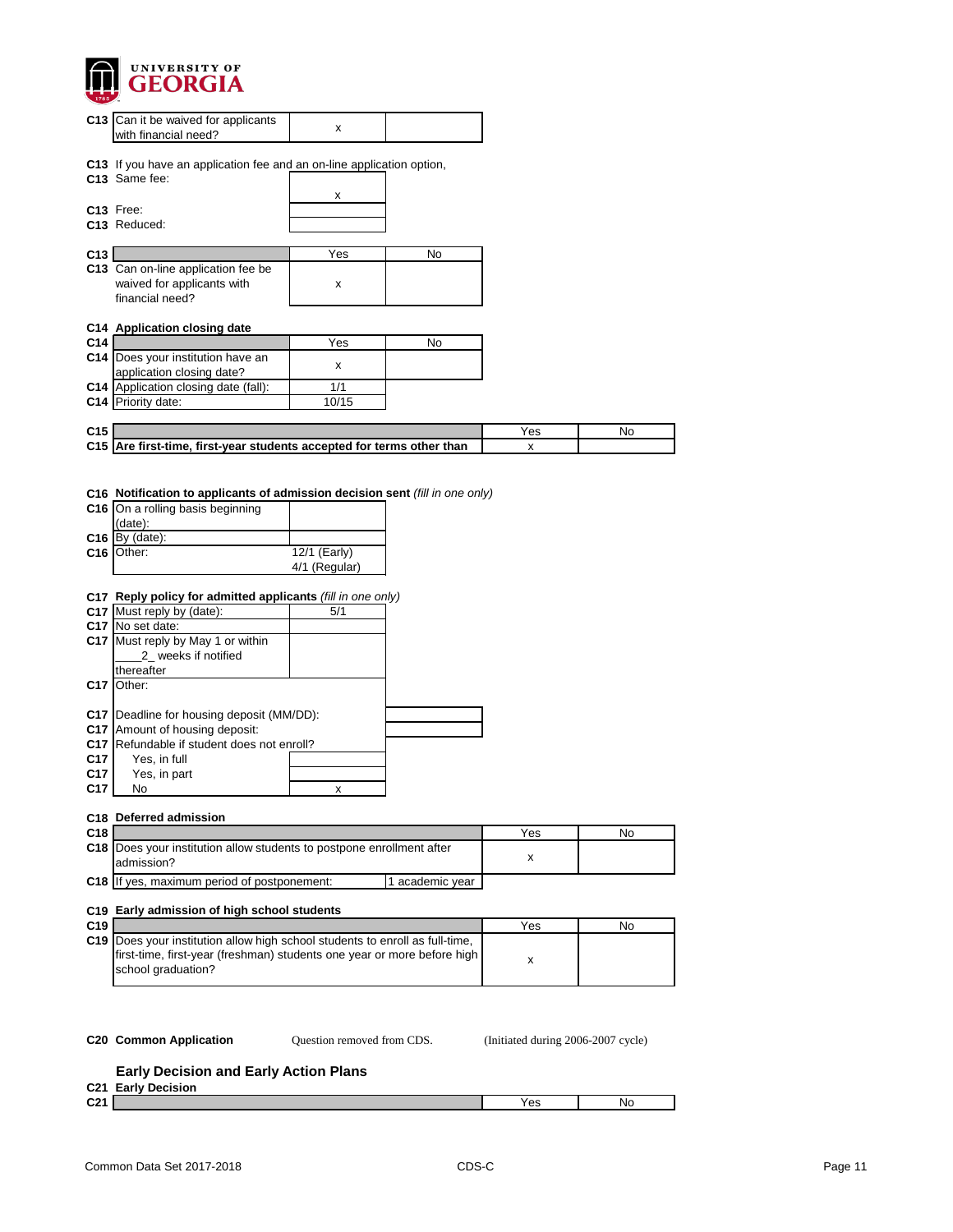

**C22** x

|                 | C21 Does your institution offer an early decision plan (an admission plan                                                          |       |           |
|-----------------|------------------------------------------------------------------------------------------------------------------------------------|-------|-----------|
|                 | that permits students to apply and be notified of an admission                                                                     |       |           |
|                 | decision well in advance of the regular notification date and that asks                                                            |       | X         |
|                 | students to commit to attending if accepted) for first-time, first-year                                                            |       |           |
|                 | (freshman) applicants for fall enrollment?                                                                                         |       |           |
|                 | C21 If "yes," please complete the following:                                                                                       |       |           |
|                 | C21 First or only early decision plan closing date                                                                                 |       |           |
|                 | C21 First or only early decision plan notification date                                                                            |       |           |
|                 | C21 Other early decision plan closing date                                                                                         |       |           |
|                 | C21 Other early decision plan notification date                                                                                    |       |           |
|                 |                                                                                                                                    |       |           |
|                 | C21 For the Fall 2017 entering class:                                                                                              |       |           |
|                 | C21  Number of early decision applications received by your institution                                                            |       |           |
|                 | C21 Number of applicants admitted under early decision plan                                                                        |       |           |
|                 | C21 Please provide significant details about your early decision plan:                                                             |       |           |
|                 |                                                                                                                                    |       |           |
|                 |                                                                                                                                    |       |           |
|                 |                                                                                                                                    |       |           |
|                 | C22 Early action                                                                                                                   |       |           |
| C <sub>22</sub> |                                                                                                                                    | Yes   | <b>No</b> |
|                 | C22 Do you have a nonbinding early action plan whereby students are                                                                |       |           |
|                 | notified of an admission decision well in advance of the regular                                                                   |       |           |
|                 | notification date but do not have to commit to attending your college?                                                             | X     |           |
|                 |                                                                                                                                    |       |           |
|                 |                                                                                                                                    |       |           |
|                 | C22 If "yes," please complete the following:                                                                                       |       |           |
|                 | C22 Early action closing date                                                                                                      | 10/15 |           |
|                 | C22 Early action notification date                                                                                                 | 12/1  |           |
|                 |                                                                                                                                    |       |           |
| C <sub>22</sub> | C22 Is your early action plan a "restrictive" plan under which you limit students from applying to other early plans?<br>No<br>Yes |       |           |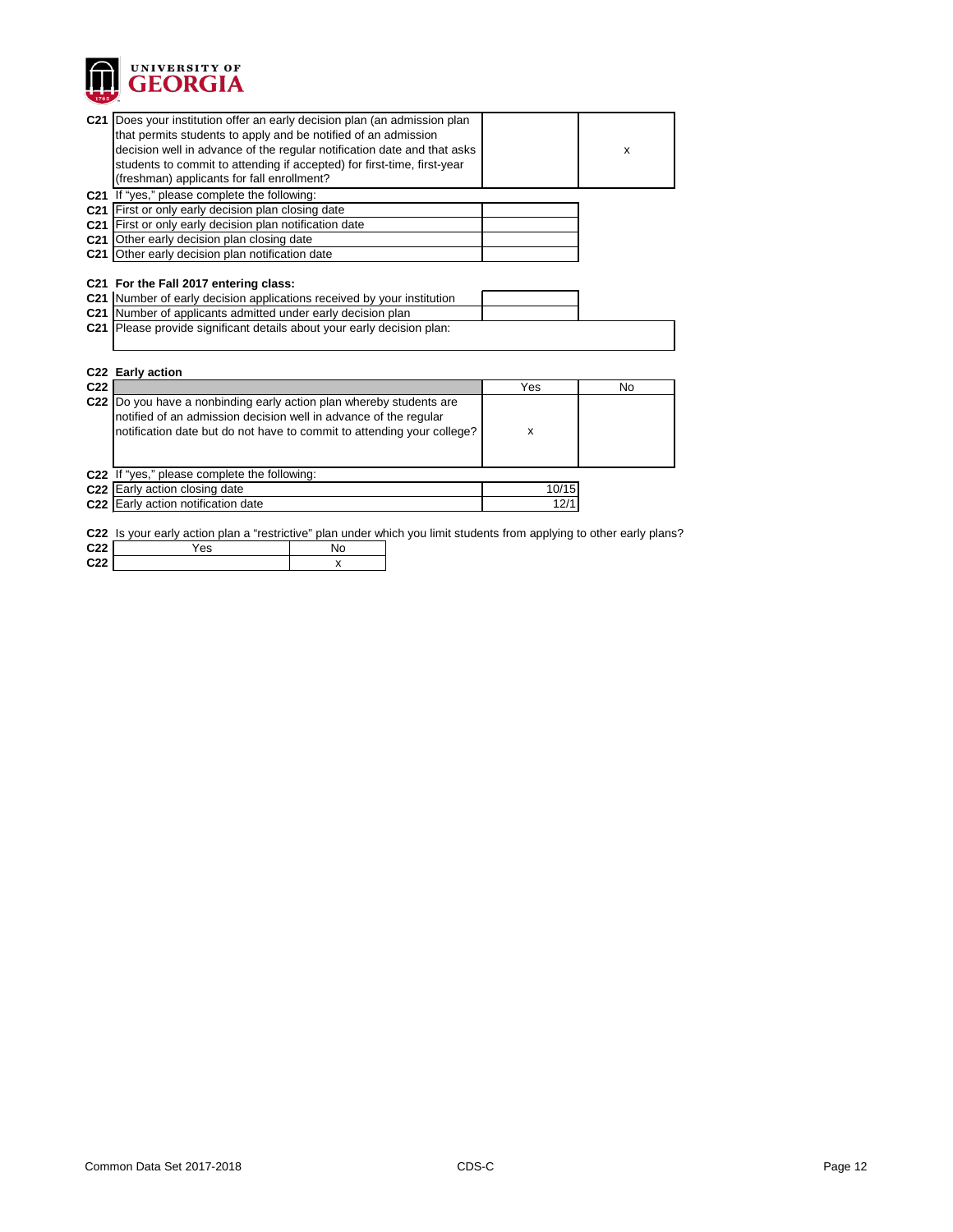

## **D. TRANSFER ADMISSION**

## **Fall Applicants**

| D1 |                                                                                                                                                             | Yes | No |
|----|-------------------------------------------------------------------------------------------------------------------------------------------------------------|-----|----|
| D1 | Does your institution enroll transfer students? (If no,<br>please skip to Section E)                                                                        |     |    |
| D1 | If yes, may transfer students earn advanced standing<br>credit by transferring credits earned from course work<br>completed at other colleges/universities? | x   |    |

**D2** Provide the number of students who applied, were admitted, and enrolled as degree-seeking transfer students in Fall 2017.

| D <sub>2</sub> |       | Applicants | Admitted<br>Applicants | Enrolled<br>Applicants |  |
|----------------|-------|------------|------------------------|------------------------|--|
| D <sub>2</sub> | Men   | 1.285      | 938                    | 702                    |  |
| D <sub>2</sub> | Women | 1.252      | 910                    | 652                    |  |
| D <sub>2</sub> | 'otal | 2,537      | 1.848                  | 1,354                  |  |

## **Application for Admission**

**D3** Indicate terms for which transfers may enroll:

| D <sub>3</sub> | Fall   |  |
|----------------|--------|--|
| D <sub>3</sub> | Winter |  |
| D <sub>3</sub> | Spring |  |
| D <sub>3</sub> | Summer |  |

| D4             |                                                                                                                        | Yes | No |
|----------------|------------------------------------------------------------------------------------------------------------------------|-----|----|
| D <sub>4</sub> | Must a transfer applicant have a minimum number of<br>credits completed or else must apply as an entering<br>freshman? | х   |    |
| D4             | If yes, what is the minimum number of credits and the unit<br>of measure?                                              | 30  |    |

## **D5** Indicate all items required of transfer students to apply for admission:

| D <sub>5</sub> |                                                            | Required of All | Recommended<br>of All | Recommended<br>of Some | Required of Some | Not Required |
|----------------|------------------------------------------------------------|-----------------|-----------------------|------------------------|------------------|--------------|
| D <sub>5</sub> | High school transcript                                     |                 |                       |                        |                  | ́            |
| D <sub>5</sub> | College transcript(s)                                      |                 |                       |                        |                  |              |
| D <sub>5</sub> | Essay or personal<br>statement                             |                 |                       |                        |                  | x            |
| D <sub>5</sub> | Interview                                                  |                 |                       |                        |                  |              |
| D <sub>5</sub> | Standardized test scores                                   |                 |                       |                        |                  |              |
| D <sub>5</sub> | Statement of good<br>standing from prior<br>institution(s) |                 |                       |                        | х                |              |

**D6** If a minimum high school grade point average is required of transfer applicants, specify (on a 4.0 scale):

**D7** If a minimum college grade point average is required of See Below transfer applicants, specify (on a 4.0 scale):

**D8** List any other application requirements specific to transfer applicants: Junior and Senior Transfers (with 60 or more hours of transferable credit) must meet the new requirement of a 2.80 or higher transfer GPA to be considered for admission OR Have 30-59 semester hours of transferable credit by the application deadline AND Have been graduated from high school for at least a year and have also completed at least one full year of transferable college credit after graduation from high school AND Have a 3.20 or higher transfer GPA to be considered for admission, though there is no minimum GPA that guarantees admission.

**D9** List application priority, closing, notification, and candidate reply dates for transfer students. If applications are reviewed on a continuous or rolling basis, place a check mark in the "Rolling admission" column.

| D <sub>9</sub> |        | <b>Priority Date</b> | <b>Closing Date</b> | <b>Notification Date</b> | <b>Reply Date</b> | <b>Rolling</b><br><b>Admission</b> |
|----------------|--------|----------------------|---------------------|--------------------------|-------------------|------------------------------------|
| D <sub>9</sub> | Fall   |                      | 4/1                 |                          |                   |                                    |
| D <sub>9</sub> | Winter |                      |                     |                          |                   |                                    |
| D <sub>9</sub> | Spring |                      | 9/1                 |                          |                   |                                    |
| D <sub>9</sub> | Summer |                      | 3/1                 |                          |                   |                                    |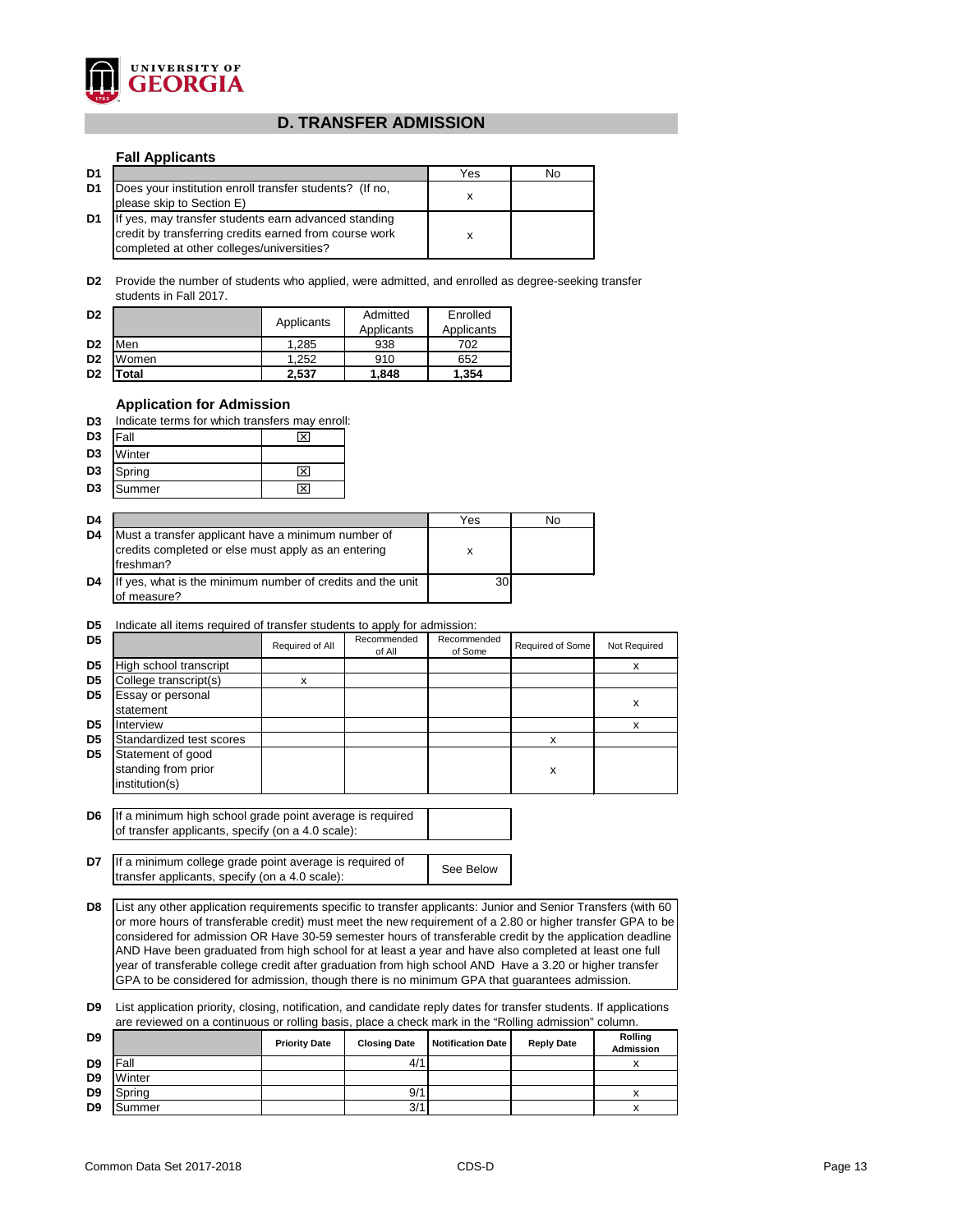

| D <sub>10</sub> |                                                                                                   | Yes           | <b>No</b> |
|-----------------|---------------------------------------------------------------------------------------------------|---------------|-----------|
| D <sub>10</sub> | Does an open admission policy, if reported, apply to<br>transfer students?                        |               | X         |
|                 |                                                                                                   |               |           |
|                 | <b>D11</b> Describe additional requirements for transfer admission, if applicable:                |               |           |
|                 |                                                                                                   |               |           |
|                 | <b>Transfer Credit Policies</b>                                                                   |               |           |
|                 | D12 Report the lowest grade earned for any course that may be                                     |               |           |
|                 | transferred for credit:                                                                           | 65.00         |           |
| <b>D13</b>      |                                                                                                   |               |           |
| D <sub>13</sub> | Maximum number of credits or courses that may be                                                  | Number        | Unit Type |
|                 | transferred from a two-year institution:                                                          |               |           |
|                 |                                                                                                   |               |           |
| D <sub>14</sub> |                                                                                                   | <b>Number</b> | Unit Type |
|                 | D14 Maximum number of credits or courses that may be<br>transferred from a four-year institution: |               |           |
|                 |                                                                                                   |               |           |
|                 | D15 Minimum number of credits that transfers must complete at                                     |               |           |
|                 | your institution to earn an associate degree:                                                     |               |           |
|                 |                                                                                                   |               |           |
|                 | D16 Minimum number of credits that transfers must complete at                                     |               |           |
|                 | your institution to earn a bachelor's degree:                                                     | 45.00         |           |
|                 | D17   Describe other transfer credit policies:                                                    |               |           |
|                 |                                                                                                   |               |           |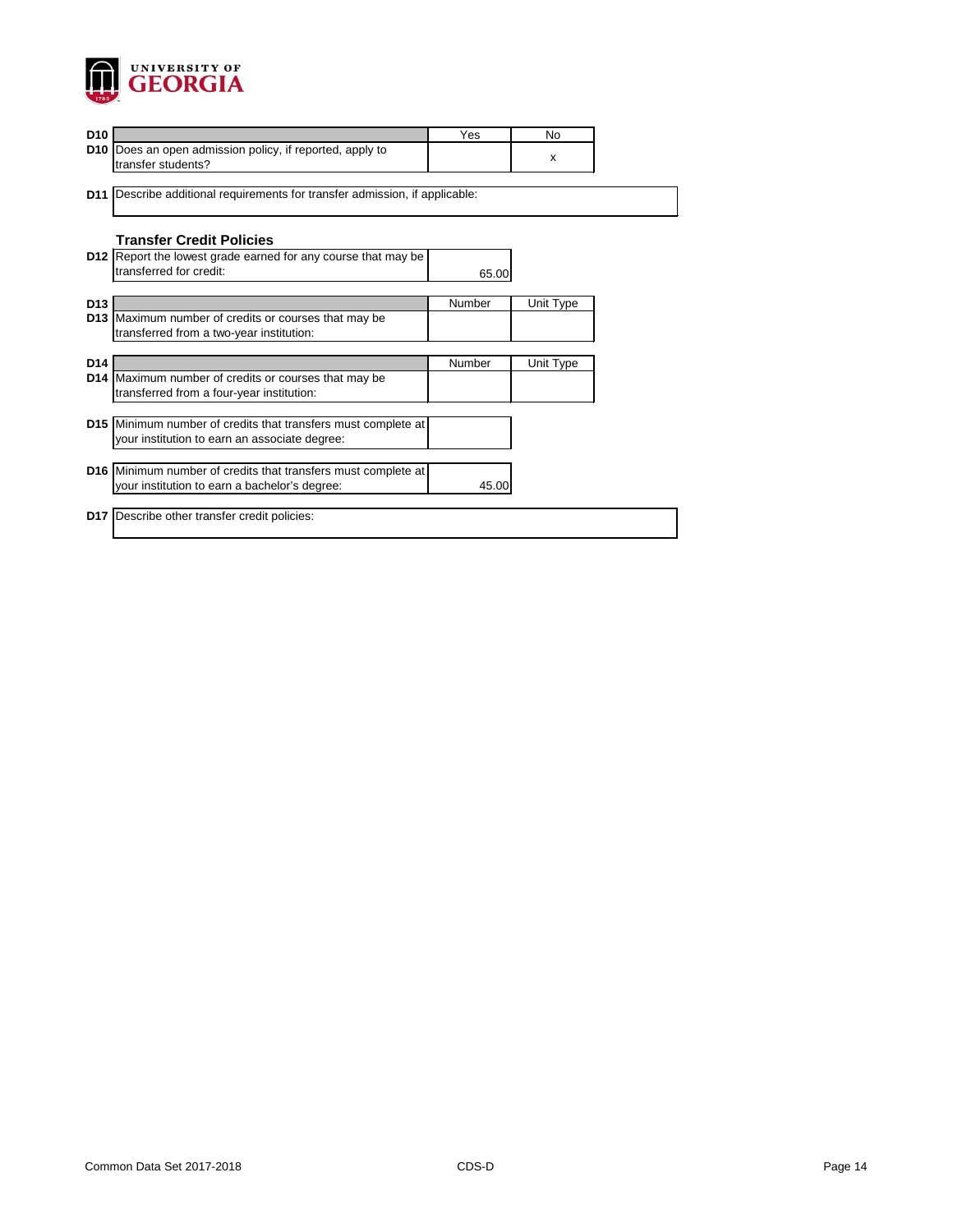

# **E. ACADEMIC OFFERINGS AND POLICIES**

**E1 Special study options:** Identify those programs available at your institution. Refer to the glossary for definitions.

|                | טו עסווווווטווס.                    |   |
|----------------|-------------------------------------|---|
| E <sub>1</sub> | Accelerated program                 | X |
| E <sub>1</sub> | Cooperative education program       | X |
| E <sub>1</sub> | Cross-registration                  | X |
| E1             | Distance learning                   | X |
| E <sub>1</sub> | Double major                        | X |
| E <sub>1</sub> | Dual enrollment                     | X |
| E <sub>1</sub> | English as a Second Language (ESL)  |   |
| E <sub>1</sub> | Exchange student program (domestic) | X |
| E1             | External degree program             |   |
| E1             | Honors Program                      | X |
| E <sub>1</sub> | Independent study                   | X |
| E <sub>1</sub> | Internships                         | X |
| E <sub>1</sub> | Liberal arts/career combination     | X |
| E <sub>1</sub> | Student-designed major              | X |
| E <sub>1</sub> | Study abroad                        | X |
| E1             | Teacher certification program       | X |
| E <sub>1</sub> | Weekend college                     |   |
| E <sub>1</sub> | Other (specify):                    |   |
|                |                                     |   |

**E2 This question has been removed from the Common Data Set.**

## **E3 Areas in which all or most students are required to complete some course**

|                | work prior to graduation:                                                                                  |   |
|----------------|------------------------------------------------------------------------------------------------------------|---|
| E <sub>3</sub> | Arts/fine arts                                                                                             | x |
| E <sub>3</sub> | Computer literacy                                                                                          | x |
| E <sub>3</sub> | English (including composition)                                                                            | х |
| E <sub>3</sub> | Foreign languages                                                                                          | х |
| E <sub>3</sub> | History                                                                                                    | х |
| E <sub>3</sub> | <b>Humanities</b>                                                                                          | х |
| E <sub>3</sub> | <b>Mathematics</b>                                                                                         | X |
| E <sub>3</sub> | Philosophy                                                                                                 | х |
| E <sub>3</sub> | Sciences (biological or physical)                                                                          | х |
| E <sub>3</sub> | Social science                                                                                             | х |
| E <sub>3</sub> | Other (describe):                                                                                          | х |
|                | Environmental Literacy, Cultural Diversity, First Year Odyssey Seminar, and one physical education credit. |   |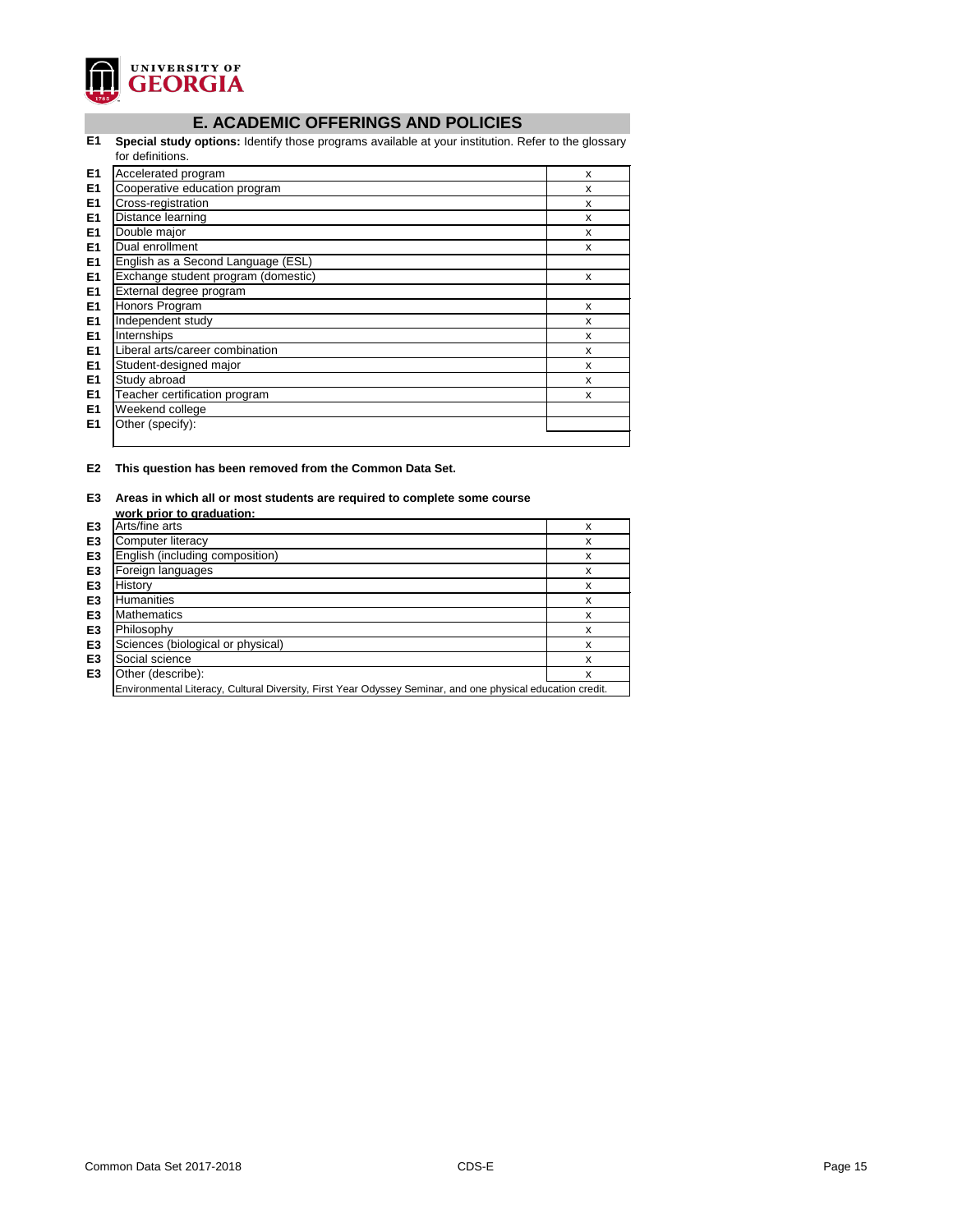

# **F. STUDENT LIFE**

**F1** Percentages of first-time, first-year (freshman) degree-seeking students and degree-seeking undergraduates enrolled in Fall 2017 who fit the following categories:

| F <sub>1</sub> |                                                     | First-time, first-year |                |
|----------------|-----------------------------------------------------|------------------------|----------------|
|                |                                                     | (freshman)             | Undergraduates |
|                |                                                     | students               |                |
| F <sub>1</sub> | Percent who are from out of state (exclude          |                        |                |
|                | international/nonresident aliens from the numerator |                        |                |
|                | and denominator)                                    | 14%                    | 11%            |
| F <sub>1</sub> | Percent of men who join fraternities                |                        | 20%            |
| F1             | Percent of women who join sororities                |                        | 31%            |
| F <sub>1</sub> | Percent who live in college-owned, -operated, or -  |                        |                |
|                | affiliated housing                                  | 98%                    | 33%            |
| F1             | Percent who live off campus or commute              | 2%                     | 67%            |
| F <sub>1</sub> | Percent of students age 25 and older                | $0\%$                  | 3%             |
| F <sub>1</sub> | Average age of full-time students                   | 18                     | 20             |
| F1             | Average age of all students (full- and part-time)   | 18                     | 20             |

|  | F2 Activities offered Identify those programs available at your institution. |  |  |  |
|--|------------------------------------------------------------------------------|--|--|--|
|--|------------------------------------------------------------------------------|--|--|--|

|                |                              | •ອ• |
|----------------|------------------------------|-----|
| F <sub>2</sub> | <b>Campus Ministries</b>     | x   |
| F <sub>2</sub> | Choral groups                | x   |
| F <sub>2</sub> | Concert band                 | X   |
| F <sub>2</sub> | Dance                        | X   |
| F <sub>2</sub> | Drama/theater                | X   |
| F <sub>2</sub> | <b>International Student</b> |     |
|                | Organization                 | X   |
| F <sub>2</sub> | Jazz band                    | X   |
| F <sub>2</sub> | Literary magazine            | X   |
| F <sub>2</sub> | Marching band                | X   |
| F <sub>2</sub> | Model UN                     | X   |
| F <sub>2</sub> | Music ensembles              | X   |
| F <sub>2</sub> | Musical theater              | X   |
| F <sub>2</sub> | Opera                        | X   |
| F <sub>2</sub> | Pep band                     | X   |
| F <sub>2</sub> | Radio station                | X   |
| F <sub>2</sub> | Student government           | X   |
| F <sub>2</sub> | Student newspaper            | X   |
| F <sub>2</sub> | Student-run film society     | x   |
| F <sub>2</sub> | Symphony orchestra           | x   |
| F <sub>2</sub> | <b>Television station</b>    |     |
| F <sub>2</sub> | Yearbook                     | X   |

**F3 ROTC** (program offered in cooperation with Reserve Officers' Training Corps)

| F <sub>3</sub> |                                        | On Campus | At Cooperating<br>Institution | Name of Cooperating<br><b>Institution</b> |
|----------------|----------------------------------------|-----------|-------------------------------|-------------------------------------------|
|                | <b>F3</b> Army ROTC is offered:        |           |                               |                                           |
|                | <b>F3</b> Naval ROTC is offered:       |           |                               |                                           |
|                | <b>F3</b>   Air Force ROTC is offered: |           |                               |                                           |

**F4 Housing:** Check all types of college-owned, -operated, or -affiliated housing available for undergraduates at your institution.

| Coed dorms                                    | X |
|-----------------------------------------------|---|
| Men's dorms                                   |   |
| Women's dorms                                 | x |
| Apartments for married students               | X |
| Apartments for single students                | х |
| Special housing for disabled<br>students      | X |
| Special housing for international<br>students | X |
| Fraternity/sorority housing                   | х |
| Cooperative housing                           |   |
| Theme housing                                 | х |
| Wellness housing                              |   |
| Other housing options (specify):              | x |
| Honors and Language focused                   |   |
|                                               |   |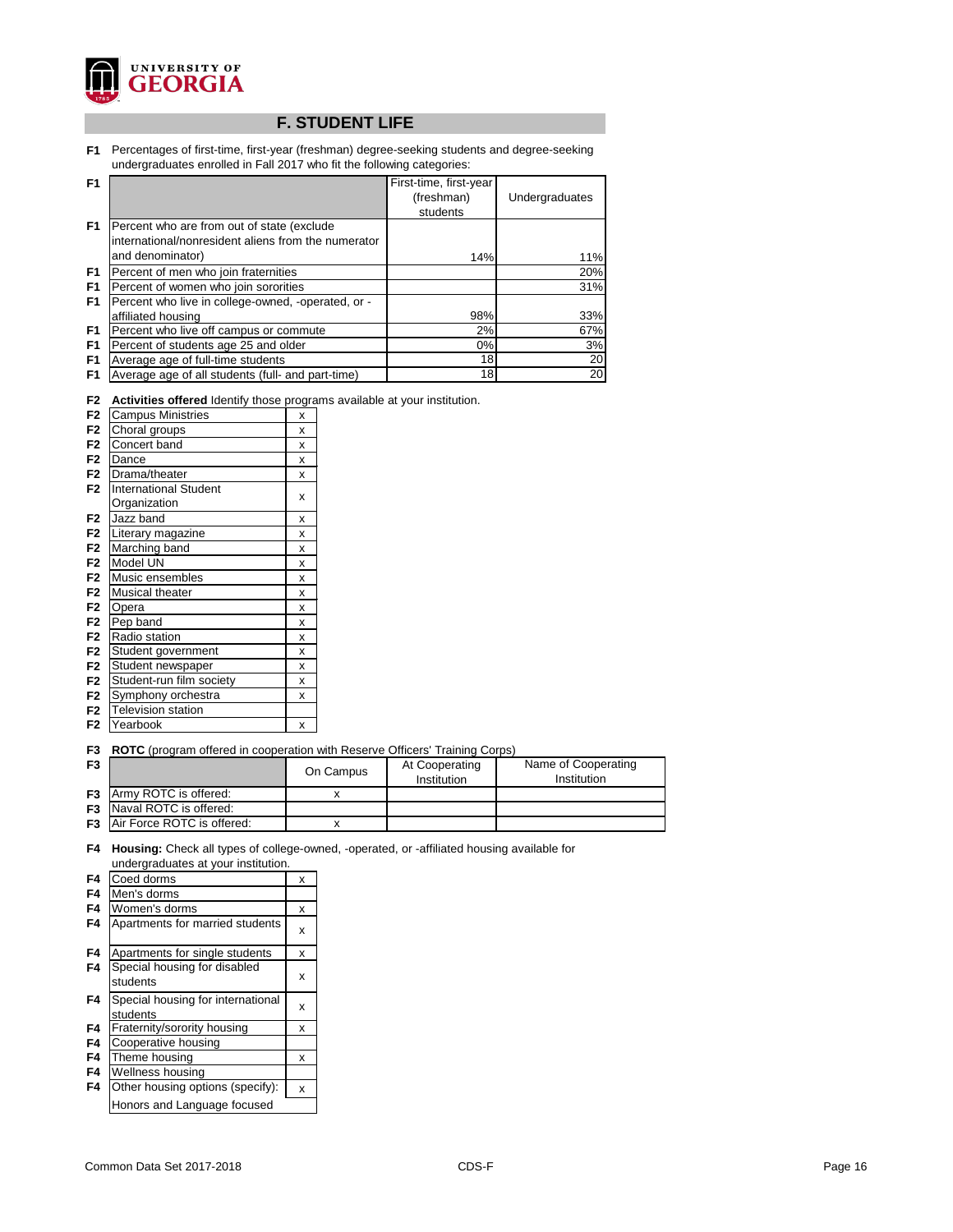

## **G. ANNUAL EXPENSES**

**G0** Please provide the URL of your institution's net price calculator: https://osfa.uga.edu/sites/default/files/npcalc.htm **Provide 2018-2019 academic year costs of attendance for the following categories that are applicable to your institution.**

Check here if your institution's 2018-2019 academic year costs of attendance are not available at this time and provide an approximate date (i.e., month/day) when your institution's final 2018-2019 academic year costs of attendance will be available:

**G1 Undergraduate full-time tuition, required fees, room and board List the typical tuition, required fees, and room and board for a full-time undergraduate student for the FULL 2018-2019 academic year (30 semester or 45 quarter hours for institutions that derive annual tuition by multiplying credit hour cost by number of credits). A full academic year refers to the period of time generally extending from September to June; usually equated to two semesters, two trimesters, three quarters, or the period covered by a four-one-four plan. Room and board is defined as double occupancy and 19 meals per week or the maximum meal plan. Required fees include only charges that all full-time students must pay that are not included in tuition (e.g., registration, health, or activity fees.) Do not include optional fees (e.g., parking, laboratory use).**

| G <sub>1</sub> |                                                             | First-Year | Undergraduates |         |
|----------------|-------------------------------------------------------------|------------|----------------|---------|
| G <sub>1</sub> | <b>PRIVATE INSTITUTIONS</b>                                 |            |                |         |
|                | Tuition:                                                    |            |                |         |
| G1             | <b>PUBLIC INSTITUTIONS</b>                                  |            |                |         |
|                | Tuition:                                                    | \$9,552    | \$9,552        |         |
|                | In-district                                                 |            |                |         |
| G1             | <b>PUBLIC INSTITUTIONS</b>                                  |            |                |         |
|                | In-state (out-of-district):                                 |            |                |         |
| G <sub>1</sub> | PUBLIC INSTITUTIONS                                         |            |                |         |
|                | Out-of-state:                                               | \$28,126   | \$28,126       |         |
| G <sub>1</sub> | NONRESIDENT ALIENS                                          |            |                |         |
|                | Tuition:                                                    |            |                |         |
|                |                                                             |            |                |         |
| G <sub>1</sub> | <b>REQUIRED FEES:</b>                                       | \$2,278    | \$2,278        |         |
|                |                                                             |            |                |         |
| G <sub>1</sub> | ROOM AND BOARD:                                             |            |                |         |
|                | (on-campus)                                                 | \$10,038   | \$10,038       |         |
| G <sub>1</sub> | <b>ROOM ONLY:</b>                                           |            |                |         |
|                | (on-campus)<br><b>BOARD ONLY:</b>                           | \$6,042    | \$6,042        |         |
| G <sub>1</sub> |                                                             | \$3,996    |                |         |
|                | (on-campus meal plan)                                       |            | \$3,996        |         |
| G <sub>1</sub> | Comprehensive tuition and room and board fee (if your       |            |                |         |
|                | college cannot provide separate tuition and room and        |            |                |         |
|                | board fees):                                                |            |                |         |
|                |                                                             |            |                |         |
| G <sub>1</sub> | Other:                                                      |            |                |         |
|                |                                                             |            |                |         |
|                |                                                             |            |                |         |
| G <sub>2</sub> |                                                             |            | Minimum        | Maximum |
| G <sub>2</sub> | Number of credits per term a student can take for the       |            |                |         |
|                | stated full-time tuition                                    |            | 12             |         |
|                |                                                             |            |                |         |
| G <sub>3</sub> |                                                             |            | Yes            | No      |
| G <sub>3</sub> | Do tuition and fees vary by year of study (e.g., sophomore, |            |                |         |
|                | junior, senior)?                                            |            |                | x       |
|                |                                                             |            |                |         |
| G4             |                                                             |            | Yes            | No      |
| G4             | Do tuition and fees vary by undergraduate instructional     |            |                |         |
|                | program?                                                    |            | X              |         |
| G4             |                                                             |            |                |         |
|                |                                                             |            | %              |         |
| G4             | If yes, what percentage of full-time undergraduates pay     |            |                |         |
|                | more than the tuition and fees reported in G1?              |            |                |         |
|                |                                                             |            |                |         |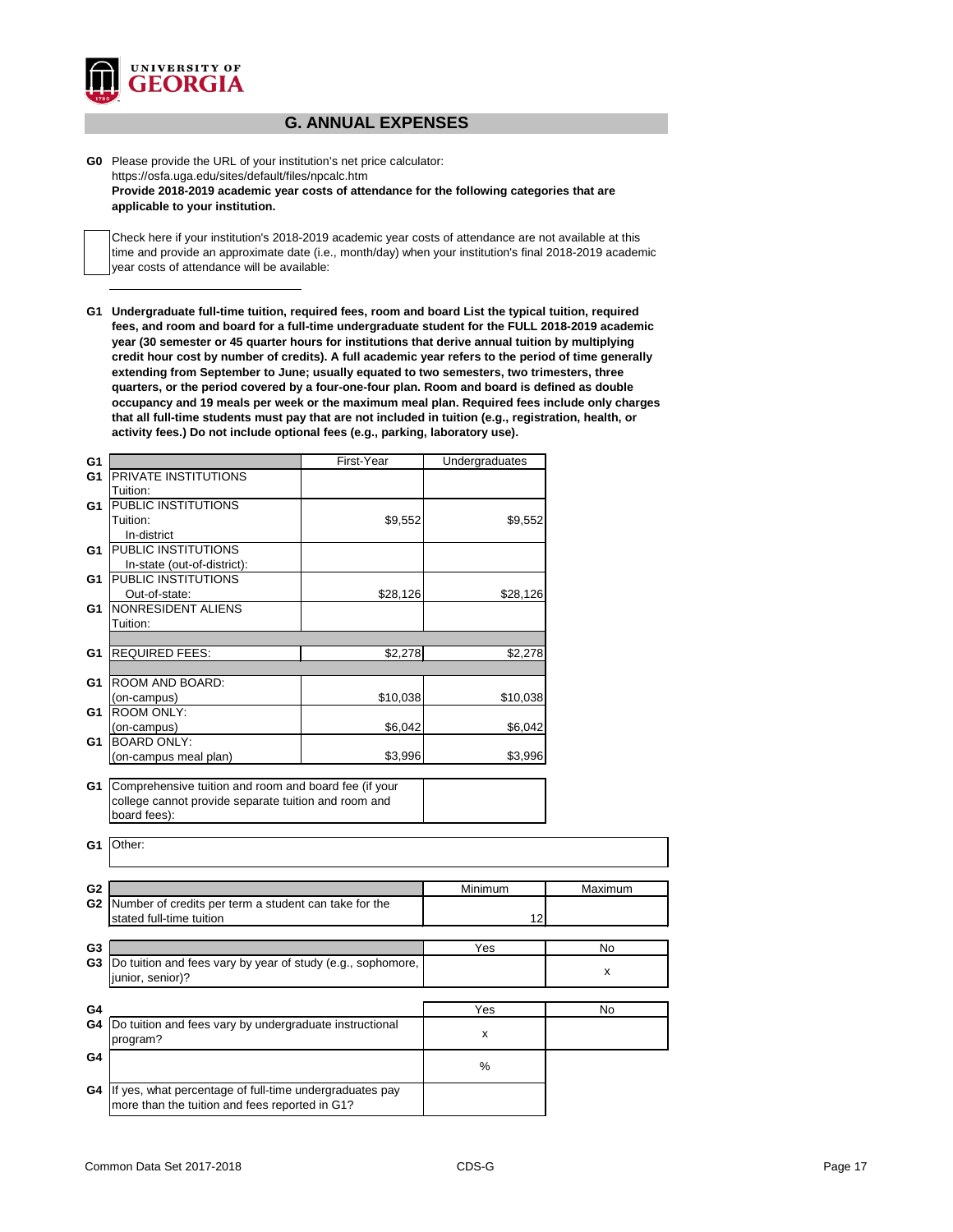

**G5** Provide the estimated expenses for a typical full-time undergraduate student:

| G <sub>5</sub> |                                                                                                                                  | <b>Residents</b> | Commuters<br>(living at home) | <b>Commuters</b><br>(not living at home) |
|----------------|----------------------------------------------------------------------------------------------------------------------------------|------------------|-------------------------------|------------------------------------------|
| G <sub>5</sub> | Books and supplies                                                                                                               | \$986            | \$986                         | \$986                                    |
| G <sub>5</sub> | Room only                                                                                                                        |                  |                               | \$3,940                                  |
| G5             | Board only                                                                                                                       |                  | \$3,996                       | \$3,996                                  |
| G5             | Room and board total (if your<br>college cannot provide separate<br>room and board figures for<br>commuters not living at home): |                  |                               |                                          |
| G <sub>5</sub> | Transportation                                                                                                                   | \$1,190          | \$1,190                       | \$1,190                                  |
| G5             | Other expenses                                                                                                                   | \$2,644          | \$3,184                       | \$3,184                                  |

**G6** Undergraduate per-credit-hour charges (tuition only)

|                | <b>G6   PRIVATE INSTITUTIONS:</b> |  |
|----------------|-----------------------------------|--|
| G <sub>6</sub> | <b>PUBLIC INSTITUTIONS</b>        |  |
|                | In-district:                      |  |
| G <sub>6</sub> | <b>PUBLIC INSTITUTIONS</b>        |  |
|                | In-state (out-of-district):       |  |
| G6             | <b>PUBLIC INSTITUTIONS</b>        |  |
|                | Out-of-state:                     |  |
| G6             | NONRESIDENT ALIENS:               |  |
|                |                                   |  |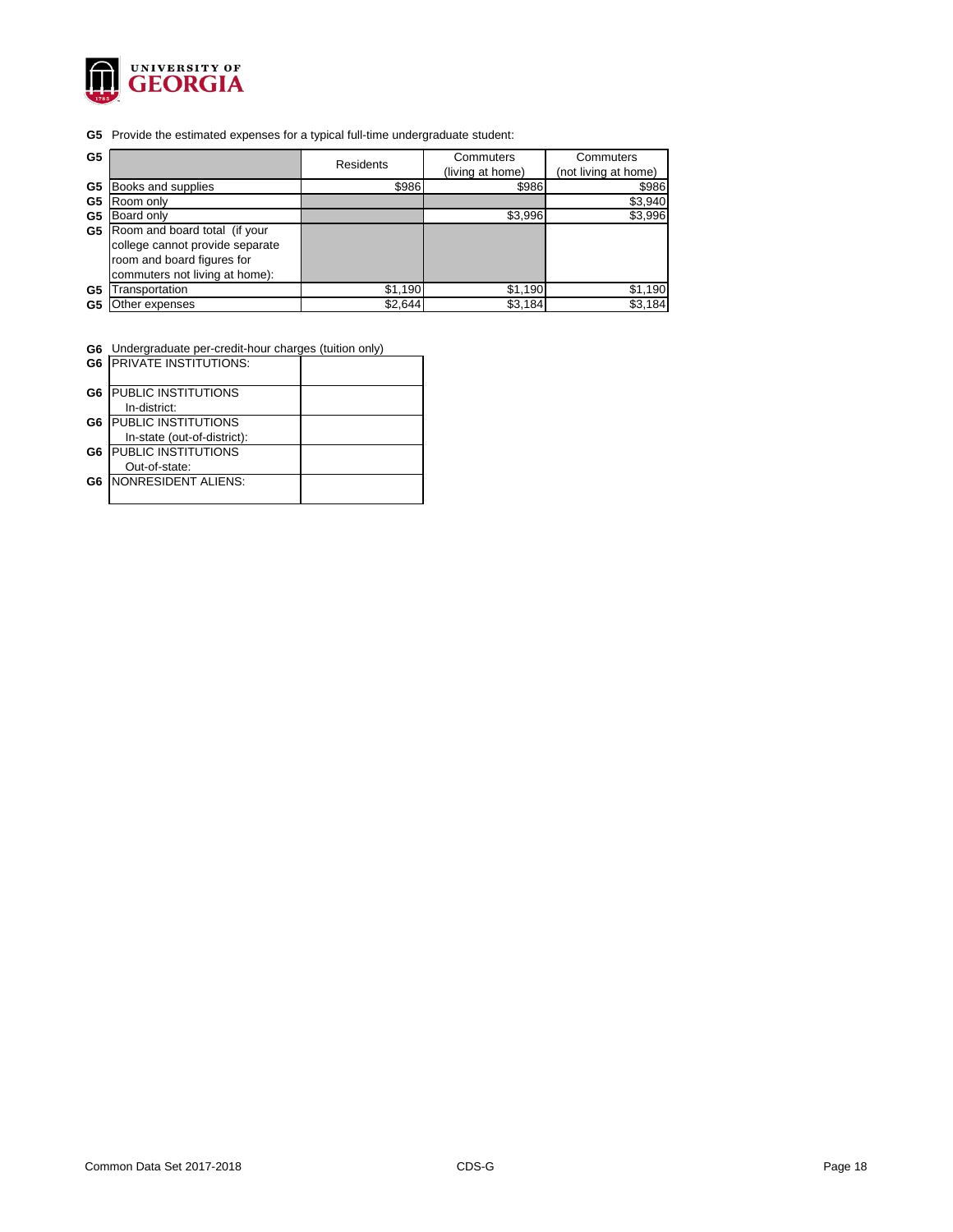

## **H. FINANCIAL AID**

## **Aid Awarded to Enrolled Undergraduates**

Enter total dollar amounts awarded to enrolled full-time and less than full-time degree-seeking undergraduates (using the same cohort reported in CDS Question B1, "total degree-seeking" undergraduates) in the following categories. (Note: If the data being reported are final figures for the 2016- 2017 academic year (see the next item below), use the 2016-2017 academic year's CDS Question B1 cohort.) Include aid awarded to international students (i.e., those not qualifying for federal aid). Aid that is non-need-based but that was used to meet need should be reported in the need-based aid columns. (For a suggested order of precedence in assigning categories of aid to cover need, see the entry for "non-needbased scholarship or grant aid" on the last page of the definitions section.)

| <b>H1</b> |                                                                                                                                      | 2017-2018<br>estimated | 2016-2017<br>final |
|-----------|--------------------------------------------------------------------------------------------------------------------------------------|------------------------|--------------------|
| <b>H1</b> | Indicate the academic year for which data are reported for items H1,<br>H <sub>2</sub> , H <sub>2</sub> A, and H <sub>6</sub> below: |                        |                    |

**H3** Which needs-analysis methodology does your institution use in awarding institutional aid?

| H <sub>3</sub> | Federal methodology (FM)       |  |
|----------------|--------------------------------|--|
| H <sub>3</sub> | Institutional methodology (IM) |  |
| H <sub>3</sub> | Both FM and IM                 |  |

| H1             |                                                                                                                                                                                   | Need-based \$<br>(Include non-need-<br>based aid used to<br>meet need.) | Non-need-<br>based \$<br>(Exclude non-need-<br>based aid used to<br>meet need.) |
|----------------|-----------------------------------------------------------------------------------------------------------------------------------------------------------------------------------|-------------------------------------------------------------------------|---------------------------------------------------------------------------------|
| H1             | <b>Scholarships/Grants</b>                                                                                                                                                        |                                                                         |                                                                                 |
| H <sub>1</sub> | Federal                                                                                                                                                                           | \$29,106,714                                                            | \$0                                                                             |
| H1             | State (i.e., all states, not only the state in which your institution is<br>located)                                                                                              | \$64,505,698                                                            | \$93,967,784                                                                    |
| H1             | Institutional: Endowed scholarships, annual gifts and tuition funded<br>grants, awarded by the college, excluding athletic aid and tuition<br>waivers (which are reported below). | \$5,840,313                                                             | \$4,215,797                                                                     |
| H1             | Scholarships/grants from external sources (e.g., Kiwanis, National<br>Merit) not awarded by the college                                                                           | \$2,576,250                                                             | \$3,099,950                                                                     |
| H <sub>1</sub> | <b>Total Scholarships/Grants</b>                                                                                                                                                  | \$102,028,975                                                           | \$101,283,531                                                                   |
| H <sub>1</sub> | <b>Self-Help</b>                                                                                                                                                                  |                                                                         |                                                                                 |
| H1             | Student loans from all sources (excluding parent loans)                                                                                                                           | \$43,925,876                                                            | \$29,195,126                                                                    |
| H1             | <b>Federal Work-Study</b>                                                                                                                                                         | \$1,033,313                                                             |                                                                                 |
| H <sub>1</sub> | State and other (e.g., institutional) work-study/employment (Note:                                                                                                                |                                                                         |                                                                                 |
|                | Excludes Federal Work-Study captured above.)                                                                                                                                      | \$0                                                                     | \$0                                                                             |
| H <sub>1</sub> | <b>Total Self-Help</b>                                                                                                                                                            | \$44,959,189                                                            | \$29,195,126                                                                    |
| H1             | <b>Other</b>                                                                                                                                                                      |                                                                         |                                                                                 |
| H1             | <b>Parent Loans</b>                                                                                                                                                               | \$10,210,091                                                            | \$26,551,898                                                                    |
| <b>H1</b>      | <b>Tuition Waivers</b>                                                                                                                                                            |                                                                         |                                                                                 |
|                | Reporting is optional. Report tuition waivers in this row if you choose to                                                                                                        |                                                                         |                                                                                 |
|                | report them. Do not report tuition waivers elsewhere.                                                                                                                             | \$3,249,976                                                             | \$15,976,220                                                                    |
| H1             | <b>Athletic Awards</b>                                                                                                                                                            | \$2,902,224                                                             | \$7,185,062                                                                     |

**H2 Number of Enrolled Students Awarded Aid:** List the number of degree-seeking full-time and less-thanfull-time undergraduates who applied for and were awarded financial aid from any source. **Aid that is nonneed-based but that was used to meet need should be counted as need-based aid.** Numbers should reflect the cohort awarded the dollars reported in H1. Note: In the chart below, students may be counted in more than one row, and full-time freshmen should also be counted as full-time undergraduates.

| H <sub>2</sub> |                                                                                                         | <b>First-time</b><br><b>Full-time</b><br><b>Freshmen</b> | <b>Full-time</b><br>Undergraduate<br>(Incl. Fresh.) | Less Than<br><b>Full-time</b><br>Undergraduate |
|----------------|---------------------------------------------------------------------------------------------------------|----------------------------------------------------------|-----------------------------------------------------|------------------------------------------------|
| H <sub>2</sub> | Number of degree-seeking undergraduate students<br>la<br>(CDS Item B1 if reporting on Fall 2017 cohort) | 5.809                                                    | 27.059                                              | 1.664                                          |
| H <sub>2</sub> | Number of students in line a who applied for need-based<br>financial aid                                | 5.001                                                    | 19.275                                              | 1.039                                          |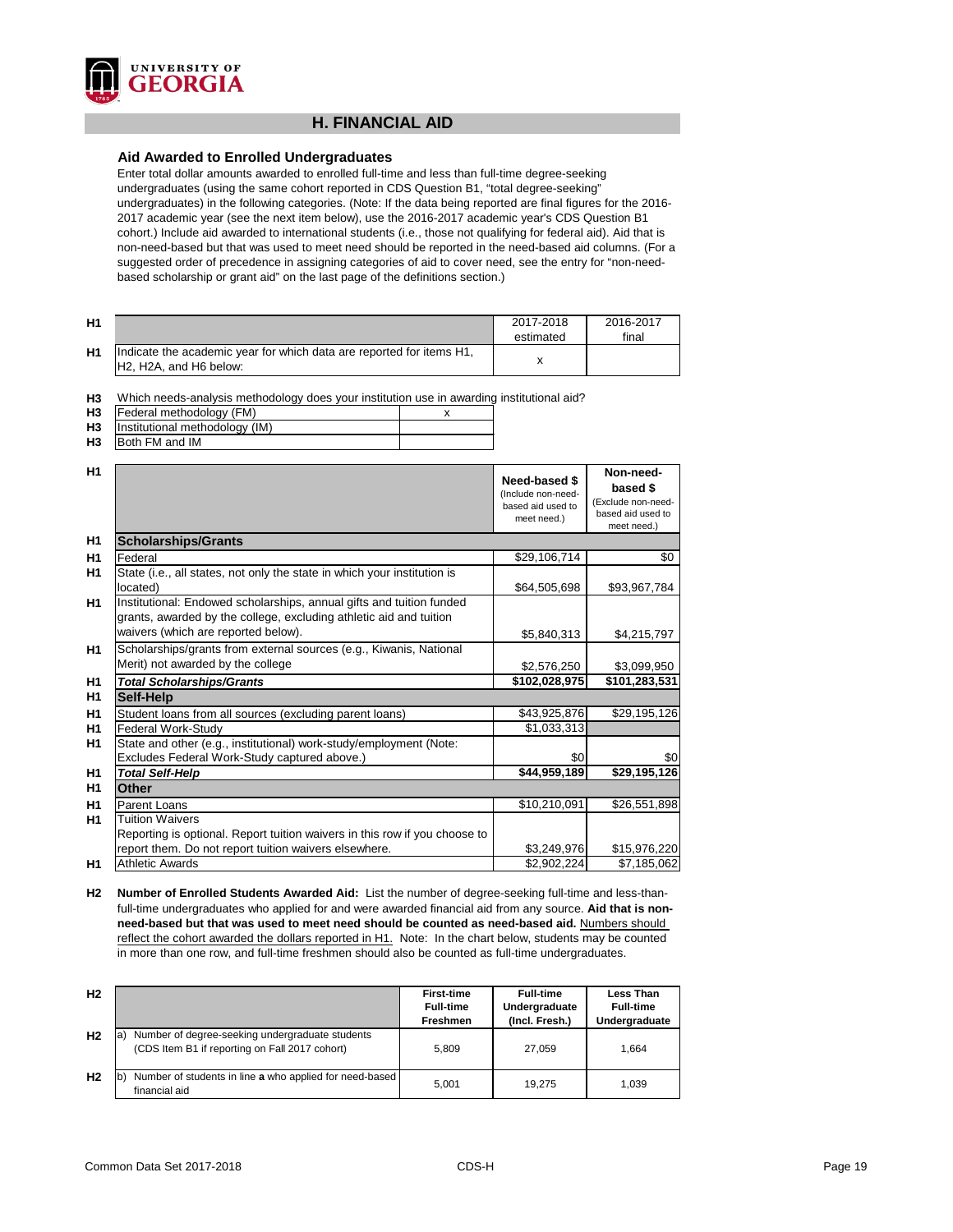

| H <sub>2</sub> |    | Number of students in line <b>b</b> who were determined to<br>have financial need                                                                                                                                                                                                            | 2,663        | 11,988       | 762         |
|----------------|----|----------------------------------------------------------------------------------------------------------------------------------------------------------------------------------------------------------------------------------------------------------------------------------------------|--------------|--------------|-------------|
| H <sub>2</sub> | d) | Number of students in line c who were awarded any<br>financial aid                                                                                                                                                                                                                           | 2,624        | 11,763       | 699         |
| H <sub>2</sub> | e) | Number of students in line d who were awarded any<br>need-based scholarship or grant aid                                                                                                                                                                                                     | 2,589        | 11,064       | 591         |
| H <sub>2</sub> |    | Number of students in line <b>d</b> who were awarded any<br>need-based self-help aid                                                                                                                                                                                                         | 1,259        | 6,402        | 444         |
| H <sub>2</sub> | g) | Number of students in line d who were awarded any non-<br>need-based scholarship or grant aid                                                                                                                                                                                                | 630          | 2,050        | 54          |
| H <sub>2</sub> | h) | Number of students in line d whose need was fully met<br>(exclude PLUS loans, unsubsidized loans, and private<br>alternative loans)                                                                                                                                                          | 727          | 2,649        | 88          |
| H <sub>2</sub> |    | On average, the percentage of need that was met of<br>students who were awarded any need-based aid.<br>Exclude any aid that was awarded in excess of need as<br>well as any resources that were awarded to replace EFC<br>(PLUS loans, unsubsidized loans, and private alternative<br>loans) | 77.2%        | 72.1%        | 52.9%       |
| H2             |    | The average financial aid package of those in line d.<br>Exclude any resources that were awarded to replace<br>EFC (PLUS loans, unsubsidized loans, and private<br>alternative loans)                                                                                                        | \$<br>13,999 | 12,182<br>\$ | 7,310<br>\$ |
| H <sub>2</sub> | k) | Average need-based scholarship and grant award of<br>those in line e                                                                                                                                                                                                                         | 10,769<br>\$ | \$9,317      | \$5,101     |
| H <sub>2</sub> |    | Average need-based self-help award (excluding PLUS<br>loans, unsubsidized loans, and private alternative loans)<br>of those in line f                                                                                                                                                        | \$<br>3,421  | \$<br>4,277  | 3,947<br>\$ |
| H <sub>2</sub> |    | m) Average need-based loan (excluding PLUS loans,<br>unsubsidized loans, and private alternative loans) of<br>those in line f who were awarded a need-based loan                                                                                                                             | \$<br>3,299  | \$<br>4,191  | 3,948<br>\$ |

**H2A Number of Enrolled Students Awarded Non-need-based Scholarships and Grants**: List the number of degree-seeking full-time and less-than-full-time undergraduates who had no financial need and who were awarded institutional non-need-based scholarship or grant aid. Numbers should reflect the cohort awarded the dollars reported in H1. Note: In the chart below, students may be counted in more than one row, and full-time freshmen should also be counted as full-time undergraduates.

| H2A               |                                                                                                                                                                                                                  | <b>First-time</b><br><b>Full-time</b><br><b>Freshmen</b> | <b>Full-time</b><br>Undergrad<br>(Incl. Fresh.) | <b>Less Than</b><br><b>Full-time</b><br><b>Undergrad</b> |
|-------------------|------------------------------------------------------------------------------------------------------------------------------------------------------------------------------------------------------------------|----------------------------------------------------------|-------------------------------------------------|----------------------------------------------------------|
| $H2A$ In)         | Number of students in line a who had no financial need<br>and who were awarded institutional non-need-based<br>scholarship or grant aid (exclude those who were<br>awarded athletic awards and tuition benefits) | 208                                                      | 1,119                                           | 37                                                       |
| $H2A$ (o)         | Average dollar amount of institutional non-need-based<br>scholarship and grant aid awarded to students in line n                                                                                                 | \$3,636                                                  | \$2,640                                         | 1,099<br>\$.                                             |
| $H2A$ $ p\rangle$ | Number of students in line a who were awarded an<br>institutional non-need-based athletic scholarship or grant                                                                                                   | 94                                                       | 426                                             | 17                                                       |
| $H2A$ $ q\rangle$ | Average dollar amount of institutional non-need-based<br>athletic scholarships and grants awarded to students in<br>line <b>p</b>                                                                                | 23,462                                                   | \$<br>23,139                                    | S<br>13,545                                              |

**H3** Incorporated into H1 above.

**Note:** These are the graduates and loan types to include and exclude in order to fill out CDS H4 and H5.

Include: \* 2017 undergraduate class: all students

who started at your institution as first- time

students and received a bachelor's degree

between July 1, 2016 and June 30, 2017.

\* only loans made to students who borrowed

while enrolled at your institution.

t co-signed loans.

Exclude: \* students who transferred in.

\* money borrowed at other institutions.

\* parent loans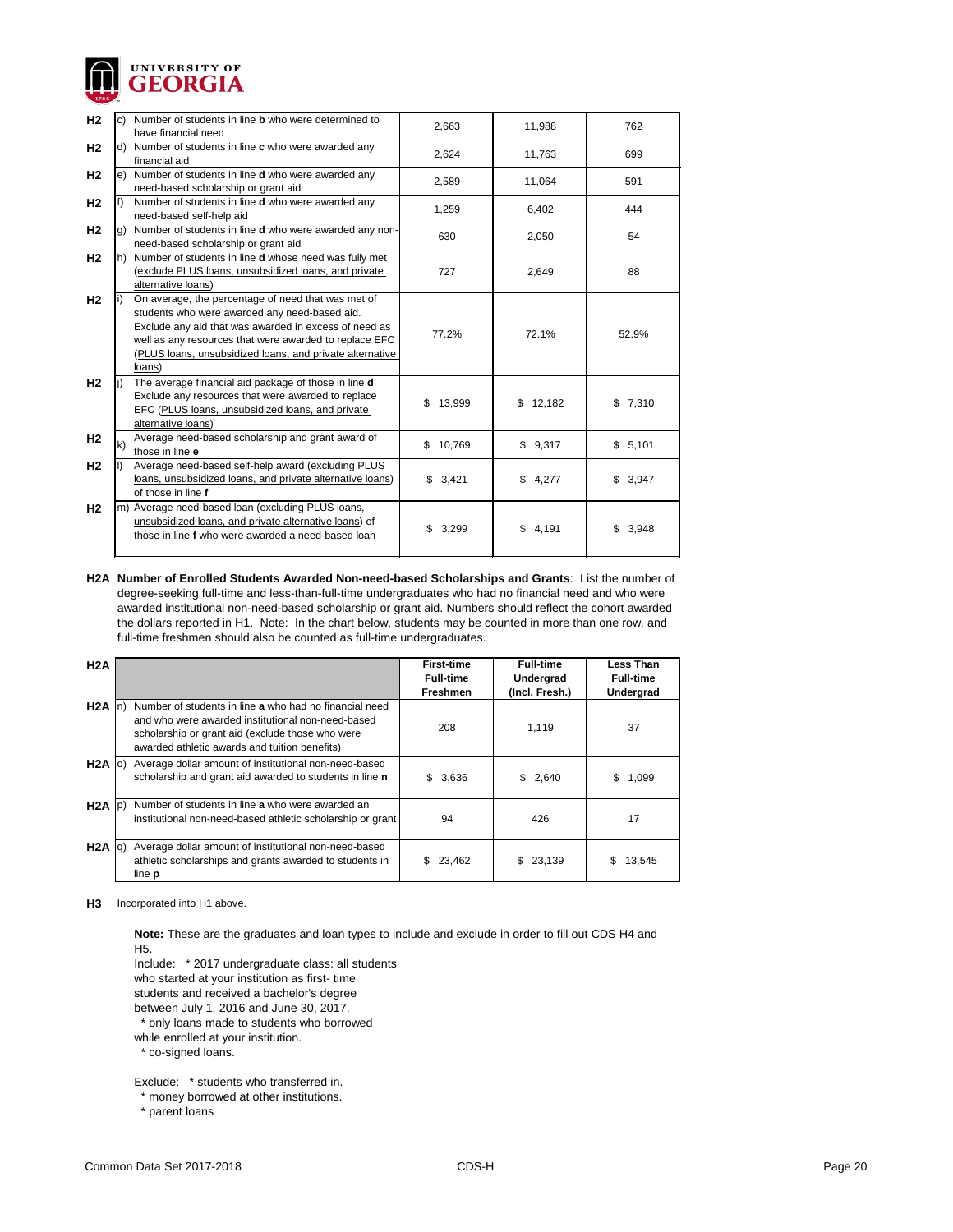

 \* students who did not graduate or who graduated with another degree or certificate (but no bachelor's degree) **H4** 4,580 **H5 Average perundergraduateborrower cumulative**  Number and percent of students in class (defined in H4 above) borrowing from federal, non-federal, and any loan sources, and the average (or mean) amount borrowed. NOTE: The "Average per-undergraduate-borrower cumulative principal borrowed," is designed to provide better information about student borrowing from federal and nonfederal (institutional, state, commercial) sources. The numbers, percentages, and averages for each row should be based only on the loan source specified for the particular row. For example, the federal loans average (row b) should only be the cumulative average of federal loans and the private loans average (row e) should only be the cumulative average of private loans. Provide the number of students in the 2017 undergraduate class who started at your institution as first-time students and received a bachelor's degree between July 1, 2016 and June 30, 2017. Exclude students who transferred into your institution **Percent of the class (defined Number in the** 

**H5**

| <b>Source/Type of Loan</b>                                                                                                                                                                                                                                | class (defined in<br>H <sub>4</sub> above) who<br>borrowed from<br>specified in the<br>first column | above) who<br>borrowed from<br>the types of<br>the types of loans   loans specified in<br>the first column<br>$(nearest 1\%)$ | principal<br>borrowed from<br>the types of loans<br>specified in the<br>first column<br>(nearest \$1) |
|-----------------------------------------------------------------------------------------------------------------------------------------------------------------------------------------------------------------------------------------------------------|-----------------------------------------------------------------------------------------------------|-------------------------------------------------------------------------------------------------------------------------------|-------------------------------------------------------------------------------------------------------|
| a) Any loan program: Federal Perkins, Federal Stafford<br>Subsidized and Unsubsidized, institutional, state, private<br>loans that your institution is aware of, etc. Include both<br>Federal Direct Student Loans and Federal Family<br>Education Loans. | 2,017                                                                                               | 44.00%                                                                                                                        | \$23,403                                                                                              |
| b) Federal loan programs: Federal Perkins, Federal<br>Stafford Subsidized and Unsubsidized. Include both<br>Federal Direct Student Loans and Federal Family<br><b>Education Loans.</b>                                                                    | 1,987                                                                                               | 43.00%                                                                                                                        | \$20,738                                                                                              |
| c) Institutional loan programs.                                                                                                                                                                                                                           | $\mathbf 0$                                                                                         | 0.00%                                                                                                                         | \$0                                                                                                   |
| d) State loan programs.                                                                                                                                                                                                                                   | 18                                                                                                  | 0.00%                                                                                                                         | \$6,612                                                                                               |
| e) Private student loans made by a bank or<br>lender.                                                                                                                                                                                                     | 282                                                                                                 | 6.00%                                                                                                                         | \$20,830                                                                                              |

## **Aid to Undergraduate Degree-seeking Nonresident Aliens** (Note: Report numbers and dollar amounts for the same academic year checked in item H1.)

**H6** Indicate your institution's policy regarding institutional scholarship and grant aid for undergraduate degreeseeking nonresident aliens:

| H6  Institutional need-based scholarship or grant aid is available     |  |
|------------------------------------------------------------------------|--|
| H6  Institutional non-need-based scholarship or grant aid is available |  |
| H6  Institutional scholarship or grant aid is not available            |  |

- **H6** If institutional financial aid is available for undergraduate degree-seeking nonresident aliens, provide the number of undergraduate degree-seeking nonresident aliens who were awarded need-based or non-need-based aid:
- **H6** Average dollar amount of institutional financial aid awarded to undergraduate degreeseeking nonresident aliens:
- **H6** Total dollar amount of institutional financial aid awarded to undergraduate degreeseeking nonresident aliens: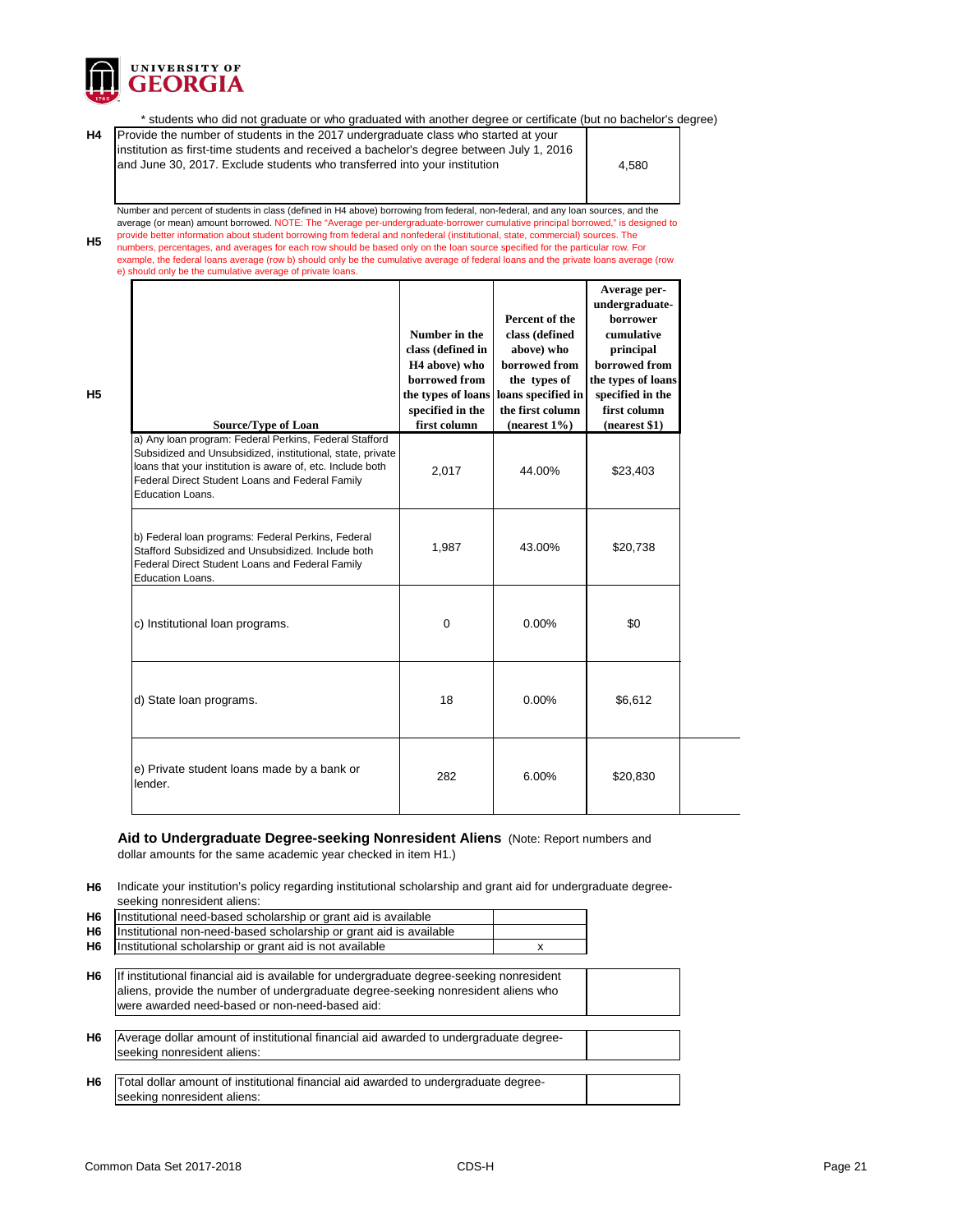

**H7** Check off all financial aid forms nonresident alien first-year financial aid applicants must submit:

| <b>H7</b> | Institution's own financial aid form              |  |
|-----------|---------------------------------------------------|--|
| <b>H7</b> | <b>CSS/Financial Aid PROFILE</b>                  |  |
|           |                                                   |  |
| <b>H7</b> | International Student's Financial Aid Application |  |
| <b>H7</b> | International Student's Certification of Finances |  |
| <b>H7</b> | Other (specify):                                  |  |
|           |                                                   |  |

## **Process for First-Year/Freshman Students**

| H8             | Check off all financial aid forms domestic first-year (freshman) financial aid applicants must submit: |  |
|----------------|--------------------------------------------------------------------------------------------------------|--|
| H <sub>8</sub> | <b>FAFSA</b>                                                                                           |  |
| H <sub>8</sub> | Institution's own financial aid form                                                                   |  |
| H <sub>8</sub> | <b>CSS/Financial Aid PROFILE</b>                                                                       |  |
| H <sub>8</sub> | State aid form                                                                                         |  |
| H <sub>8</sub> | Noncustodial PROFILE                                                                                   |  |
| H <sub>8</sub> | <b>Business/Farm Supplement</b>                                                                        |  |
| H <sub>8</sub> | Other (specify):                                                                                       |  |
|                |                                                                                                        |  |

| H <sub>9</sub> |  |  | Indicate filing dates for first-year (freshman) students: |  |
|----------------|--|--|-----------------------------------------------------------|--|
|----------------|--|--|-----------------------------------------------------------|--|

| H <sub>9</sub> | Priority date for filing required financial aid forms:             |  |
|----------------|--------------------------------------------------------------------|--|
| H <sub>9</sub> | Deadline for filing required financial aid forms:                  |  |
| H <sub>9</sub> | No deadline for filing required forms (applications processed on a |  |
|                | rolling basis):                                                    |  |

**H10** Indicate notification dates for first-year (freshman) students (answer a or b):

|                 | <b>H10</b> (a) Students notified on or about (date):     |     |    |
|-----------------|----------------------------------------------------------|-----|----|
| H <sub>10</sub> |                                                          | Yes | No |
|                 | H <sub>10</sub> b) Students notified on a rolling basis: |     |    |
| <b>H10</b>      | If yes, starting date:                                   |     |    |

**H11** Indicate reply dates:

| <b>H11</b> Students must reply by (date):      |  |
|------------------------------------------------|--|
| <b>H11</b> or within<br>weeks of notification. |  |

## **Types of Aid Available**

Please check off all types of aid available to undergraduates at your institution:

**H12** Loans

| x                                                                                                                                                                                                                                                                                                                |
|------------------------------------------------------------------------------------------------------------------------------------------------------------------------------------------------------------------------------------------------------------------------------------------------------------------|
| x                                                                                                                                                                                                                                                                                                                |
| x                                                                                                                                                                                                                                                                                                                |
|                                                                                                                                                                                                                                                                                                                  |
| x                                                                                                                                                                                                                                                                                                                |
|                                                                                                                                                                                                                                                                                                                  |
| x                                                                                                                                                                                                                                                                                                                |
| x                                                                                                                                                                                                                                                                                                                |
|                                                                                                                                                                                                                                                                                                                  |
|                                                                                                                                                                                                                                                                                                                  |
| H12 FEDERAL DIRECT STUDENT LOAN PROGRAM (DIRECT LOAN)<br>Direct Subsidized Stafford Loans<br>Direct Unsubsidized Stafford Loans<br>Direct PLUS Loans<br><b>H12</b> Federal Perkins Loans<br><b>Federal Nursing Loans</b><br>State Loans<br>College/university loans from institutional funds<br>Other (specify): |

#### **H13** Scholarships and Grants

|                 | H <sub>13</sub> NEED-BASED:                                          |   |
|-----------------|----------------------------------------------------------------------|---|
| H <sub>13</sub> | <b>Federal Pell</b>                                                  | x |
| H <sub>13</sub> | <b>SEOG</b>                                                          | x |
| H <sub>13</sub> | State scholarships/grants                                            | x |
| H <sub>13</sub> | <b>Private scholarships</b>                                          | x |
| H <sub>13</sub> | College/university scholarship or grant aid from institutional funds | х |
| H <sub>13</sub> | United Negro College Fund                                            |   |
| H <sub>13</sub> | <b>Federal Nursing Scholarship</b>                                   |   |
| H <sub>13</sub> | Other (specify):                                                     |   |
|                 |                                                                      |   |

## **H14** Check off criteria used in awarding institutional aid. Check all that apply.

| .   | <u>Under dinensia aboa ini amarang memanenar arar Under an mat apprin</u> |                |            |
|-----|---------------------------------------------------------------------------|----------------|------------|
| H14 |                                                                           | Non-Need Based | Need-Based |
|     |                                                                           |                |            |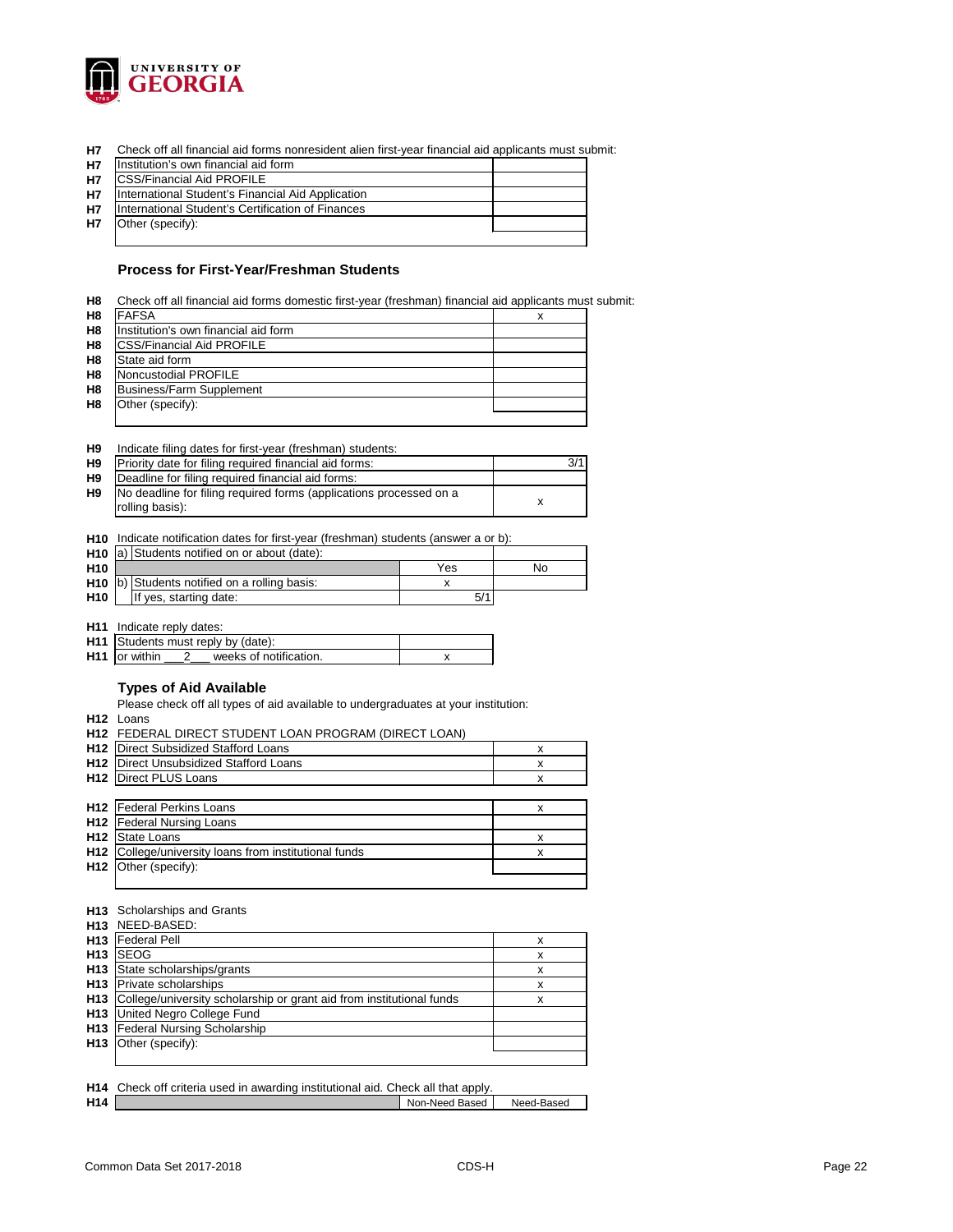

| H <sub>14</sub> | Academics                | x |  |
|-----------------|--------------------------|---|--|
| H14             | Alumni affiliation       |   |  |
| H <sub>14</sub> | Art                      |   |  |
| H14             | Athletics                | X |  |
| H14             | Job skills               |   |  |
| H <sub>14</sub> | <b>ROTC</b>              | X |  |
| H <sub>14</sub> | Leadership               |   |  |
| H <sub>14</sub> | <b>Minority status</b>   |   |  |
| H <sub>14</sub> | Music/drama              |   |  |
| H <sub>14</sub> | Religious affiliation    |   |  |
| H <sub>14</sub> | State/district residency | x |  |

**H15** If your institution has recently implemented any major financial aid policy, program, or initiative to make your institution more affordable to incoming students such as replacing loans with grants, or waiving costs for families below a certain income level please provide details below: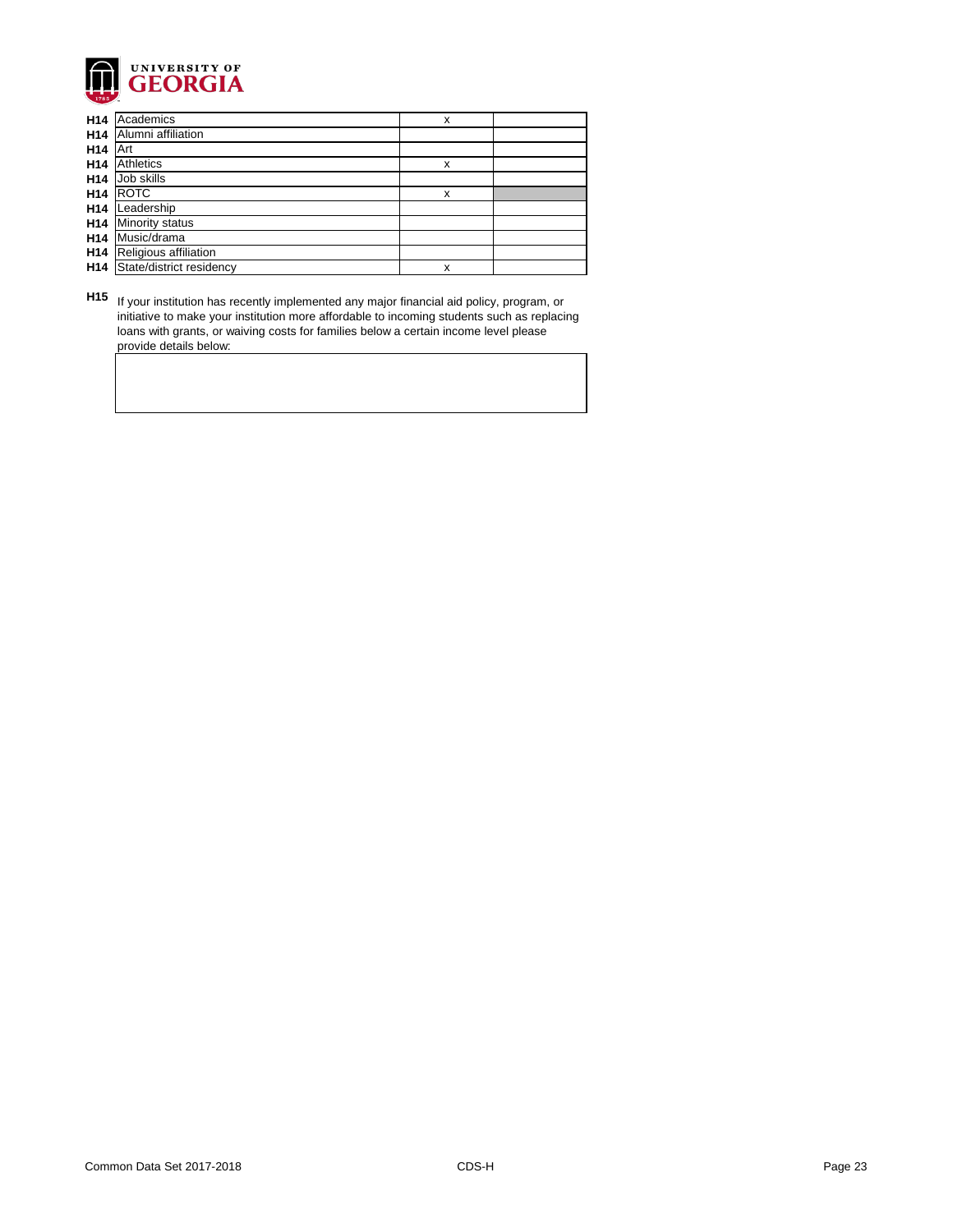

## **I. INSTRUCTIONAL FACULTY AND CLASS SIZE**

**Please report the number of instructional faculty members in each category for Fall 2017. Include faculty who are on your institution's payroll on the census date your institution uses for** 

#### **I1 IPEDS/AAUP.**

The following definition of full-time instructional faculty is used by the American Association of University Professors (AAUP) in its annual Faculty Compensation Survey (the part time definitions are not used by AAUP). Instructional Faculty is defined as those members of the instructional-research staff whose major regular assignment is instruction, including those with released time for research. Use the chart below to determine inclusions and exclusions:

|                                                                                                                                                                                                                                          | Full-time | Part-time                                                                       |
|------------------------------------------------------------------------------------------------------------------------------------------------------------------------------------------------------------------------------------------|-----------|---------------------------------------------------------------------------------|
| (a) instructional faculty in preclinical and clinical medicine, faculty who are not paid (e.g.,<br>those who donate their services or are in the military), or research-only faculty, post-<br>doctoral fellows, or pre-doctoral fellows | Exclude   | Include only if<br>they teach one<br>or more non-<br>clinical credit<br>courses |
| (b) administrative officers with titles such as dean of students, librarian, registrar, coach,<br>and the like, even though they may devote part of their time to classroom instruction and<br>may have faculty status                   | Exclude   | Include if they<br>teach one or<br>more non-<br>clinical credit<br>courses      |
| (c) other administrators/staff who teach one or more non-clinical credit courses even<br>though they do not have faculty status                                                                                                          | Exclude   | Include                                                                         |
| (d) undergraduate or graduate students who assist in the instruction of courses, but have<br>titles such as teaching assistant, teaching fellow, and the like                                                                            | Exclude   | Exclude                                                                         |
| (e) faculty on sabbatical or leave with pay                                                                                                                                                                                              | Include   | Exclude                                                                         |
| (f) faculty on leave without pay                                                                                                                                                                                                         | Exclude   | Exclude                                                                         |
| (g) replacement faculty for faculty on sabbatical leave or leave with pay                                                                                                                                                                | Exclude   | Include                                                                         |

*Full-time instructional faculty:* faculty employed on a full-time basis for instruction (including those with released time for research)

*Part-time instructional faculty:* Adjuncts and other instructors being paid solely for part-time classroom instruction. Also includes full-time faculty teaching less than two semesters, three quarters, two trimesters, or two four-month sessions. Employees who are not considered full-time instructional faculty but who teach one or more non-clinical credit courses may be counted as part-time faculty.

*Minority faculty: includes faculty who designate themselves as Black, non-Hispanic; American Indian or Alaska Native; Asian, Native Hawaiian or other Pacific Islander, or Hispanic.* 

*Doctorate: includes such degrees as Doctor of Philosophy, Doctor of Education, Doctor of Juridical Science, and Doctor of Public Health in any field such as arts, sciences, education, engineering, business, and public administration. Also*  includes terminal degrees formerly designated as "first professional," including dentistry (DDS or DMD), medicine (MD), *optometry (OD), osteopathic medicine (DO), pharmacy (DPharm or BPharm), podiatric medicine (DPM), veterinary medicine (DVM), chiropractic (DC or DCM), or law (JD).*

*Terminal degree:* the highest degree in a field: example, M. Arch (architecture) and MFA (master of fine arts).

| 11           |                                                                          | Full-Time | Part-Time | Total       |
|--------------|--------------------------------------------------------------------------|-----------|-----------|-------------|
| $\mathsf{I}$ | Total number of instructional faculty<br>a)                              | 2028      | 279       | 2307        |
| 11           | Total number who are members of minority groups<br>b                     | 395       | 42        | 437         |
| 11           | Total number who are women                                               | 800       | 127       | 927         |
| 11           | Total number who are men<br>d)                                           | 1228      | 152       | 1380        |
| $\mathsf{I}$ | Total number who are nonresident aliens (international)<br>e)            | 376       | 15        | 391         |
|              | Total number with doctorate, or other terminal degree                    |           |           |             |
| $\mathsf{I}$ |                                                                          | 1913      | 186       | 2099        |
|              | Total number whose highest degree is a master's but not a terminal<br>g) |           |           |             |
| $\mathsf{I}$ | master's                                                                 | 105       | 77        | 182         |
| 11           | Total number whose highest degree is a bachelor's<br>n.                  | 10        | 16        | 26          |
|              | Total number whose highest degree is unknown or other (Note:             |           |           |             |
| $\mathsf{I}$ | Items f, g, h, and i must sum up to item a.)                             |           |           | $\mathbf 0$ |
|              | Total number in stand-alone graduate/ professional programs in           |           |           |             |
|              | which faculty teach virtually only graduate-level students               | 189       | 26        | 215         |

## **I2 Student to Faculty Ratio**

Report the Fall 2017 ratio of full-time equivalent students (full-time plus 1/3 part time) to full-time equivalent instructional faculty (full time plus 1/3 part time). In the ratio calculations, exclude both faculty and students in stand-alone graduate or professional programs such as medicine, law, veterinary, dentistry, social work, business, or public health in which faculty teach virtually only graduate-level students. Do not count undergraduate or graduate student teaching assistants as faculty.

| 12 | Student to<br>Faculty<br>201<br>all<br>ratic | ltc | (based<br>on | 225061<br>335861students |
|----|----------------------------------------------|-----|--------------|--------------------------|
|    |                                              |     |              |                          |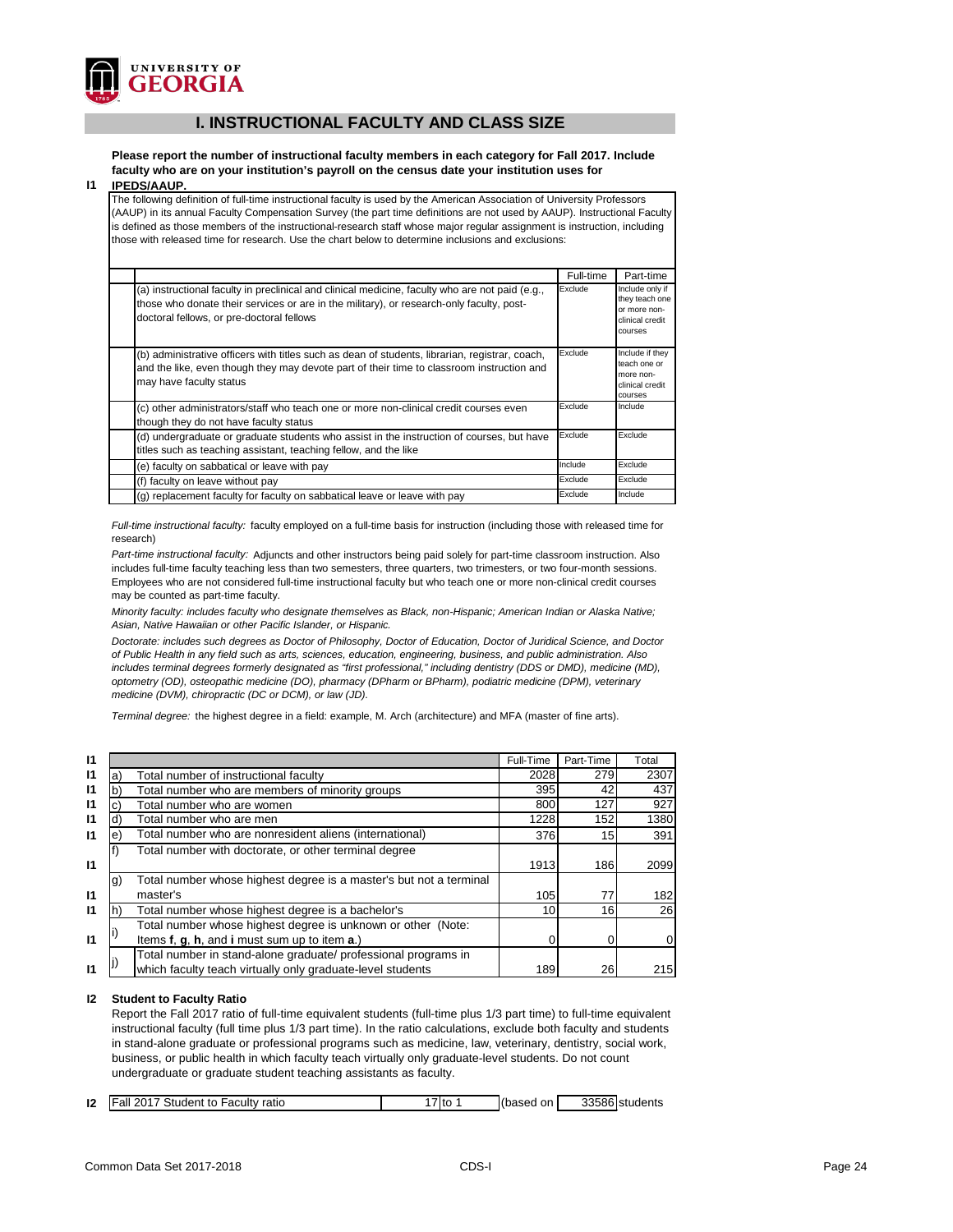

and 1923 faculty).

#### **I3 Undergraduate Class Size**

In the table below, please use the following definitions to report information about the size of classes and class sections offered in the Fall 2017 term.

*Class Sections:* A class section is an organized course offered for credit, identified by discipline and number, meeting at a stated time or times in a classroom or similar setting, and not a subsection such as a laboratory or discussion session. Undergraduate class sections are defined as any sections in which at least one degree-seeking undergraduate student is enrolled for credit. Exclude distance learning classes and noncredit classes and individual instruction such as dissertation or thesis research, music instruction, or one-to-one readings. Exclude students in independent study, co-operative programs, internships, foreign language taped tutor sessions, practicums, and all students in one-on-one classes. Each class section should be counted only once and should not be duplicated because of course catalog cross-listings.

*Class Subsections:* A class subsection includes any subsection of a course, such as laboratory, recitation, and discussion subsections that are supplementary in nature and are scheduled to meet separately from the lecture portion of the course. Undergraduate subsections are defined as any subsections of courses in which degree-seeking undergraduate students enrolled for credit. As above, exclude noncredit classes and individual instruction such as dissertation or thesis research, music instruction, or one-to-one readings. Each class subsection should be counted only once and should not be duplicated because of cross-listings.

Using the above definitions, please report for each of the following class-size intervals the number of class sections and class subsections offered in Fall 2017. For example, a lecture class with 800 students who met at another time in 40 separate labs with 20 students should be counted once in the "100+" column in the class section column and 40 times under the "20-29" column of the class subsections table.

| 13 | <b>Number of Class Sections with Undergraduates Enrolled</b> |         |         |           |           |       |       |        |              |
|----|--------------------------------------------------------------|---------|---------|-----------|-----------|-------|-------|--------|--------------|
| 13 | Undergraduate Class Size (provide numbers)                   |         |         |           |           |       |       |        |              |
| 13 | <b>CLASS</b>                                                 | $2 - 9$ | $10-19$ | $20 - 29$ | $30 - 39$ | 40-49 | 50-99 | $100+$ | <b>Total</b> |
| 13 | <b>SECTIONS</b>                                              | 325     | 1.631   | .,050     | 468       | 324   | 250   | 223    | 4,271        |
|    |                                                              |         |         |           |           |       |       |        |              |
| 13 | <b>CLASS SUB-</b>                                            | $2 - 9$ | $10-19$ | $20 - 29$ | $30 - 39$ | 40-49 | 50-99 | $100+$ | Total        |
| 13 | <b>SECTIONS</b>                                              |         |         |           |           |       |       |        |              |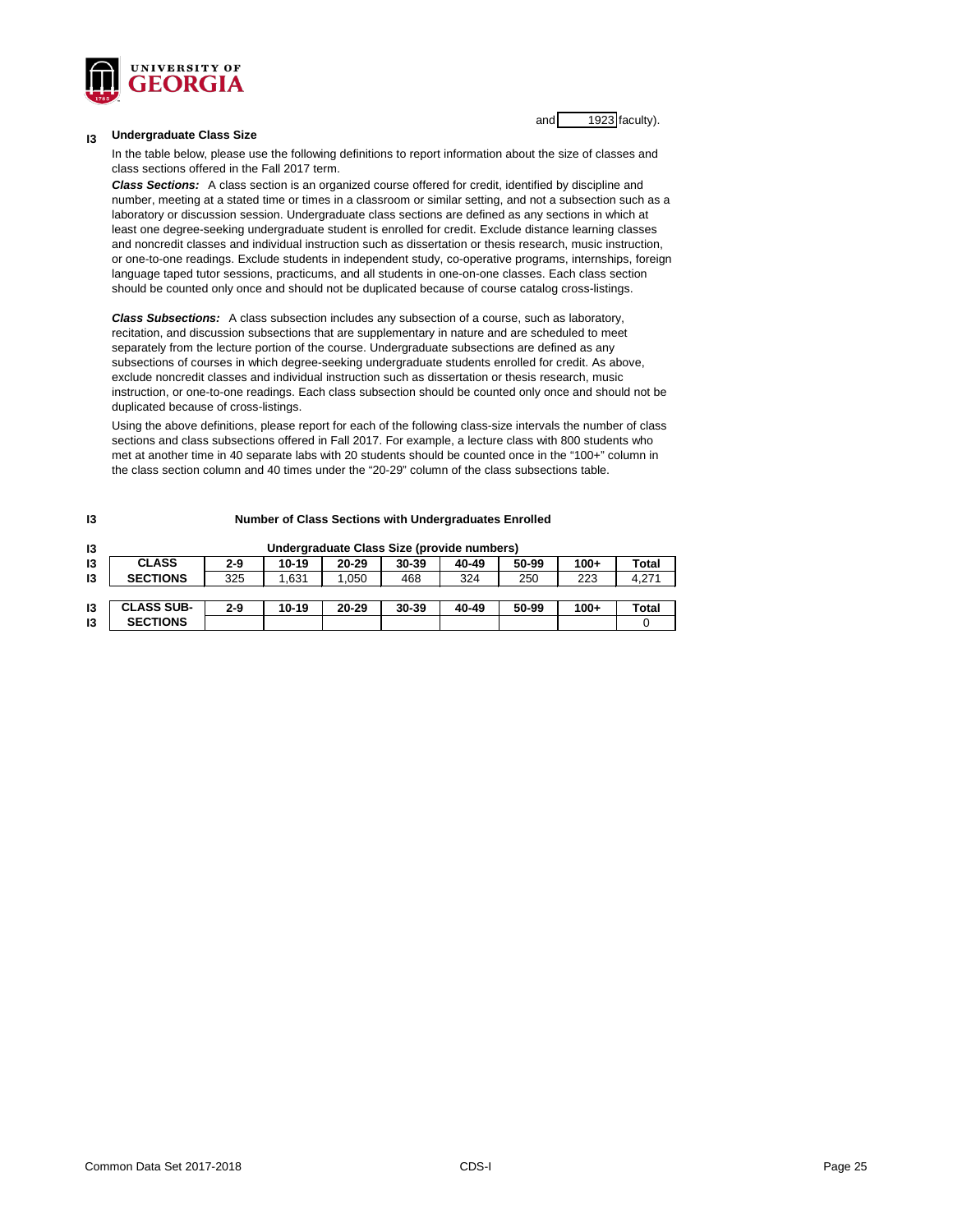

## **J. DEGREES CONFERRED**

## **J1 Degrees conferred between July 1, 2016 and June 30, 2017**

**J1** For each of the following discipline areas, provide the percentage of diplomas/certificates, associate, and bachelor's degrees awarded. To determine the percentage, use majors, not headcount (e.g., students with one degree but a double major will be represented twice). Calculate the percentage from your institution's IPEDS Completions by using the sum of 1st and 2nd majors for each CIP code as the numerator and the sum of the Grand Total by 1st Majors and the Grand Total by 2nd major as the denominator. If you prefer, you can compute the percentages using 1st majors only.

| J <sub>1</sub> | Category                                              | <b>Diploma/Certificates</b> | <b>Associate</b> | <b>Bachelor's</b> | <b>CIP 2010 Categories</b><br>to Include |
|----------------|-------------------------------------------------------|-----------------------------|------------------|-------------------|------------------------------------------|
| J <sub>1</sub> | Agriculture                                           | 4.26%                       |                  | 3.15%             |                                          |
| J <sub>1</sub> | Natural resources and conservation                    | 4.26%                       |                  | 1.41%             | 3                                        |
| J <sub>1</sub> | Architecture                                          |                             |                  | 0.47%             | $\overline{4}$                           |
| J <sub>1</sub> | Area, ethnic, and gender studies                      | 5.82%                       |                  | 0.29%             | 5                                        |
| J <sub>1</sub> | Communication/journalism                              | 20.99%                      |                  | 9.03%             | 9                                        |
| J <sub>1</sub> | Communication technologies                            |                             |                  |                   | 10                                       |
| J <sub>1</sub> | Computer and information sciences                     | 1.70%                       |                  | 1.98%             | 11                                       |
| J <sub>1</sub> | Personal and culinary services                        |                             |                  |                   | 12                                       |
| J <sub>1</sub> | Education                                             | 0.29%                       |                  | 4.67%             | $\overline{13}$                          |
| J <sub>1</sub> | Engineering                                           |                             |                  | 3.15%             | 14                                       |
| J <sub>1</sub> | Engineering technologies                              |                             |                  |                   | 15                                       |
| J <sub>1</sub> | Foreign languages, literatures, and linguistics       |                             |                  | 2.57%             | 16                                       |
| J <sub>1</sub> | Family and consumer sciences                          |                             |                  | 3.58%             | 19                                       |
| J <sub>1</sub> | Law/legal studies                                     | 22.55%                      |                  |                   | 22                                       |
| J <sub>1</sub> | English                                               | 0.71%                       |                  | 1.86%             | 23                                       |
| J <sub>1</sub> | Liberal arts/general studies                          |                             |                  | 0.25%             | $\overline{24}$                          |
| J <sub>1</sub> | Library science                                       |                             |                  |                   | 25                                       |
| J <sub>1</sub> | Biological/life sciences                              |                             |                  | 8.94%             | 26                                       |
| J <sub>1</sub> | Mathematics and statistics                            |                             |                  | 1.38%             | 27                                       |
| J <sub>1</sub> | Military science and military technologies            |                             |                  |                   | 28 & 29                                  |
| J1             | Interdisciplinary studies                             | 4.82%                       |                  | 2.20%             | 30                                       |
| J <sub>1</sub> | Parks and recreation                                  |                             |                  | 2.66%             | 31                                       |
| J <sub>1</sub> | Philosophy and religious studies                      |                             |                  | 0.48%             | 38                                       |
| J <sub>1</sub> | Theology and religious vocations                      |                             |                  |                   | 39                                       |
| J <sub>1</sub> | Physical sciences                                     |                             |                  | 1.13%             | 40                                       |
| J <sub>1</sub> | Science technologies                                  |                             |                  |                   | 41                                       |
| J <sub>1</sub> | Psychology                                            |                             |                  | 6.08%             | 42                                       |
| J <sub>1</sub> | Homeland Security, law enforcement, firefighting, and | 0.28%                       |                  | 0.93%             | 43                                       |
|                | protective services                                   |                             |                  |                   |                                          |
| J <sub>1</sub> | Public administration and social services             |                             |                  | 0.59%             | 44                                       |
| J1             | Social sciences                                       | 2.84%                       |                  | 8.37%             | 45                                       |
| J1             | <b>Construction</b> trades                            |                             |                  |                   | 46                                       |
| J <sub>1</sub> | Mechanic and repair technologies                      |                             |                  |                   | 47                                       |
| J <sub>1</sub> | Precision production                                  |                             |                  |                   | 48                                       |
| J <sub>1</sub> | Transportation and materials moving                   |                             |                  |                   | 49                                       |
| J <sub>1</sub> | Visual and performing arts                            | 6.24%                       |                  | 2.92%             | 50                                       |
| J <sub>1</sub> | Health professions and related programs               | 1.84%                       |                  | 4.04%             | $\overline{51}$                          |
| J <sub>1</sub> | Business/marketing                                    | 23.40%                      |                  | 26.69%            | 52                                       |
| J <sub>1</sub> | History                                               |                             |                  | 1.18%             | 54                                       |
| J <sub>1</sub> | Other                                                 |                             |                  |                   |                                          |
| J1             | TOTAL (should = 100%)                                 | 100.00%                     | 0.00%            | 100.00%           |                                          |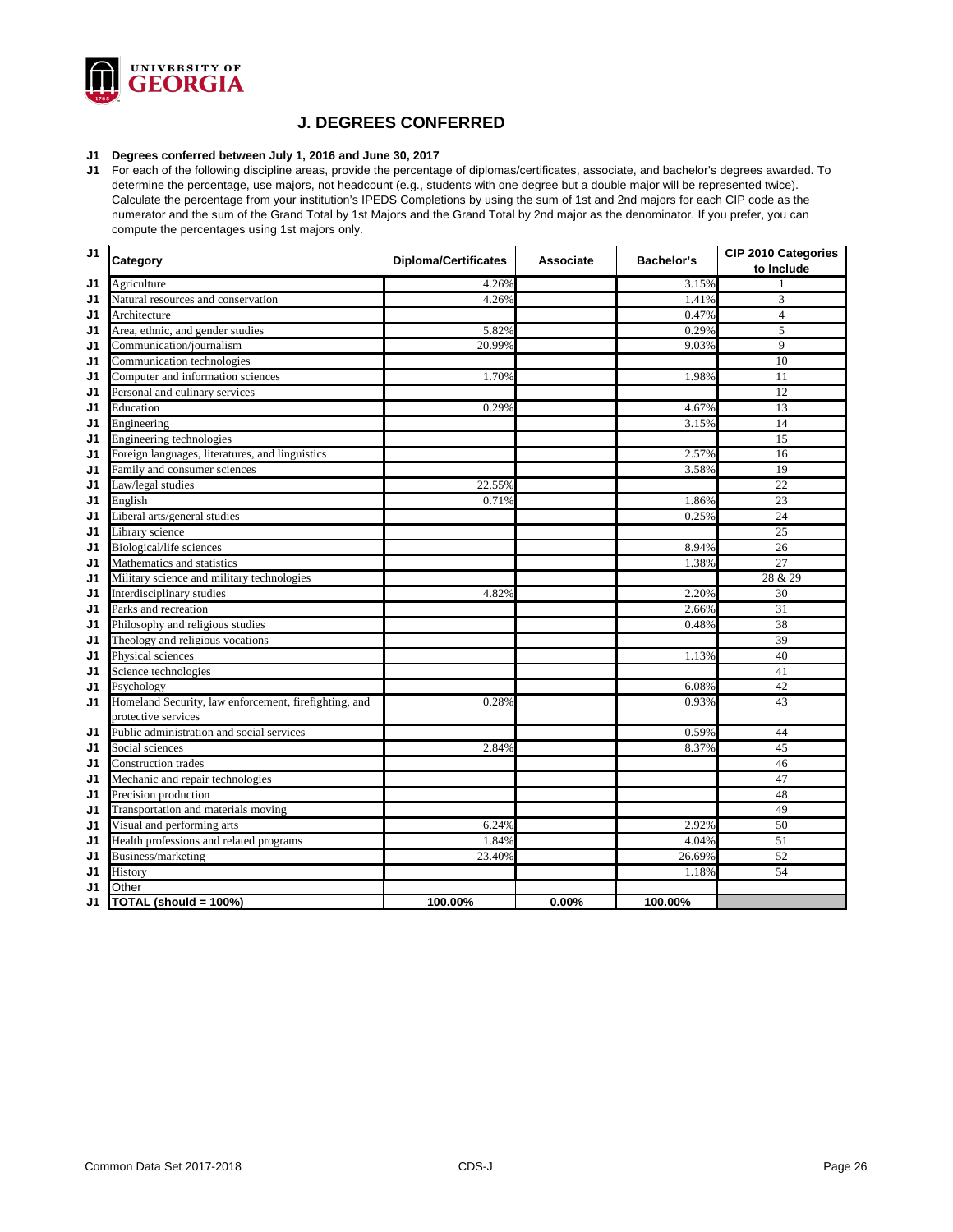

## **Common Data Set Definitions**

**All definitions related to the financial aid section appear at the end of the Definitions document.**

Items preceded by an asterisk (\*) represent definitions agreed to among publishers which do not appear on the CDS document but may be present on individual publishers' surveys.

**\* Academic advisement:** Plan under which each student is assigned to a faculty member or a trained adviser, who, through regular meetings, helps the student plan and implement immediate and long-term academic and vocational goals.

**Accelerated program:** Completion of a college program of study in fewer than the usual number of years, most often by attending summer sessions and carrying extra courses during the regular academic term**.**

**Admitted student:** Applicant who is offered admission to a degree-granting program at your institution. **\* Adult student services:** Admission assistance, support, orientation, and other services expressly for adults who have started college for the first time, or who are re-entering after a lapse of a few years.

**American Indian or Alaska Native:** A person having origins in any of the original peoples of North and South America (including Central America) and maintaining tribal affiliation or community attachment.

**Applicant (first-time, first year):** An individual who has fulfilled the institution's requirements to be considered for admission (including payment or waiving of the application fee, if any) and who has been notified of one of the following actions: admission, nonadmission, placement on waiting list, or application withdrawn (by applicant or institution).

**Application fee:** That amount of money that an institution charges for processing a student's application for acceptance. This amount is *not* creditable toward tuition and required fees, nor is it refundable if the student is not admitted to the institution.

**Asian:** A person having origins in any of the original peoples of the Far East, Southeast Asia, or the Indian subcontinent, including, for example, Cambodia, China, India, Japan, Korea, Malaysia, Pakistan, the Philippine Islands, Thailand, and Vietnam.

**Associate degree:** An award that normally requires at least two but less than four years of full-time equivalent college work.

**Bachelor's degree:** An award (baccalaureate or equivalent degree, as determined by the Secretary of the U.S. Department of Education) that normally requires at least four years but *not* more than five years of fulltime equivalent college-level work. This includes ALL bachelor's degrees conferred in a five-year cooperative (work-study plan) program. (A cooperative plan provides for alternate class attendance and employment in business, industry, or government; thus, it allows students to combine actual work experience with their college studies.) Also, it includes bachelor's degrees in which the normal four years of work are completed in three years.

**Black or African American:** A person having origins in any of the black racial groups of Africa.

**Board (charges):** Assume average cost for 19 meals per week or the maximum meal plan. **Books and supplies (costs):** Average cost of books and supplies. Do not include unusual costs for special groups of students (e.g., engineering or art majors), unless they constitute the majority of students at your institution.

**Calendar system:** The method by which an institution structures most of its courses for the academic year.

**Campus Ministry:** Religious student organizations (denominational or nondenominational) devoted to fostering religious life on college campuses. May also refer to Campus Crusade for Christ, an interdenominational Christian organization.

**\* Career and placement services:** A range of services, including (often) the following: coordination of visits of employers to campus; aptitude and vocational testing; interest inventories, personal counseling; help in resume writing, interviewing, launching the job search; listings for those students desiring employment and those seeking permanent positions; establishment of a permanent reference folder; career resource materials.

**Carnegie units:** One year of study or the equivalent in a secondary school subject.

**Certificate:** See **Postsecondary award, certificate, or diploma.**

**Class rank:** The relative numerical position of a student in his or her graduating class, calculated by the high school on the basis of grade-point average, whether weighted or unweighted.

**College-preparatory program:** Courses in academic subjects (English, history and social studies, foreign languages, mathematics, science, and the arts) that stress preparation for college or university study.

**Common Application:** The standard application form distributed by the National Association of Secondary School Principals for a large number of private colleges who are members of the Common Application Group.

**\* Community service program:** Referral center for students wishing to perform volunteer work in the community or participate in volunteer activities coordinated by academic departments.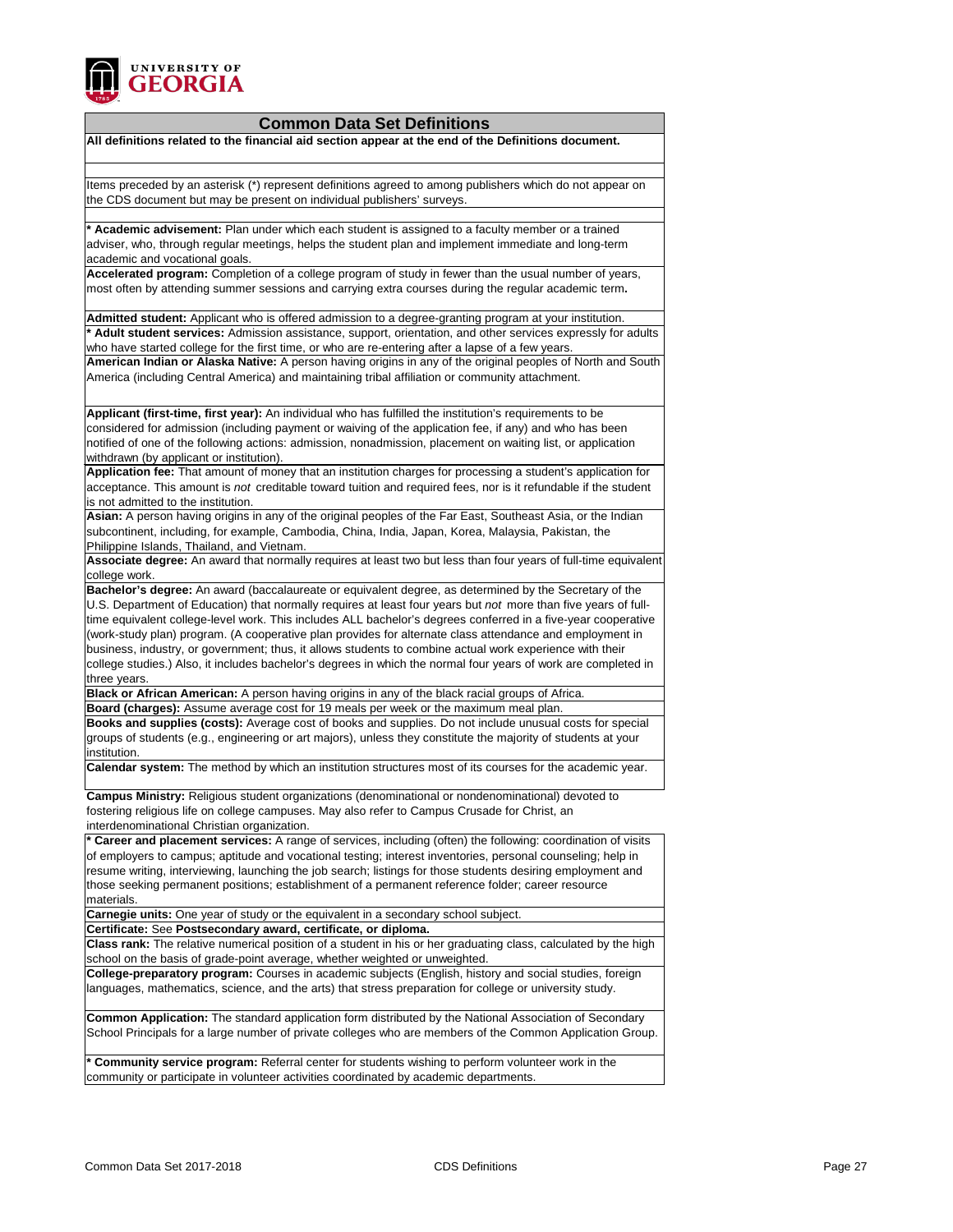

| <b>Commuter:</b> A student who lives off campus in housing that is not owned by, operated by, or affiliated with the                                                                  |  |
|---------------------------------------------------------------------------------------------------------------------------------------------------------------------------------------|--|
| college. This category includes students who commute from home and students who have moved to the area<br>to attend college.                                                          |  |
| Contact hour: A unit of measure that represents an hour of scheduled instruction given to students. Also                                                                              |  |
| referred to as clock hour.                                                                                                                                                            |  |
| Continuous basis (for program enrollment): A calendar system classification that is used by institutions                                                                              |  |
| that enroll students at any time during the academic year. For example, a cosmetology school or a word                                                                                |  |
| processing school might allow students to enroll and begin studies at various times, with no requirement that                                                                         |  |
| classes begin on a certain date.                                                                                                                                                      |  |
| Cooperative education program: A program that provides for alternate class attendance and employment in                                                                               |  |
| business, industry, or government.                                                                                                                                                    |  |
| Cooperative housing: College-owned, -operated, or -affiliated housing in which students share room and                                                                                |  |
| board expenses and participate in household chores to reduce living expenses.                                                                                                         |  |
| * Counseling service: Activities designed to assist students in making plans and decisions related to their                                                                           |  |
| education, career, or personal development.                                                                                                                                           |  |
| Credit: Recognition of attendance or performance in an instructional activity (course or program) that can be                                                                         |  |
| applied by a recipient toward the requirements for a degree, diploma, certificate, or other formal award.                                                                             |  |
| Credit course: A course that, if successfully completed, can be applied toward the number of courses<br>required for achieving a degree, diploma, certificate, or other formal award. |  |
| Credit hour: A unit of measure representing an hour (50 minutes) of instruction over a 15-week period in a                                                                            |  |
| semester or trimester system or a 10-week period in a quarter system. It is applied toward the total number of                                                                        |  |
|                                                                                                                                                                                       |  |
| hours needed for completing the requirements of a degree, diploma, certificate, or other formal award.                                                                                |  |
|                                                                                                                                                                                       |  |
| Cross-registration: A system whereby students enrolled at one institution may take courses at another                                                                                 |  |
| institution without having to apply to the second institution.                                                                                                                        |  |
| Deferred admission: The practice of permitting admitted students to postpone enrollment, usually for a                                                                                |  |
| period of one academic term or one year.                                                                                                                                              |  |
| Degree: An award conferred by a college, university, or other postsecondary education institution as official                                                                         |  |
| recognition for the successful completion of a program of studies.                                                                                                                    |  |
| Degree-seeking students: Students enrolled in courses for credit who are recognized by the institution as                                                                             |  |
| seeking a degree or formal award. At the undergraduate level, this is intended to include students enrolled in                                                                        |  |
| vocational or occupational programs.                                                                                                                                                  |  |
| Differs by program (calendar system): A calendar system classification that is used by institutions that have                                                                         |  |
| occupational/vocational programs of varying length. These schools may enroll students at specific times                                                                               |  |
| depending on the program desired. For example, a school might offer a two-month program in January,                                                                                   |  |
| March, May, September, and November; and a three-month program in January, April, and October.                                                                                        |  |
| Diploma: See Postsecondary award, certificate, or diploma.                                                                                                                            |  |
| Distance learning: An option for earning course credit at off-campus locations via cable television, internet,                                                                        |  |
|                                                                                                                                                                                       |  |
| satellite classes, videotapes, correspondence courses, or other means.                                                                                                                |  |
| Doctor's degree-research/scholarship: A Ph.D. or other doctor's degree that requires advanced work                                                                                    |  |
| beyond the master's level, including the preparation and defense of a dissertation based on original research,                                                                        |  |
| or the planning and execution of an original project demonstrating substantial artistic or scholarly                                                                                  |  |
| achievement. Some examples of this type of degree may include Ed.D., D.M.A., D.B.A., D.Sc., D.A., or D.M,                                                                             |  |
| and others, as designated by the awarding institution.                                                                                                                                |  |
| Doctor's degree-professional practice: A doctor's degree that is conferred upon completion of a program                                                                               |  |
| providing the knowledge and skills for the recognition, credential, or license required for professional practice.                                                                    |  |
| The degree is awarded after a period of study such that the total time to the degree, including both pre-                                                                             |  |
| professional and professional preparation, equals at least six full-time equivalent academic years. Some of                                                                           |  |
|                                                                                                                                                                                       |  |
| these degrees were formerly classified as "first-professional" and may include: Chiropractic (D.C. or D.C.M.);                                                                        |  |
| Dentistry (D.D.S. or D.M.D.); Law (L.L.B. or J.D.); Medicine (M.D.); Optometry (O.D.); Osteopathic Medicine                                                                           |  |
| (D.O); Pharmacy (Pharm.D.); Podiatry (D.P.M., Pod.D., D.P.); or, Veterinary Medicine (D.V.M.), and others,                                                                            |  |
| as designated by the awarding institution.                                                                                                                                            |  |
| Doctor's degree-other: A doctor's degree that does not meet the definition of a doctor's degree -                                                                                     |  |
| research/scholarship or a doctor's degree - professional practice.                                                                                                                    |  |
|                                                                                                                                                                                       |  |
| Double major: Program in which students may complete two undergraduate programs of study                                                                                              |  |
| simultaneously.                                                                                                                                                                       |  |
| Dual enrollment: A program through which high school students may enroll in college courses while still                                                                               |  |
| enrolled in high school. Students are not required to apply for admission to the college in order to participate.                                                                     |  |
|                                                                                                                                                                                       |  |
| Early action plan: An admission plan that allows students to apply and be notified of an admission decision                                                                           |  |
| well in advance of the regular notification dates. If admitted, the candidate is not committed to enroll; the                                                                         |  |
| student may reply to the offer under the college's regular reply policy.                                                                                                              |  |
| Early admission: A policy under which students who have not completed high school are admitted and enroll                                                                             |  |
| full time in college, usually after completion of their junior year.                                                                                                                  |  |
|                                                                                                                                                                                       |  |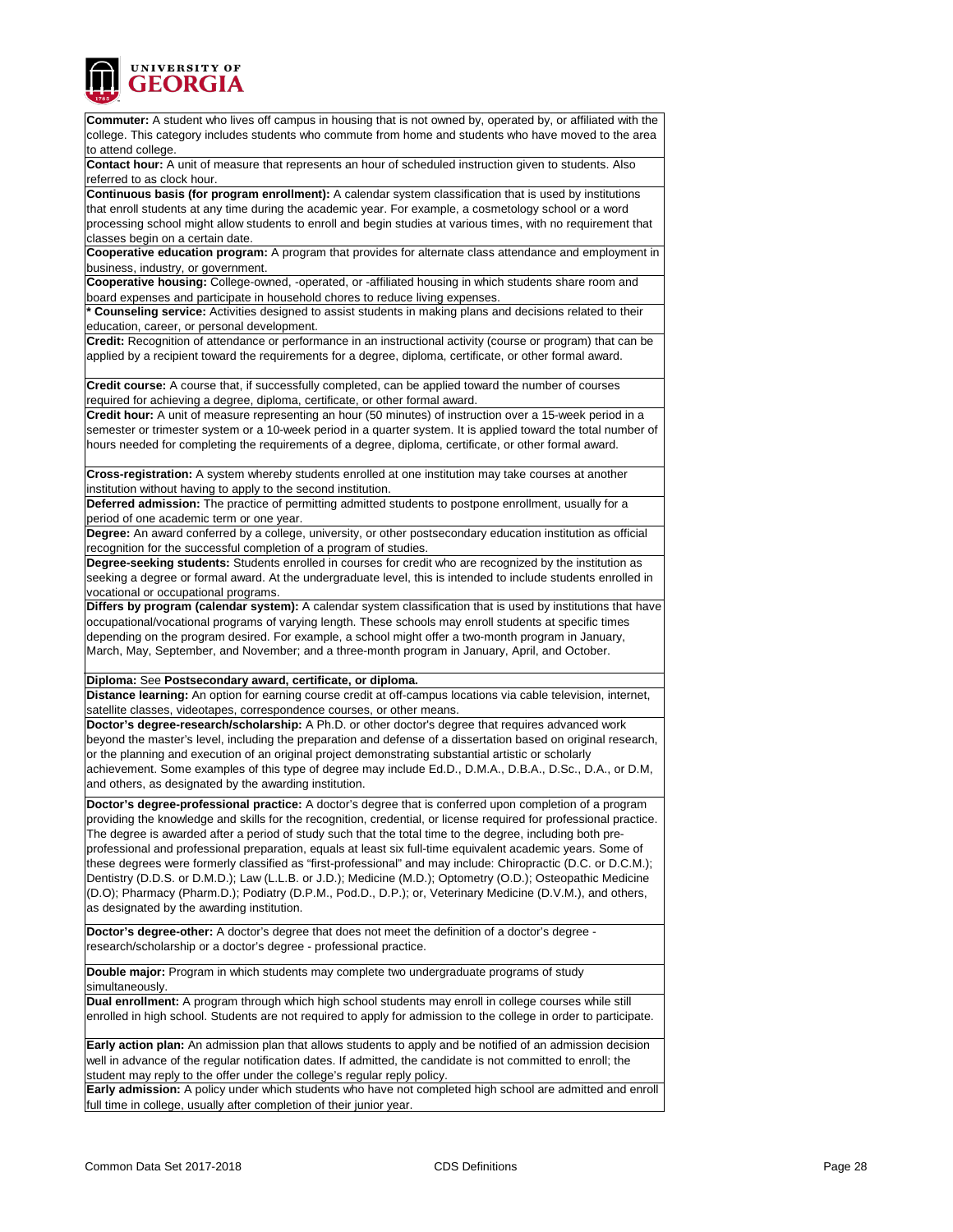

**Early decision plan:** A plan that permits students to apply and be notified of an admission decision (and financial aid offer if applicable) well in advance of the regular notification date. Applicants agree to accept an offer of admission and, if admitted, to withdraw their applications from other colleges. There are three possible decisions for early decision applicants: admitted, denied, or not admitted but forwarded for consideration with the regular applicant pool, without prejudice.

**English as a Second Language (ESL):** A course of study designed specifically for students whose native language is not English.

**Exchange student program-domestic:** Any arrangement between a student and a college that permits study for a semester or more at another college **in the United States** without extending the amount of time required for a degree. **See also Study abroad**.

**External degree program:** A program of study in which students earn credits toward a degree through independent study, college courses, proficiency examinations, and personal experience. External degree programs require minimal or no classroom attendance.

**Extracurricular activities (as admission factor):** Special consideration in the admissions process given for participation in both school and nonschool-related activities of interest to the college, such as clubs, hobbies, student government, athletics, performing arts, etc.

**First-time student:** A student attending any institution for the first time at the level enrolled. Includes students enrolled in the fall term who attended a postsecondary institution for the first time at the same level in the prior summer term. Also includes students who entered with advanced standing (college credit earned before graduation from high school).

**First-time, first-year (freshman) student:** A student attending any institution for the first time at the undergraduate level. Includes students enrolled in the fall term who attended college for the first time in the prior summer term. Also includes students who entered with advanced standing (college credits earned before graduation from high school).

First-year student: A student who has completed less than the equivalent of 1 full year of undergraduate work; that is, less than 30 semester hours (in a 120-hour degree program) or less than 900 contact hours.

#### **Freshman:** A first-year undergraduate student.

**\*Freshman/new student orientation:** Orientation addressing the academic, social, emotional, and intellectual issues involved in beginning college. May be a few hours or a few days in length; at some colleges, there is a fee.

**Full-time student (undergraduate):** A student enrolled for 12 or more semester credits, 12 or more quarter credits, or 24 or more contact hours a week each term.

**Geographical residence (as admission factor):** Special consideration in the admission process given to students from a particular region, state, or country of residence.

**Grade-point average (academic high school GPA):** The sum of grade points a student has earned in secondary school divided by the number of courses taken. The most common system of assigning numbers to grades counts four points for an A, three points for a B, two points for a C, one point for a D, and no points for an E or F. Unweighted GPA's assign the same weight to each course. Weighting gives students additional points for their grades in advanced or honors courses.

**Graduate student:** A student who holds a bachelor's or equivalent, and is taking courses at the postbaccalaureate level.

**\* Health services:** Free or low cost on-campus primary and preventive health care available to students.

**High school diploma or recognized equivalent:** A document certifying the successful completion of a prescribed secondary school program of studies, or the attainment of satisfactory scores on the Tests of General Educational Development (GED), or another state-specified examination.

**Hispanic or Latino:** A person of Mexican, Puerto Rican, Cuban, South or Central American, or other Spanish culture or origin, regardless of race.

**Honors program:** Any special program for very able students offering the opportunity for educational enrichment, independent study, acceleration, or some combination of these.

**Independent study:** Academic work chosen or designed by the student with the approval of the department concerned, under an instructor's supervision, and usually undertaken outside of the regular classroom structure.

**In-state tuition:** The tuition charged by institutions to those students who meet the state's or institution's residency requirements.

**International student:** See **Nonresident alien.**

**International student group:** Student groups that facilitate cultural dialogue, support a diverse campus, assist international students in acclimation and creating a social network.

**Internship:** Any short-term, supervised work experience usually related to a student's major field, for which the student earns academic credit. The work can be full- or part-time, on- or off-campus, paid or unpaid.

**Learning center:** Center offering assistance through tutors, workshops, computer programs, or audiovisual equipment in reading, writing, math, and skills such as taking notes, managing time, taking tests.

**\* Legal services:** Free or low cost legal advice for a range of issues (personal and other).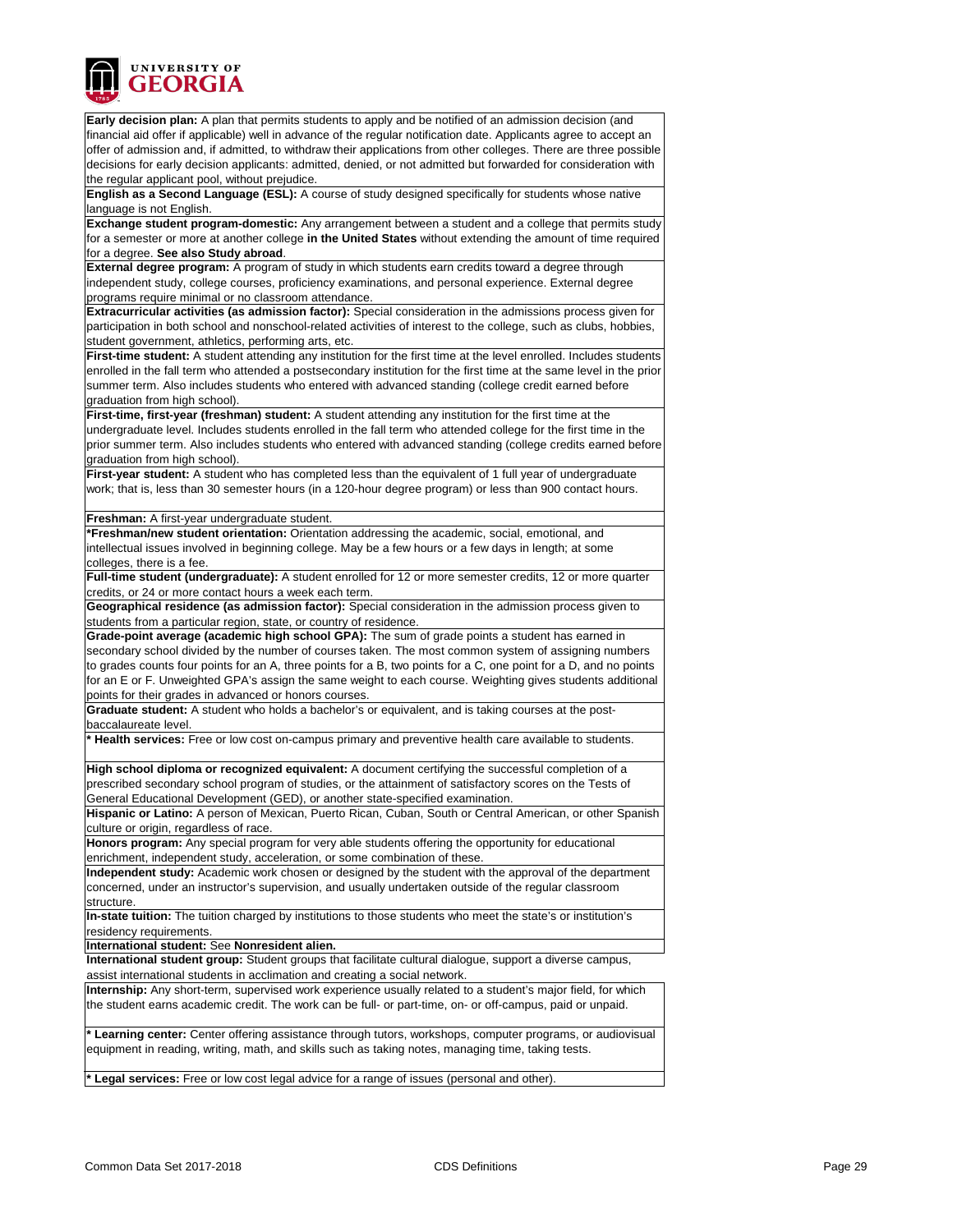

**Liberal arts/career combination:** Program in which a student earns undergraduate degrees in two separate fields, one in a liberal arts major and the other in a professional or specialized major, whether on campus or ‑ through cross registration.

**Master's degree:** An award that requires the successful completion of a program of study of generally one or two full-time equivalent academic years of work beyond the bachelor's degree. Some of these degrees, such as those in Theology (M.Div., M.H.L./Rav) that were formerly classified as "first-professional", may require more than two full-time equivalent academic years of work.

**Minority affiliation (as admission factor):** Special consideration in the admission process for members of designated racial/ethnic minority groups.

**\* Minority student center:** Center with programs, activities, and/or services intended to enhance the college experience of students of color.

**Model United Nations:** A simulation activity focusing on conflict resolution, globalization, and diplomacy.

Assuming roles as foreign ambassadors and "delegates," students conduct research, engage in debate, draft resolutions, and may participate in a national Model UN conference.

**Native Hawaiian or Other Pacific Islander:** A person having origins in any of the original peoples of Hawaii, Guam, Samoa, or other Pacific Islands.

**Nonresident alien:** A person who is not a citizen or national of the United States and who is in this country on a visa or temporary basis and does not have the right to remain indefinitely.

**On-campus day care:** Licensed day care for students' children (usually age 3 and up); usually for a fee.

**Open admission:** Admission policy under which virtually all secondary school graduates or students with GED equivalency diplomas are admitted without regard to academic record, test scores, or other qualifications.

**Other expenses (costs):** Include average costs for clothing, laundry, entertainment, medical (if not a required fee), and furnishings.

**Out-of-state tuition:** The tuition charged by institutions to those students who do not meet the institution's or state's residency requirements.

**Part-time student (undergraduate):** A student enrolled for fewer than 12 credits per semester or quarter, or fewer than 24 contact hours a week each term.

**\* Personal counseling**: One-on-one or group counseling with trained professionals for students who want to explore personal, educational, or vocational issues.

**Post-baccalaureate certificate:** An award that requires completion of an organized program of study requiring 18 credit hours beyond the bachelor's; designed for persons who have completed a baccalaureate degree but do not meet the requirements of academic degrees carrying the title of master.

**Post-master's certificate:** An award that requires completion of an organized program of study of 24 credit hours beyond the master's degree but does not meet the requirements of academic degrees at the doctoral level.

**Postsecondary award, certificate, or diploma:** Includes the following three IPEDS definitions for postsecondary awards, certificates, and diplomas of varying durations and credit/contact hour requirements—

*Less Than 1 Academic Year:* Requires completion of an organized program of study at the postsecondary level (below the baccalaureate degree) in less than 1 academic year (2 semesters or 3 quarters) or in less than 900 contact hours by a student enrolled full-time.

*At Least 1 But Less Than 2 Academic Years:* Requires completion of an organized program of study at the postsecondary level (below the baccalaureate degree) in at least 1 but less than 2 full-time equivalent academic years, or designed for completion in at least 30 but less than 60 credit hours, or in at least 900 but less than 1,800 contact hours.

*At Least 2 But Less Than 4 Academic Years:* Requires completion of an organized program of study at the postsecondary level (below the baccalaureate degree) in at least 2 but less than 4 full-time equivalent academic years, or designed for completion in at least 60 but less than 120 credit hours, or in at least 1,800 but less than 3,600 contact hours.

**Private institution:** An educational institution controlled by a private individual(s) or by a nongovernmental agency, usually supported primarily by other than public funds, and operated by other than publicly elected or appointed officials.

**Private for-profit institution:** A private institution in which the individual(s) or agency in control receives compensation, other than wages, rent, or other expenses for the assumption of risk.

**Private nonprofit institution:** A private institution in which the individual(s) or agency in control receives no compensation, other than wages, rent, or other expenses for the assumption of risk. These include both independent nonprofit schools and those affiliated with a religious organization.

**Proprietary institution:** See **Private for-profit institution.**

**Public institution:** An educational institution whose programs and activities are operated by publicly elected or appointed school officials, and which is supported primarily by public funds.

**Quarter calendar system:** A calendar system in which the academic year consists of three sessions called quarters of about 12 weeks each. The range may be from 10 to 15 weeks. There may be an additional quarter in the summer.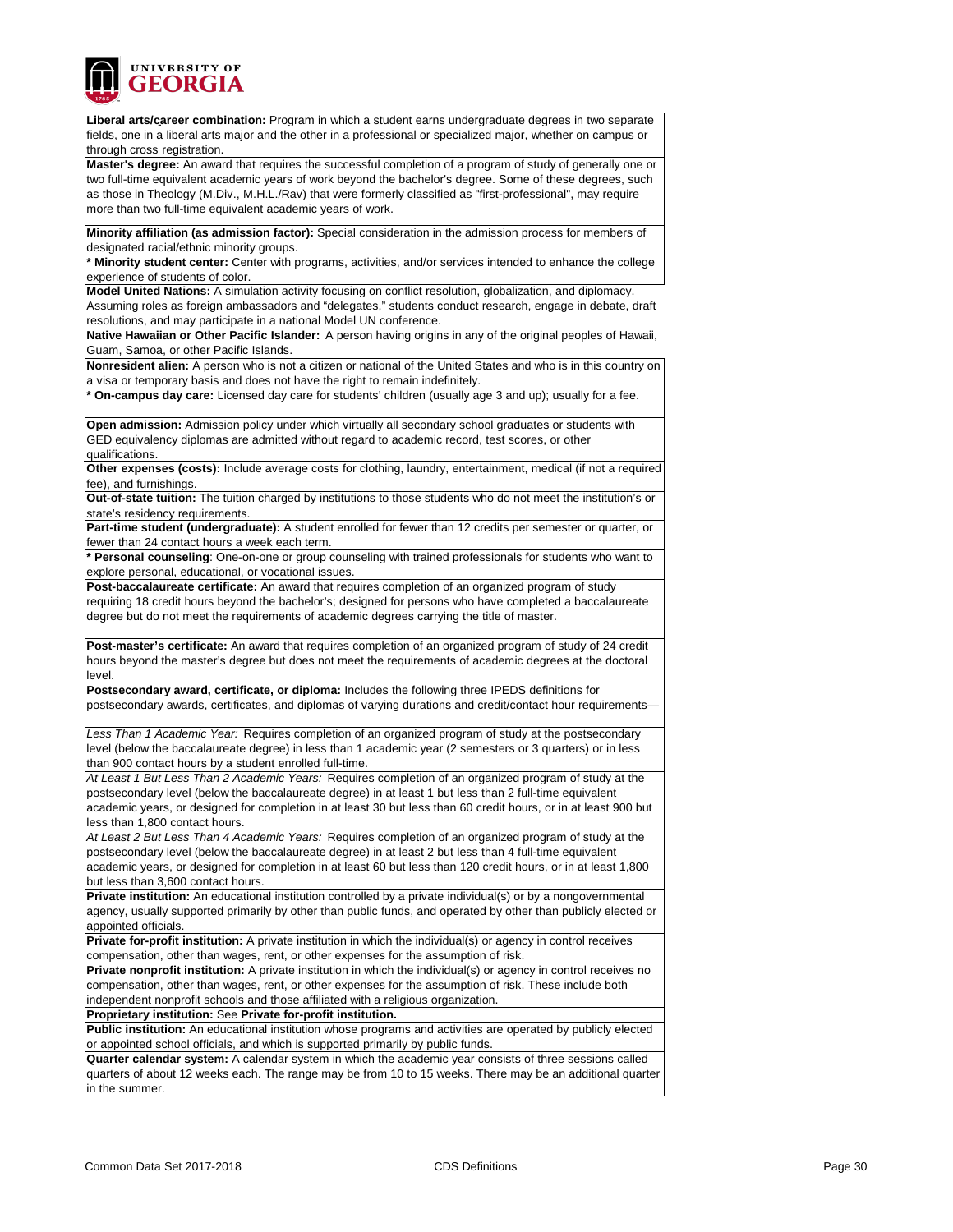

**Race/ethnicity:** Category used to describe groups to which individuals belong, identify with, or belong in the eyes of the community. The categories do not denote scientific definitions of anthropological origins. A person may be counted in only one group.

**Race/ethnicity unknown:** Category used to classify students or employees whose race/ethnicity is not known and whom institutions are unable to place in one of the specified racial/ethnic categories.

**Religious affiliation/commitment (as admission factor):** Special consideration given in the admission process for affiliation with a certain church or faith/religion, commitment to a religious vocation, or observance of certain religious tenets/lifestyle.

**\* Religious counseling:** One-on-one or group counseling with trained professionals for students who want to explore religious problems or issues.

**\* Remedial services:** Instructional courses designed for students deficient in the general competencies necessary for a regular postsecondary curriculum and educational setting.

**Required fees:** Fixed sum charged to students for items not covered by tuition and required of such a large proportion of all students that the student who does NOT pay is the exception. Do not include application fees or optional fees such as lab fees or parking fees.

**Resident alien or other eligible non-citizen:** A person who is not a citizen or national of the United States and who has been admitted as a legal immigrant for the purpose of obtaining permanent resident alien status (and who holds either an alien registration card [Form I-551 or I-151], a Temporary Resident Card [Form I-688], or an Arrival-Departure Record [Form I-94] with a notation that conveys legal immigrant status, such as Section 207 Refugee, Section 208 Asylee, Conditional Entrant Parolee or Cuban-Haitian).

**Room and board (charges)—on campus:** Assume double occupancy in institutional housing and 19 meals per week (or maximum meal plan).

**Secondary school record (as admission factor):** Information maintained by the secondary school that may include such things as the student's high school transcript, class rank, GPA, and teacher and counselor recommendations.

**Semester calendar system:** A calendar system that consists of two semesters during the academic year with about 16 weeks for each semester of instruction. There may be an additional summer session.

**Student-designed major:** A program of study based on individual interests, designed with the assistance of an adviser.

**Study abroad:** Any arrangement by which a student completes part of the college program studying in another country. Can be at a campus abroad or through a cooperative agreement with some other U.S. college or an institution of another country.

**\* Summer session:** A summer session is shorter than a regular semester and not considered part of the academic year. It is not the third term of an institution operating on a trimester system or the fourth term of an institution operating on a quarter calendar system. The institution may have 2 or more sessions occurring in the summer months. Some schools, such as vocational and beauty schools, have year-round classes with no separate summer session.

**Talent/ability (as admission factor):** Special consideration given to students with demonstrated talent/abilities in areas of interest to the institution (e.g., sports, the arts, languages, etc.). **Teacher certification program:** Program designed to prepare students to meet the requirements for

certification as teachers in elementary, middle/junior high, and secondary schools.

**Transfer applicant:** An individual who has fulfilled the institution's requirements to be considered for admission (including payment or waiving of the application fee, if any) and who has previously attended another college or university and earned college-level credit.

**Transfer student:** A student entering the institution for the first time but known to have previously attended a postsecondary institution at the same level (e.g., undergraduate). The student may transfer with or without credit.

**Transportation (costs):** Assume two round trips to student's hometown per year for students in institutional housing or daily travel to and from your institution for commuter students.

**Trimester calendar system:** An academic year consisting of 3 terms of about 15 weeks each.

**Tuition:** Amount of money charged to students for instructional services. Tuition may be charged per term, per course, or per credit.

**\* Tutoring:** May range from one-on-one tutoring in specific subjects to tutoring in an area such as math, reading, or writing. Most tutors are college students; at some colleges, they are specially trained and certified.

**Unit:** a standard of measurement representing hours of academic instruction (e.g., semester credit, quarter credit, contact hour).

**Undergraduate:** A student enrolled in a four- or five-year bachelor's degree program, an associate degree program, or a vocational or technical program below the baccalaureate.

**\* Veteran's counseling:** Helps veterans and their dependents obtain benefits for their selected program and provides certifications to the Veteran's Administration. May also provide personal counseling on the transition from the military to a civilian life.

Visually impaired: Any person whose sight loss is not correctable and is sufficiently severe as to adversely affect educational performance.